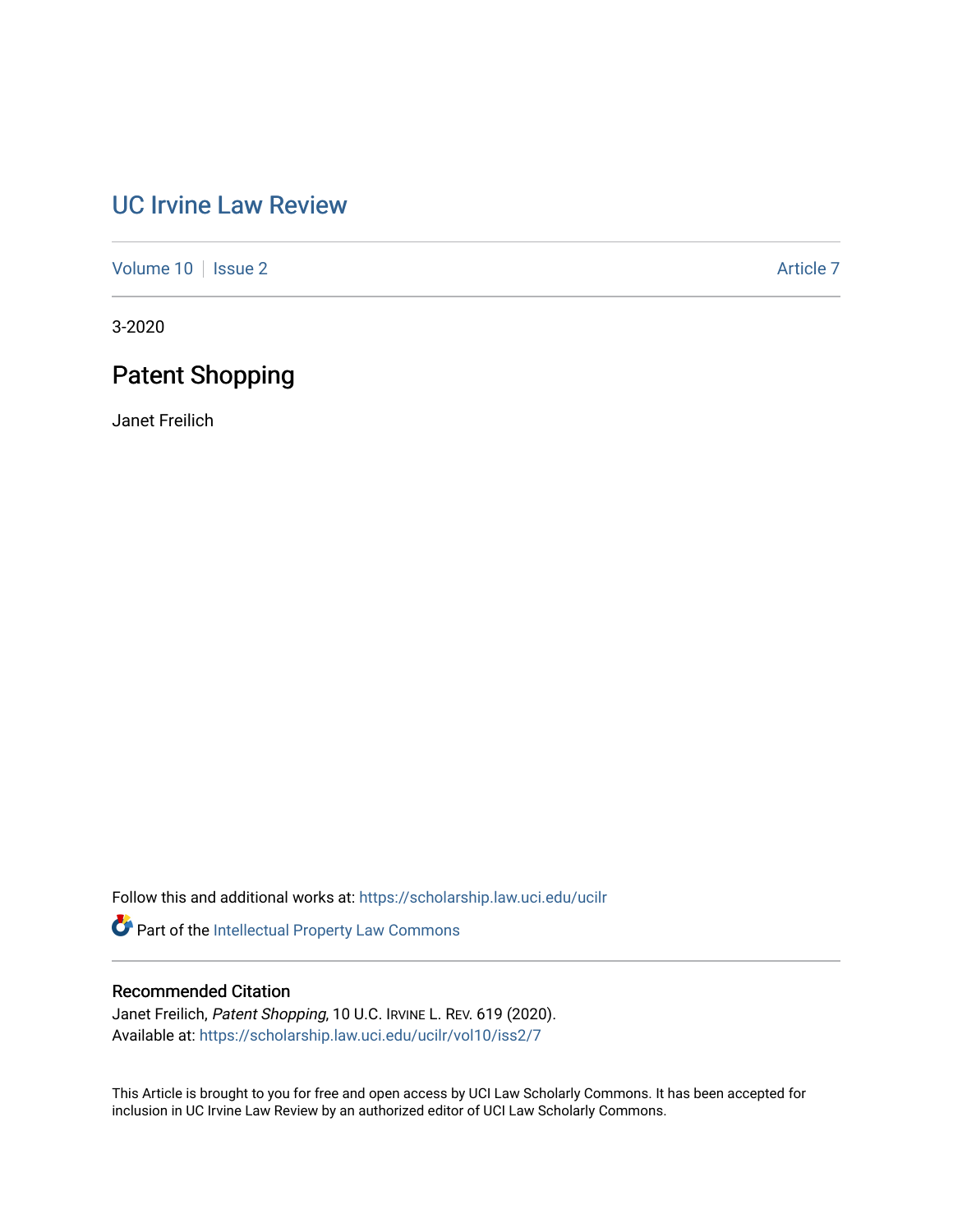# Patent Shopping

# Janet Freilich\*

*Over the past decade, scholars have identified many entities who use the patent system in ways that differ from the traditional model of patent use—entities such as patent assertion entities, patent aggregators, or owners of large patent portfolios. This Article presents a model that explains the behavior of some of the biggest and most controversial entities in the patent system. This Article argues that such entities are engaged in "patent shopping" where the plaintiff makes a strategic choice of patent in order to obtain the best facts and substance in a case and thereby maximize the chance of a favorable outcome. The patent shopping model draws by analogy on forum shopping, where plaintiffs make a strategic choice of forum in order to maximize the chance of a favorable outcome. The patent shopping model stands in contrast to the traditional model of patent use where a patentee owns a small number of patents closely related to a commercialized invention, which are drafted to encompass possible attempted work-arounds. Under the traditional model, patent acquisition comes first, infringement second. This Article proposes that, for patent shoppers, the chronology is flipped: infringement first, patent acquisition second. Instead of drafting patents to predict infringement, patent shoppers are able to react to infringement by selecting a patent that fits the infringing behavior. This is possible because most companies are constantly infringing on many different potential patents, infringement which has historically not been enforced. Patent shoppers have access to hundreds or thousands of patents, related to many different inventions, and can identify an instance of infringement that is a good target for enforcement and can then acquire the patent(s) of their choice. For instance, patent assertion entities may evaluate large numbers of patents that are available for sale and then select patents that can be most profitably enforced. Similarly, owners of large patent portfolios can shop in their own closet by selecting the best patents for enforcement from a wide array of options.*

*This Article presents the shopping model and then conducts a qualitative review of the financial statements of potential patent shoppers to provide empirical evidence that these entities pursue patent shopping as a business strategy. Patent shopping is a way to view some of the most important players in the patent system and adds a new analytic perspective to the broad literature on these entities. The concept of shopping for good claims is not unique to* 

<sup>\*</sup> Associate Professor, Fordham Law School. For feedback and helpful comments, I thank Yonathan Arbel, Clark Asay, Stephanie Bair, Dmitry Karshtedt, Yotam Kaplan, Scott Kieff, Joseph Kupferman, Irina Manta, Nicholson Price, and Joshua Sarnoff. This Article has also benefited greatly from feedback from participants at the 2017 Works-in-Progress in Intellectual Property Colloquium and workshops at Hofstra Law School and BYU Law School.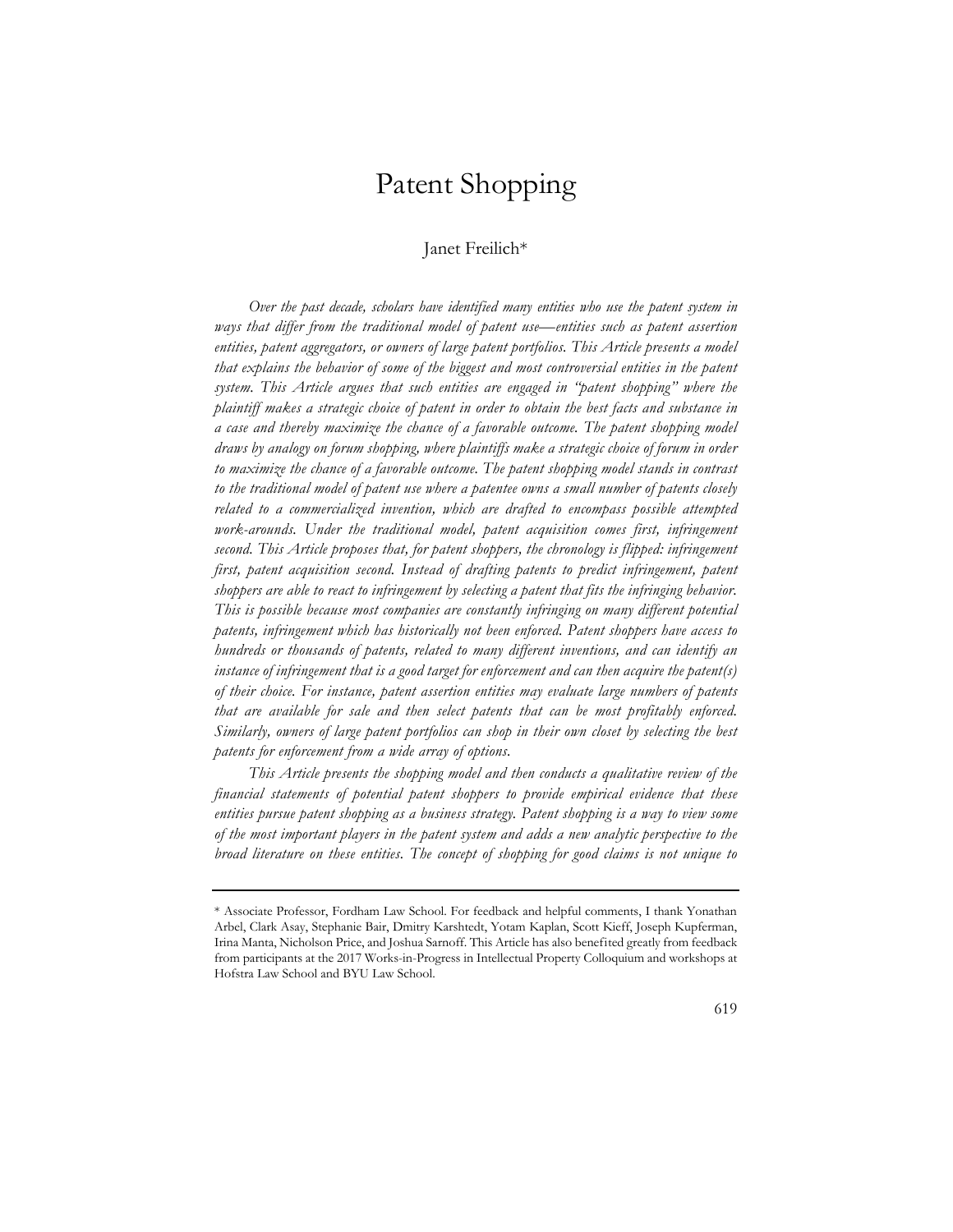*patent law; it also occurs in, for example, personal injury litigation and consumer debt suits. Thus, the framework proposed herein is broadly applicable to many areas of law.*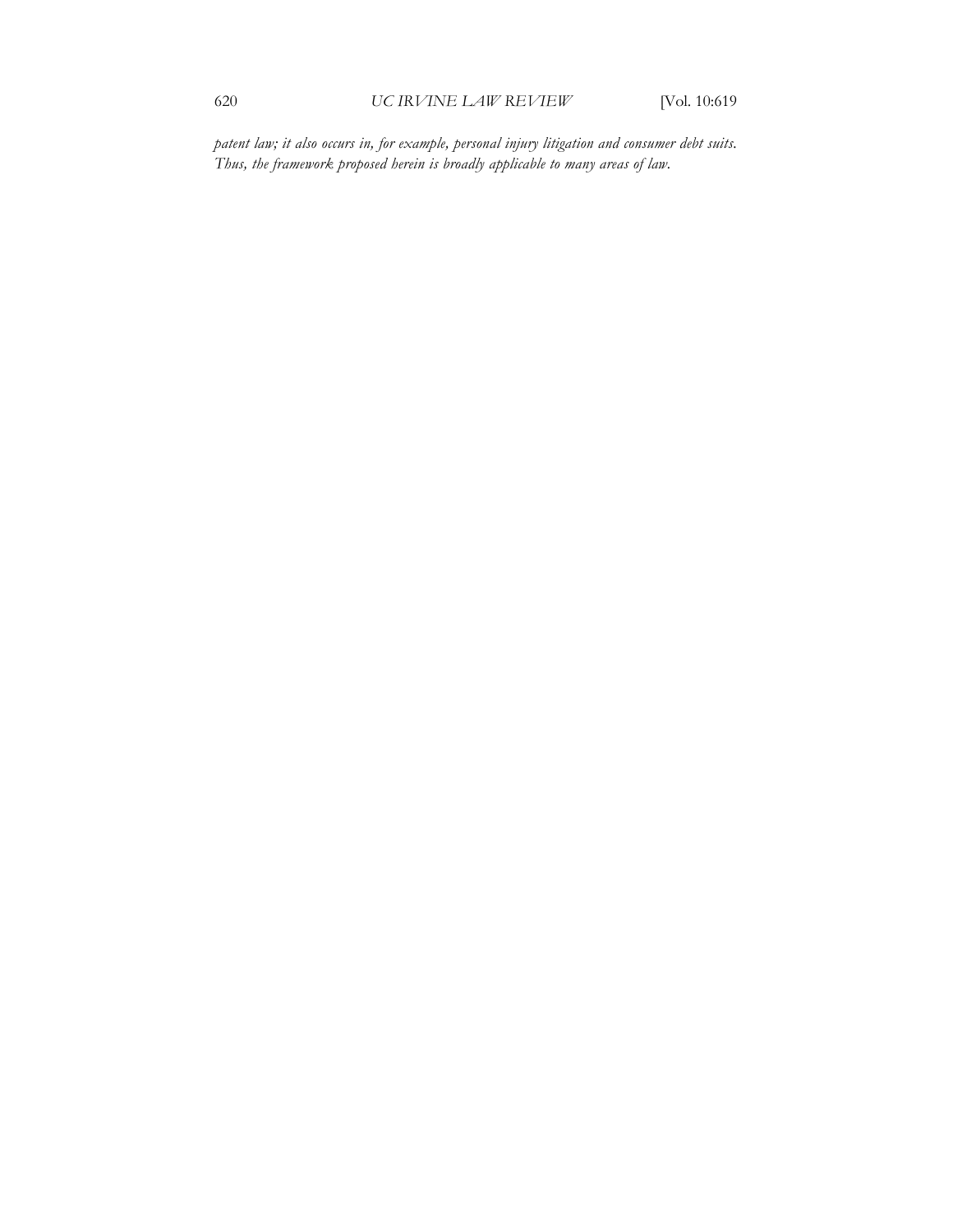# PATENT SHOPPING

| L.   |                |                                                                 |  |  |
|------|----------------|-----------------------------------------------------------------|--|--|
|      | А.             |                                                                 |  |  |
|      | $\mathbf{B}$ . |                                                                 |  |  |
|      | $\mathcal{C}$  |                                                                 |  |  |
| П.   |                |                                                                 |  |  |
|      | А.             |                                                                 |  |  |
|      | B.             |                                                                 |  |  |
|      |                | $1_{-}$                                                         |  |  |
|      |                | 2.                                                              |  |  |
|      |                | 3.                                                              |  |  |
|      | C.             |                                                                 |  |  |
|      |                | 1.                                                              |  |  |
|      |                | 2.                                                              |  |  |
|      |                | $\mathbf{a}$ .                                                  |  |  |
|      |                | b.                                                              |  |  |
|      |                | 3.                                                              |  |  |
| III. |                |                                                                 |  |  |
|      | A.             |                                                                 |  |  |
|      | B.             |                                                                 |  |  |
|      | C.             |                                                                 |  |  |
|      | D.             |                                                                 |  |  |
|      | Ε.             |                                                                 |  |  |
|      | $\mathbf{E}$   |                                                                 |  |  |
|      | G.             |                                                                 |  |  |
|      |                | 1.                                                              |  |  |
|      |                | 2.                                                              |  |  |
|      |                | 3.                                                              |  |  |
|      |                | Reducing the Ability of Shoppers to Holdup Innovators 664<br>a. |  |  |
|      |                | b.                                                              |  |  |
|      |                | c.                                                              |  |  |
|      |                |                                                                 |  |  |
|      |                |                                                                 |  |  |

# 2020]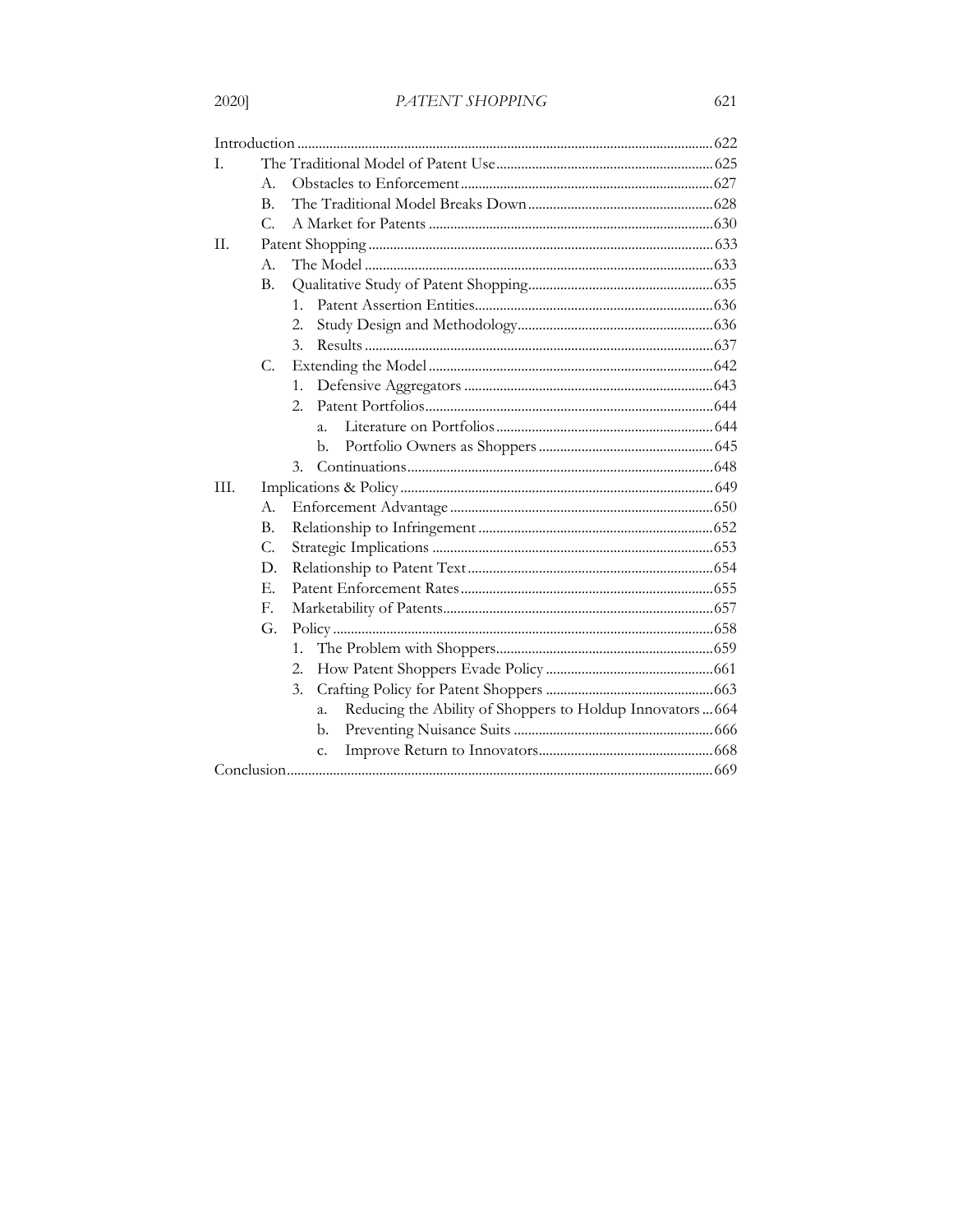## **INTRODUCTION**

"Forum shopping" refers to a method "of choosing the most favorable jurisdiction or court in which a claim might be heard."1 This Article introduces the concept of "patent shopping," wherein plaintiffs make a strategic choice of patent, in light of knowledge about infringing behaviors, in order to obtain the best facts and substance in a case, and thereby maximize the chance of a favorable outcome.2 The patent shopping model provides a description of the behavior of the largest and most consequential players in the patent system today, including patent assertion entities (PAEs) and companies with large patent portfolios.

Patent shopping is most easily explained by contrast to the traditional model of patent use. The traditional model begins with an invention, which then inspires a patent application.3 The patent application is forward looking; it is carefully drafted to cover both the inventor's creation and any work-arounds that might be attempted by third parties.4 If third parties later engage in some infringing activity, the patent owner can enforce the patent in court.<sup>5</sup> The chronology in the traditional view is patent acquisition first, infringement second. As a result, patent drafters must *predict* possible infringing behavior.6 This Article proposes that, for certain types of patent owners, the chronology is flipped: infringement first, patent acquisition second. The model developed by this Article explains how these patent owners are able to *react* to infringement by selecting a patent that fits the infringing behavior.

Patent shopping is a story of access and choice. The patentee in the traditional model (the innovator) might own one or two patents, all closely related to her invention.7 The innovator awaits infringement and will file suit only if an instance of infringement covered by their patent arises.<sup>8</sup> Shoppers, by contrast, have access to hundreds or thousands of patents, related to many different inventions, and can acquire the patent(s) of their choice, either by purchasing a patent from another or by scouring a large patent portfolio that the shopper already owns.9 This gives shoppers an expansive array of opportunities. Shoppers can identify an instance of infringement that is a particularly "good" target for enforcement, perhaps because

<sup>1.</sup> BLACK'S LAW DICTIONARY 770 (10th ed. 2014). Similarly, legal scholars analyze whether a party to a boilerplate contract was "in a position to shop around" for a better option. *See, e.g.*, Mark R. Patterson, *Standardization of Standard-Form Contracts: Competition and Contract Implications*, 52 WM. & MARY L. REV. 327, 331 n.5 (2010).

<sup>2</sup>*. Infra* Section II.A.

<sup>3</sup>*. E.g.*, AMY L. LANDERS, UNDERSTANDING PATENT LAW § 1.01 (3d ed. 2018).

<sup>4.</sup> ROBERT C. FABER, FABER ON MECHANICS OF PATENT CLAIM DRAFTING § 10:1.1[B] (6th ed. 2008).

<sup>5. 35</sup> U.S.C. § 271 (2012).

<sup>6</sup>*. Infra* Part I.

<sup>7.</sup> Mark D. Janis & Timothy R. Holbrook, *Patent Abolitionism*, 17 BERKELEY TECH. L.J. 899, 908 (2002).

<sup>8</sup>*. Infra* Section II.A.

<sup>9</sup>*. E.g.*, Gideon Parchomovsky & R. Polk Wagner, *Patent Portfolios*, 154 U. PENN. L. REV. 1, 7 (2005).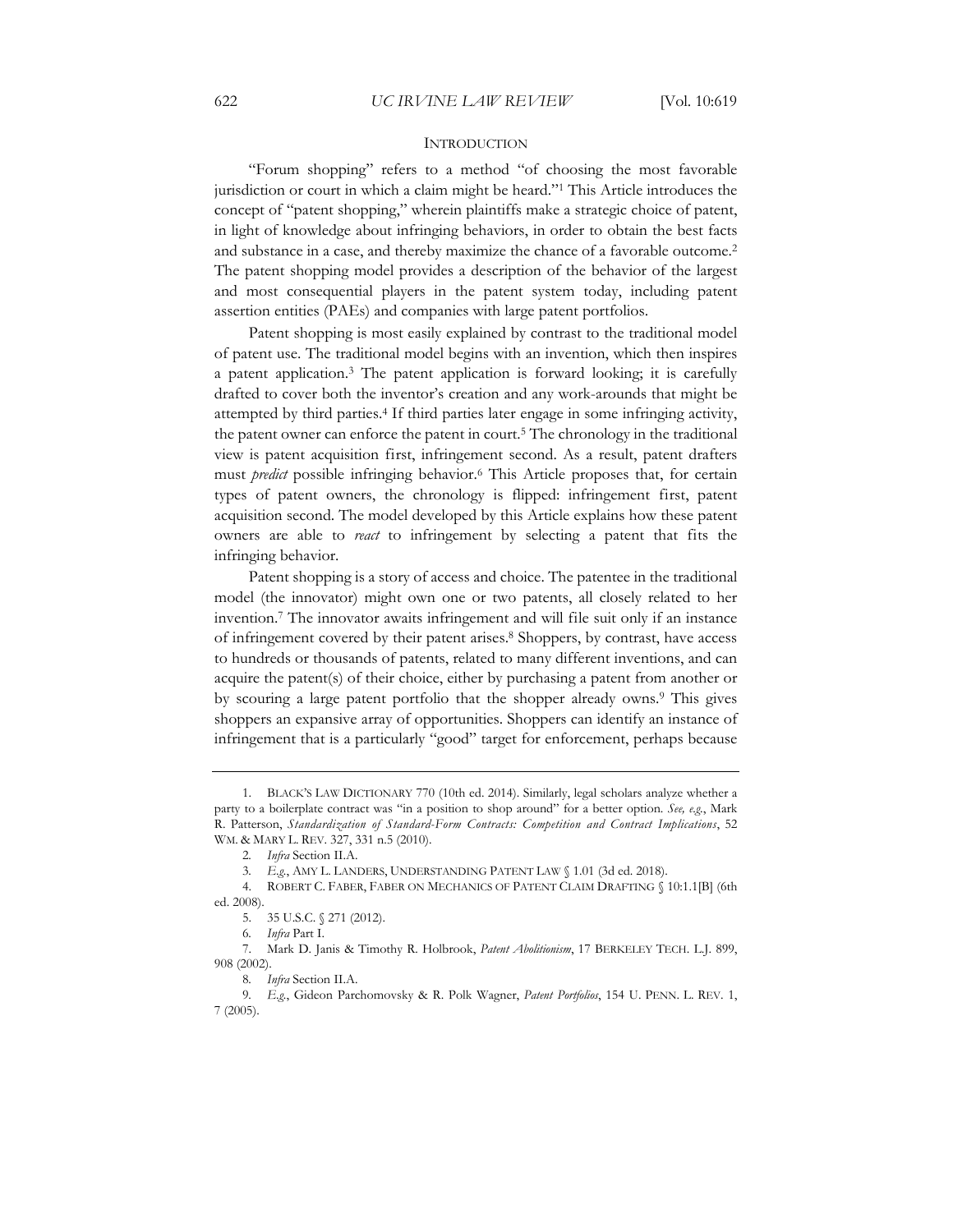it is widespread or because the infringers are deep-pocketed.10 Shoppers can then obtain a patent that scores high in the relevant metrics, including the likelihood of surviving a validity challenge or the breadth of behavior covered by the patent.<sup>11</sup>

The shopping model has both descriptive and prescriptive consequences. The ability to select patents for enforcement transforms patents from passive snares that capture only infringers that stumble upon them into tools of active attack that can be used to pursue desirable targets.12 Further, shopping divorces patent enforcement from the inventive process, a link that is implicit in the traditional model.13 Moreover, the ability to select gives shoppers a substantial advantage over innovators in the context of pursuing infringers.14 This advantage has important consequences for policy reform. Many proposals for policy reform seek to attack litigants by weakening patents or reducing enforcement opportunities.15 Shopping theory explains that these proposals will have limited effectiveness because shoppers can "shop around" the policies by finding patents and enforcement opportunities that remain viable.16 In troubling contrast, parties that are unable to shop, such as small inventors, *will* be harmed by these policies. This Article argues that in order to create policy that affects shoppers, the policy must target the shopping process itself, or its predicates, rather than patents more generally.17

This Article proposes the patent shopping model and also provides empirical substantiation for the model.<sup>18</sup> As many shoppers are PAEs, this Article conducts a qualitative analysis of the financial statements of all public PAEs and finds copious evidence that PAEs are engaged in patent shopping.19 The empirical evidence supports an analytic analysis of the effects of patent shopping which argues both that patent shoppers have a pervasive advantage over small innovators when it comes to patent enforcement, and also that patent shoppers and small innovators interact in systematically different ways with many features of the patent system.

Successful patent shoppers can achieve staggering results. For example, notorious PAE Erich Spangenberg<sup>20</sup> realized that most of the world's largest car companies had for many years been using sales software that infringed on a patent owned by a small company—unbeknownst to both the car companies and the

<sup>10</sup>*. E.g.*, Lauren Cohen, Umit G. Gurun & Scott Duke Kominers, *Patent Trolls: Evidence from Targeted Firms* 5 (Harvard Bus. Sch., Working Paper No. 15-002, 2018).

<sup>11</sup>*. Infra* Section II.A.

<sup>12</sup>*. Infra* Section III.B.

<sup>13</sup>*. Infra* Section III.C.

<sup>14</sup>*. Infra* Section III.A.

<sup>15</sup>*. Infra* Section III.G.

<sup>16</sup>*. Infra* Section III.G.

<sup>17</sup>*. Infra* Section III.G.3.c.

<sup>18</sup>*. Infra* Section II.B.3.

<sup>19</sup>*. Infra* Section II.B.3.

<sup>20.</sup> David Segal, *Has Patent, Will Sue: An Alert to Corporate America*, N.Y. TIMES, July 13, 2013 ("His clients . . . praise him as a hero . . . Mr. Spangenberg's opponents use less flattering terms to describe his work. Like shakedown artist. Or patent troll.").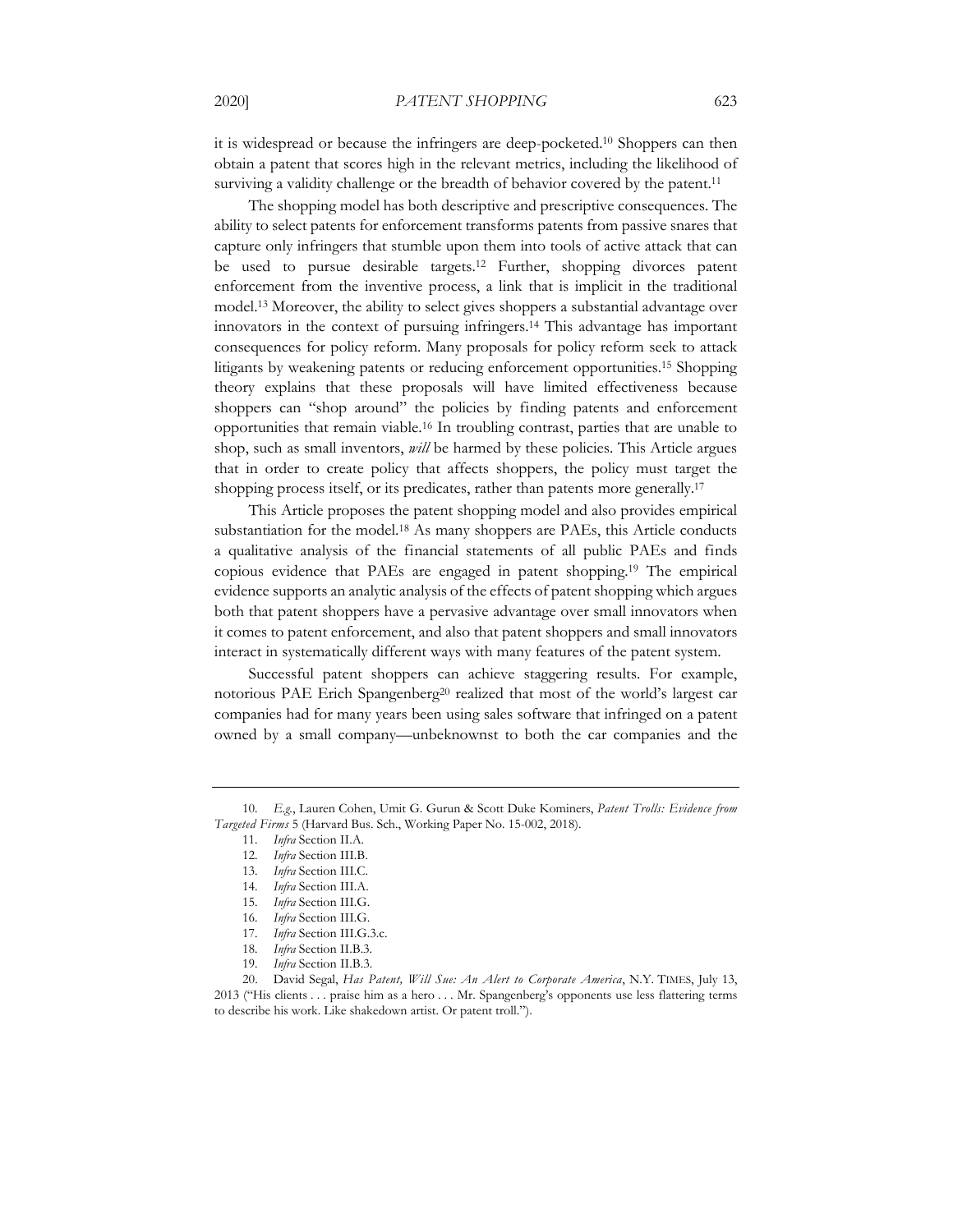patent owner.<sup>21</sup> Taking advantage of this information asymmetry, Spangenberg acquired the patent for approximately \$70,00022 and immediately filed suit against twenty-one car companies.23 Twenty companies settled the lawsuit for undisclosed sums, and the remaining defendant, Hyundai, lost the case and was found liable for \$34 million in damages.24 Companies with large patent portfolios can also shop for patents within their own portfolios to strategically attack competitors or earn monetary returns. In a patent dispute between IBM and Sun Microsystems, Sun denied infringing seven patents asserted by IBM, to which IBM famously replied that "we have 10,000 U.S. patents [and can] . . . find seven patents you do infringe . . . [unless] you want to make this easy and just pay us \$20 million."25 Given access to enough patents, shoppers can practically ensure victory in enforcement battles.

The shopping model relies on a number of underlying features of the patent system, notably that patent infringement is extremely widespread and rarely enforced.26 Shoppers capitalize on this landscape by surveying a broad array of infringement and choosing the leading opportunity.27 In substance, shopping resembles long recognized features of criminal law: the combination of overbreadth and prosecutorial discretion results in selective enforcement and discrimination against certain groups.28 Tort law is characterized by a similar pattern, rates of claiming are low, and tortfeasors who end up in court are generally those with "deep pockets."29

Part I lays out the traditional theory of patent use, followed by a discussion of the predicate conditions required for patent shopping. Part II then lays out the theory of patent shopping and provides qualitative evidence from review of the SEC statements of all public PAEs to demonstrate that many PAEs pursue a patent shopping strategy. Part II further extends the model to show how patent shopping also describes the behavior of other types of patentees, such as defensive aggregators and owners of large patent portfolios. Part III analyzes patent shopping. It begins with an explanation of why shoppers have a substantial advantage in patent enforcement proceedings. It then explores how shoppers and innovators interact differently with various aspects of the patent system and have dissimilar effects on the patent system. It concludes with a discussion of policy.

<sup>21.</sup> Defendant Hyundai Motor America's Motion for Remittitur at 7, Orion IP, LLC v. Mercedes-Benz USA, LLC, 516 F. Supp. 2d 720 (E.D. Tex. 2007) (No. 15-CV-322).

<sup>22</sup>*. Id.*

<sup>23.</sup> Orion IP, LLC v. Hyundai Motor America, 605 F.3d 967, 971 (Fed. Cir. 2010).

<sup>24.</sup> *Id.*

<sup>25.</sup> Gary Reback, *Patently Absurd*, FORBES ( June 24, 2002), https://www.forbes.com/asap/ 2002/0624/044.html [https://perma.cc/D3B6-UE8N].

<sup>26</sup>*. Infra* Section I.C.

<sup>27</sup>*. Infra* Section I.C.

<sup>28</sup>*. See, e.g.*, Richard Frase, *The Decision to File Federal Criminal Charges: A Quantitative Study of Prosecutorial Discretion*, 47 U. CHI. L. REV. 246, 246 (1980).

<sup>29</sup>*. See* Richard Abel, *The Real Tort Crisis—Too* Few *Claims*, 48 OHIO ST. L.J. 443, 447 (1987) (describing a "crisis of underclaiming").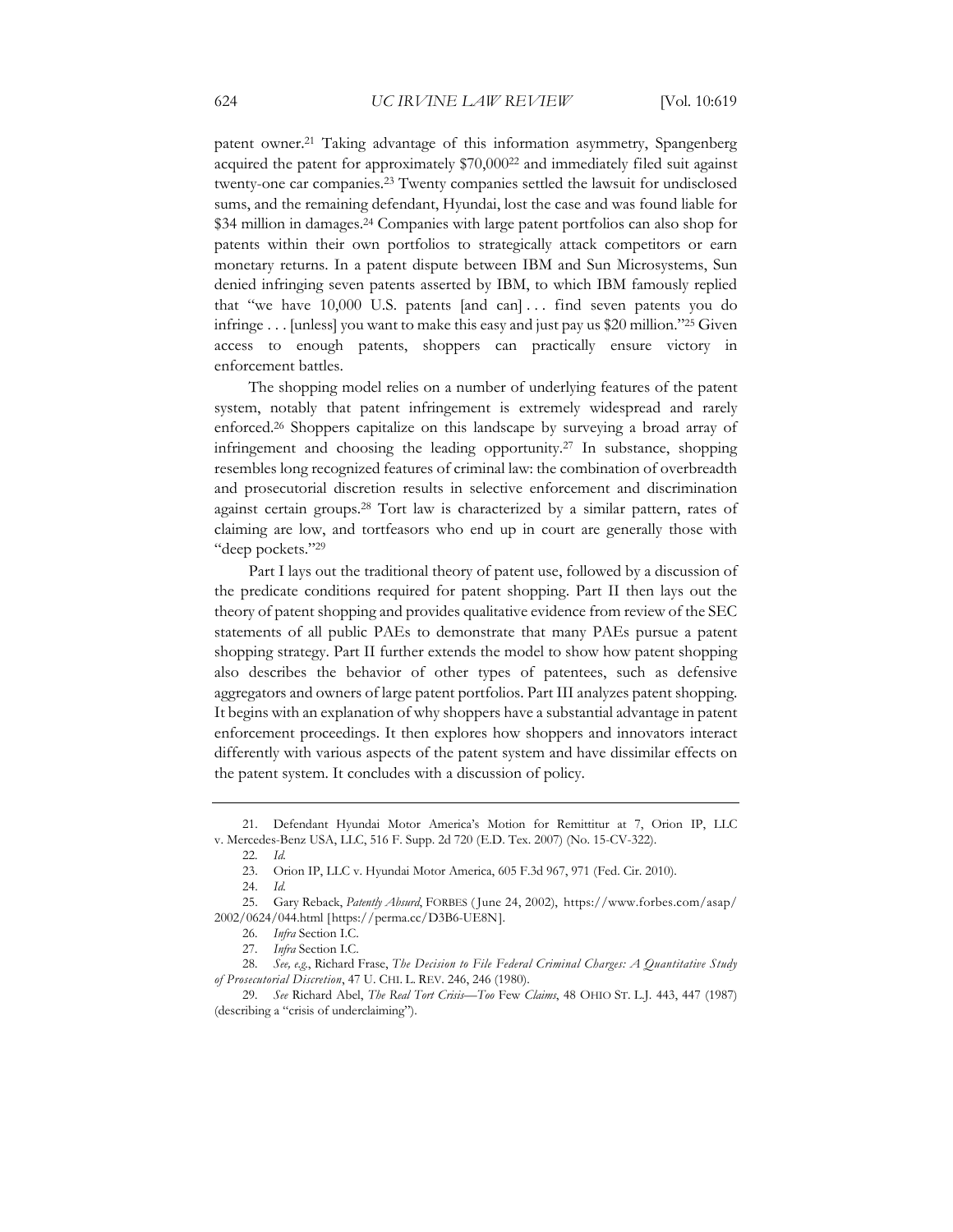#### I. THE TRADITIONAL MODEL OF PATENT USE

This Article proposes the shopping model of patent use, which is contrasted with the traditional, or *ex ante*, model of patent use. The traditional model can be summarized as a series of chronological steps: (1) the inventor obtains a patent on the invention; (2) third parties infringe on the patent; and (3) the inventor enforces the patent.30 Patents, in the traditional model, are obtained towards the beginning of the innovation process and are forward-looking.



The protagonist of the traditional model is the inventor.<sup>31</sup> The model begins with her toiling in her garage, developing a brilliant new invention.32 After making the invention, she hurries to employ a patent attorney who writes a patent to protect her invention. Patents can generally cover somewhat more than precisely what the inventor has made,<sup>33</sup> so the patent attorney works to draft a patent that will give the inventor the broadest scope of protection possible.34 Generally, the drafting attorney will consider what paths competitors might take to work around the patent,

<sup>30</sup>*. See, e.g.*, Mark A. Lemley & Carl Shapiro, *Probabilistic Patents*, 19 J. ECON. PERSP. 75, 75 (2005) ("For many years, economists typically conceptualized patents as well-defined property rights . . . . Once a patent was issued . . . users of the patented technology respected that right or were forced by courts to do so."). The prevalence of the traditional model of patent law can be seen in the organization of patent textbooks. For example, Patent Law in a Nutshell begins with several chapters on how patents are filed and granted by the PTO, followed by a chapter on infringement, followed by a chapter on remedies. MARTIN J. ADELMAN, RANDALL R. RADER & GORDON P. KLANCNIK, PATENT LAW IN A NUTSHELL, at V–XV (2008); *see also* JANICE M. MUELLER, PATENT LAW, at ix (5th ed. 2013) (beginning with chapters on issues of patent prosecution, followed by a chapter on patent infringement and then a chapter on remedies for patent infringement).

<sup>31</sup>*. See* Christopher A. Cotropia, *The Individual Inventor Motif in the Age of the Patent Troll*, 12 YALE J.L. & TECH. 52, 54–55 (2009).

<sup>32</sup>*. Id.* at 54.

<sup>33</sup>*. See, e.g.*, *In re* Hogan, 559 F.2d 595, 606 (C.C.P.A. 1977) ("To restrict [the patentee] to the . . . form disclosed . . . would be a poor way to stimulate invention, and particularly to encourage its early disclosure."); *see also* Robert P. Merges & Richard R. Nelson, *On the Complex Economics of Patent Scope*, 90 COLUM. L. REV. 839, 848 (1990).

<sup>34</sup>*. See, e.g.*, CARL W. BATTLE, THE POCKET LEGAL COMPANION TO PATENTS 148 (2013) ("The broadest claim should describe a generalized version of the invention."); U.S. INTELLECTUAL PROPERTY LAW AND POLICY 161 (Hugh Hansen ed., 2006) ("As those schooled in the patent law will recognize, U.S. claims drafters typically craft a . . . patent [that] is very broad and abstract."); INTELLECTUAL PROPERTY IN ACADEMIA: A PRACTICAL GUIDE FOR SCIENTISTS AND ENGINEERS 133–34 (Nadya Reingand ed., 2012); *see also* Brenner v. Manson, 383 U.S. 519, 534 (1966) (noting "the highly developed art of drafting patent claims so that they disclose as little useful information as possible—while broadening the scope of the claim as widely as possible").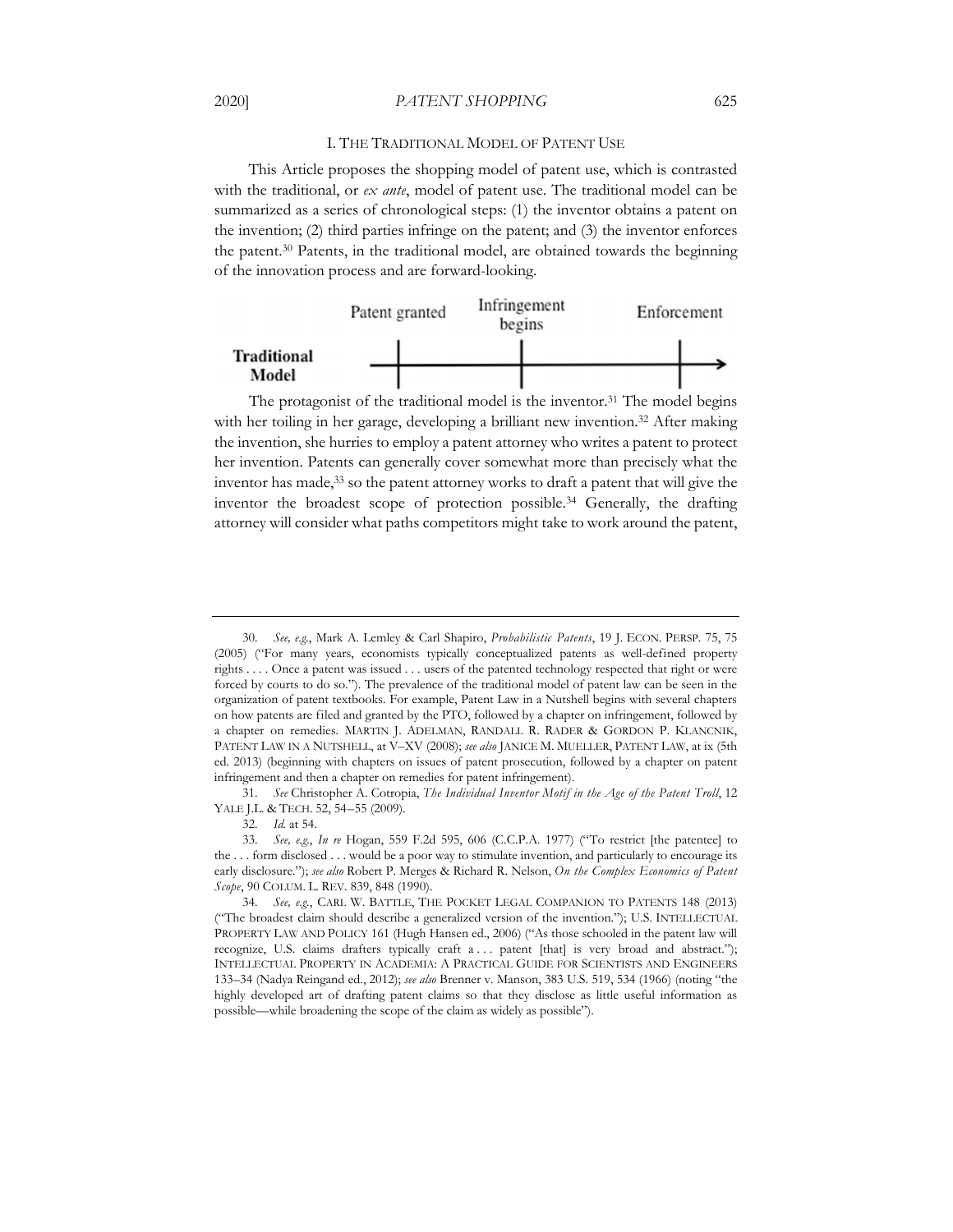or how later iterations of the technology might develop, in order to draft a patent that covers these spaces.35 In short, drafting a patent is an exercise in prediction.

Once a patent is granted, it can be enforced. If a third party infringes on the inventor's patent by making, using, or selling her invention,<sup>36</sup> she may sue the third party37 and obtain, depending on the circumstances, an injunction or damages.38 The traditional model of patent use also allows for acquisition of patents. In the traditional model, a company would purchase a patent if the business is operating in a particular area and wants to develop products covered by the patent.39 Thus, the patent is purchased for purposes of commercialization, not enforcement. Enforcement of the patent occurs only if an infringer happens to venture into the area covered by the patent. Thus, the chronological order of patent acquisition and infringement remain the same: acquisition first, followed by infringement.

The traditional model of patent use closely links patent enforcement to innovation. Patents are described as intended to protect innovators by providing a defense against a competitor stealing an innovative product or process; importantly, patents are not often described as an asset that can be monetized by the innovator.40

The traditional model permeates patent theory. Its characteristics, particularly the forward-looking, predictive nature of the model, are most easily seen in the classic (and aptly named) "prospect theory."41 Prospect theory argues that broad patents are socially beneficial because they enable the patent holder to control the future development of the technological area.42 Prospect theory relies on the assumption that patentees obtain patents in order to cover downstream innovation they believe will occur, and so that they can control this downstream innovation.<sup>43</sup>

39*. E.g.*, Kuen-Hung Tsai & Jiann-Chyuan Wang, *External Technology Acquisition and Firm Performance: A Longitudinal Study*, 23 J. BUS. VENTURING 91, 94 (2008).

41. Edmund W. Kitch, *The Nature and Function of the Patent System*, 20 J.L. & ECON. 265, 266 (1977). The "reward function" cited by Kitch as a contrast to prospect theory is an older descriptive theory of patent law which posits that patents are both *ex ante* incentives to innovate and rewards for disclosing the fruits of the innovation to the public. *See* John F. Duffy, *Rethinking the Prospect Theory of Patents*, 71 U. CHI. L. REV. 439, 439 (2004). There is a natural law element to reward theory rationalizing that the inventor has a "right to receive a reward for providing an invention to society, and that reward should be in the form of a monopoly and commensurate with the usefulness to society of the proffered invention." A. Samuel Oddi, *Un-Unified Economic Theories of Patents—The Not-Quite-Holy Grail*, 71 NOTRE DAME L. REV. 267, 274 (1996). There is also an "economic premise that the 'just' monopoly reward provided is (or should be) proportional to the benefit received by society." *Id.* 

<sup>35</sup>*. See, e.g.*, RONALD D. SLUSKY, INVENTION ANALYSIS AND CLAIMING: A PATENT LAWYER'S GUIDE 29–31 (2007); ASH TANKHA, PATENT YOUR IDEA 50 (2012).

<sup>36. 35</sup> U.S.C. § 271(a) (2012).

<sup>37. 35</sup> U.S.C. § 281 (2012).

<sup>38. 35</sup> U.S.C. §§ 283–284 (2012).

<sup>40</sup>*. E.g.*, ADAM B. JAFFE & JOSH LERNER, INNOVATION AND ITS DISCONTENTS: HOW OUR BROKEN PATENT SYSTEM IS ENDANGERING INNOVATION AND PROGRESS, AND WHAT TO DO ABOUT IT 18 (2007).

<sup>42.</sup> Oddi, *supra* note 41, at 282.

<sup>43</sup>*. Id.*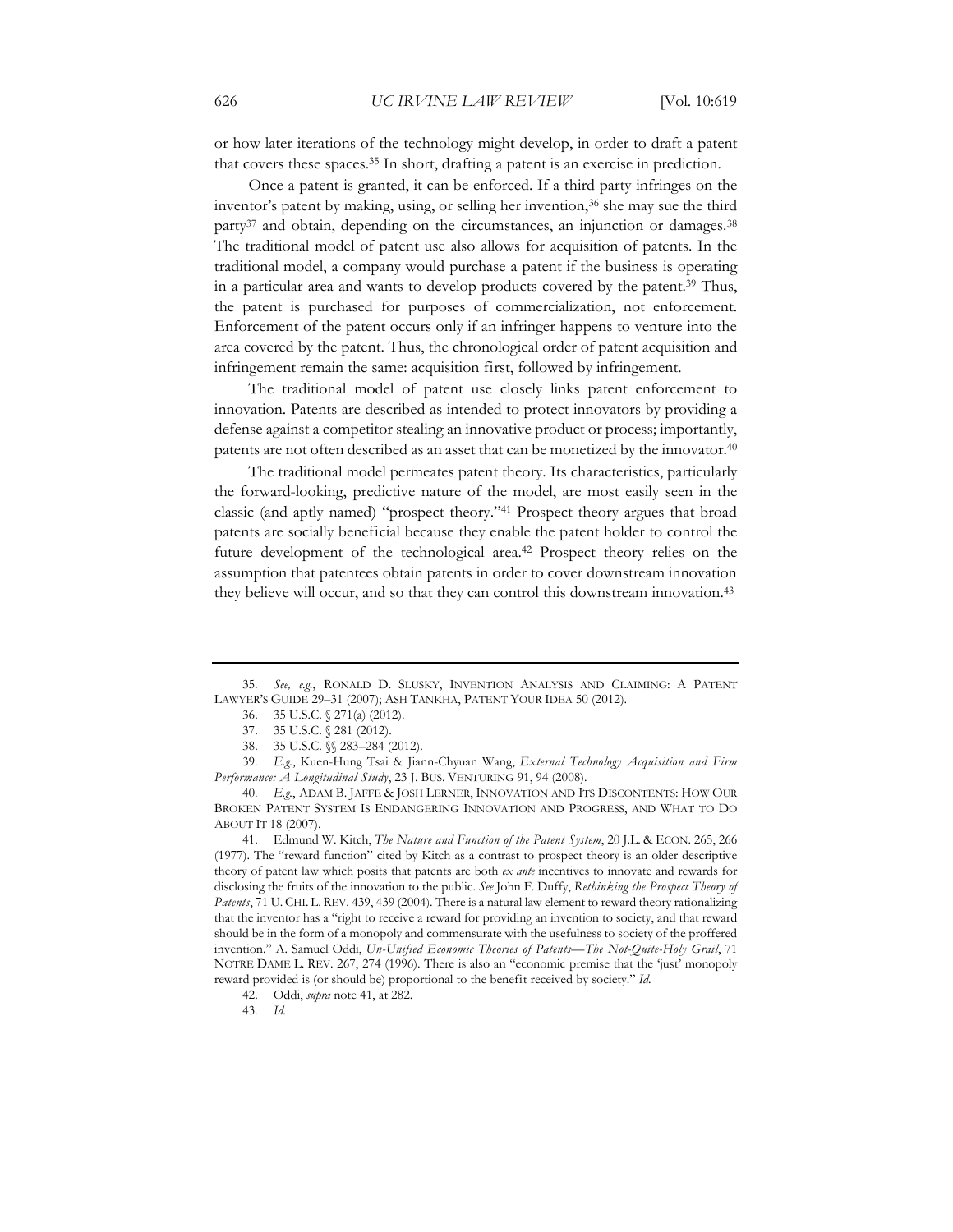#### 2020] *PATENT SHOPPING* 627

#### *A. Obstacles to Enforcement*

While patentees operating under the traditional model can and do enforce their patents, there are a number of obstacles built into this model. First, because the patentee both patents and produces products in a particular industry, infringers will often be competitors of the patentee.<sup>44</sup> Under these conditions, it is often the case that the infringer and the patentee each infringe each other's patents, creating an equilibrium that deters patent enforcement—since enforcement will often be met with a countersuit for one's own infringement.45 Additionally, when the patentee both innovates and produces products in the same industry, there is a reputational component to enforcement.46 Patentees who enforce more than is the norm in their industry might get a reputation as difficult and uncooperative.47

If a patentee does choose to enforce a patent, there are certain challenges inherent in the process. In particular, because patent drafting is an exercise in prediction, the patent-in-suit will not always be a perfect candidate for enforcement, creating challenges for the patent holder (generally the plaintiff<sup>48</sup>) during litigation.<sup>49</sup> A key component to the traditional model of patent use is that, when challenges to litigating against a certain target arise, the plaintiff must turn to her patent and make the best arguments she can in light of constraints posed by the patent as it was drafted many years before.50 Patents drafted *ex ante* are often not perfect fits for infringement occurring *ex post*. Similarly, there is no guarantee that a granted patent will in fact be valid.<sup>51</sup> It is common in litigation for the defendant to challenge a patent's validity, and common for this argument to succeed.52 A plaintiff may be the position of needing to bring suit but only having a patent of dubious validity with which to do so. In this circumstance, to bring suit is to risk losing the patent.<sup>53</sup>

It is a risk, however, that plaintiffs in the traditional model of patent use must take. Given that the patent is already written, the plaintiff must make his best arguments for the patent's validity but cannot avoid the issue. Ultimately, the arguments available to the plaintiff, and even the ability to bring suit, are inevitable consequences of the patent as written before litigation began. The unavoidable

<sup>44</sup>*. See* Mark A. Lemley, *Distinguishing Lost Profits from Reasonable Royalties*, 51 WM. & MARY L. REV. 655, 657 (2009).

<sup>45.</sup> Cotropia, *supra* note 31, at 61–62.

<sup>46.</sup> Jacob H. Rooksby, *When Tigers Bare Teeth: A Qualitative Study of University Patent Enforcement*, 46 AKRON L. REV. 169, 172 (2013).

<sup>47</sup>*. See id.*

<sup>48.</sup> The patent holder will be the plaintiff in most cases, but infringers can sue for declaratory judgment, in which case the patent holder is the defendant. *E.g.*, MedImmune, Inc. v. Genentech, Inc., 549 U.S. 118, 121 (2007).

<sup>49</sup>*. E.g.*, John R. Allison, Mark A. Lemley & David L. Schwartz, *Understanding the Realities of Modern Patent Litigation*, 92 TEX. L. REV. 1769, 1782 (2015).

<sup>50</sup>*. Id.* 

<sup>51</sup>*. See id.*

<sup>52.</sup> Mark A. Lemley & Carl Shapiro, *Probabilistic Patents*, 19 J. ECON. PERSP. 75, 85 (2005).

<sup>53</sup>*. Id.* at 76.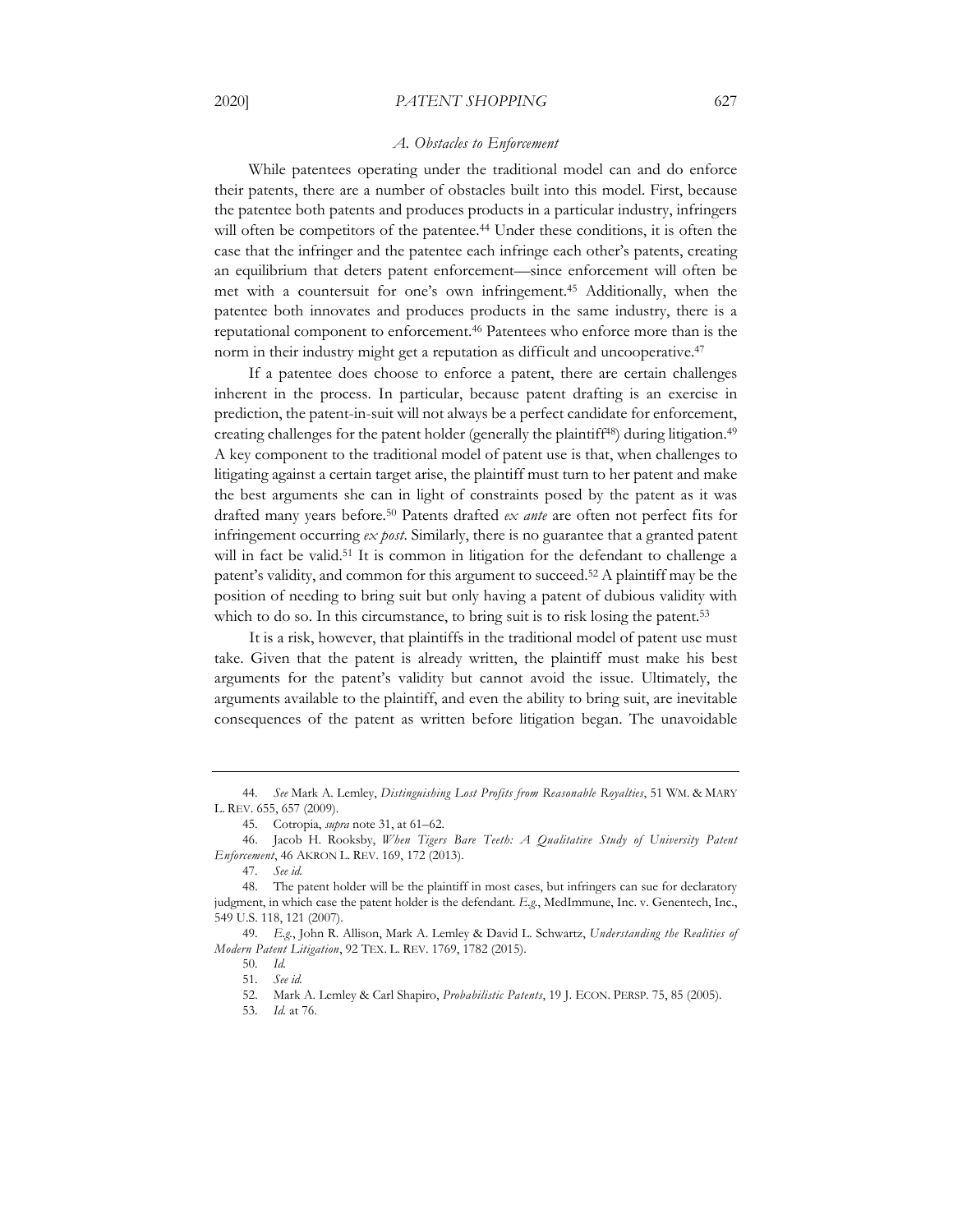limits on future enforcement created by the words of the patent as written are the quintessence of the traditional view of patent use.

#### *B. The Traditional Model Breaks Down*

For the past decade, scholars have noted an increasing movement away from the traditional model.54 PAEs are entities that do not develop or commercialize technology themselves, but instead make money by asserting patents in various, possibly socially detrimental, ways.55 PAEs break the link between innovation and patenting that is inherent in the traditional model, because instead of patenting their own invention, they acquire patents from a variety of sources, including directly from the inventor, from a practicing entity that is not using a patent, or through bankruptcy proceedings.56 Scholars have suggested that PAEs strategically acquire patents but have had limited direct evidence of this.57

Scholars know that breaking this innovation-patenting link degrades the obstacles to enforcement present in the traditional model.58 Because PAEs do not produce products, they do not need to worry about countersuits from competitors.59 In addition, the absence of PAEs' physical footprints in an industry makes it easier for competitors to accidentally infringe PAE patents. It is difficult

59. Majoras, *supra* note 58.

<sup>54.</sup> The literature can be traced back over a decade. *See generally* James Bessen, Jennifer Ford & Michael J. Meurer, *The Private and Social Costs of Patent Trolls*, 34 REG., no. 4, 2012, at 26; Colleen V. Chien, *Of Trolls, Davids, Goliaths, and Kings: Narratives and Evidence in the Litigation of High-Tech Patents*, 87 N.C. L. REV. 1571 (2009); Mark A. Lemley & A. Douglas Melamed, *Missing the Forest for the Trolls*, 113 COLUM. L. REV. 2117 (2013); Gerard N. Magliocca, *Blackberries and Barnyards: Patent Trolls and the Perils of Innovation*, 82 NOTRE DAME L. REV. 1809 (2007); Robert P. Merges, *The Trouble with Trolls: Innovation, Rent-Seeking, and Patent Law Reform*, 24 BERKELEY TECH. L.J. 1583 (2009); Marc Morgan, *Stop Looking Under the Bridge for Imaginary Creatures: A Comment Examining Who Really Deserves the Title* Patent Troll, 17 FED. CIR. B.J. 165 (2007); Kristen Osenga, *Formerly Manufacturing Entities: Piercing the "Patent Troll" Rhetoric*, 47 CONN. L. REV. 435 (2014); Tim Pohlmann & Marieke Opitz, *Typology of the Patent Troll Business*, 43 R&D MGMT. 104 (2013). The phenomenon is much older. *See* Christopher Beauchamp, *The First Patent Litigation Explosion*, 125 YALE L.J. 848, 851 (2016).

<sup>55</sup>*. See* Mark A. Lemley, *Are Universities Patent Trolls?*, 18 FORDHAM INTELL. PROP., MEDIA & ENT. L.J. 611, 613 (2008).

<sup>56.</sup> Michael Risch, *Patent Troll Myths*, 42 SETON HALL L. REV. 457, 459 (2012); Pohlmann & Opitz, *supra* note 54.

<sup>57</sup>*. See, e.g.*, Fiona M. Scott Morton & Carl Shapiro, *Strategic Patent Acquisition*, 79 ANTITRUST L.J. 463, 470 (2014) ("PAEs seek to keep abreast of industry knowledge and trends so that they can locate valuable patents and purchase them inexpensively. Indeed, having good information about potential licensees and past licensing deals or settlement terms is critical to the PAE business model . . . ."); *see also* Ted Sichelman, *Are Patent Trolls "Opportunistic"?*, (San Diego Legal Studies, Paper No. 14-175, 2014), http://ssrn.com/abstract=2520125 [https://perma.cc/7AH6-8QQV].

<sup>58</sup>*. See, e.g.*, Deborah Platt Majoras, *A Government Perspective on IP and Antitrust Law*, 38 RUTGERS L.J. 493, 498 (2007); Sannu K. Shrestha, *Trolls or Market-Makers? An Empirical Analysis of Nonpracticing Entities*, 10 COLUM. L. REV. 114, 122–23 (2010).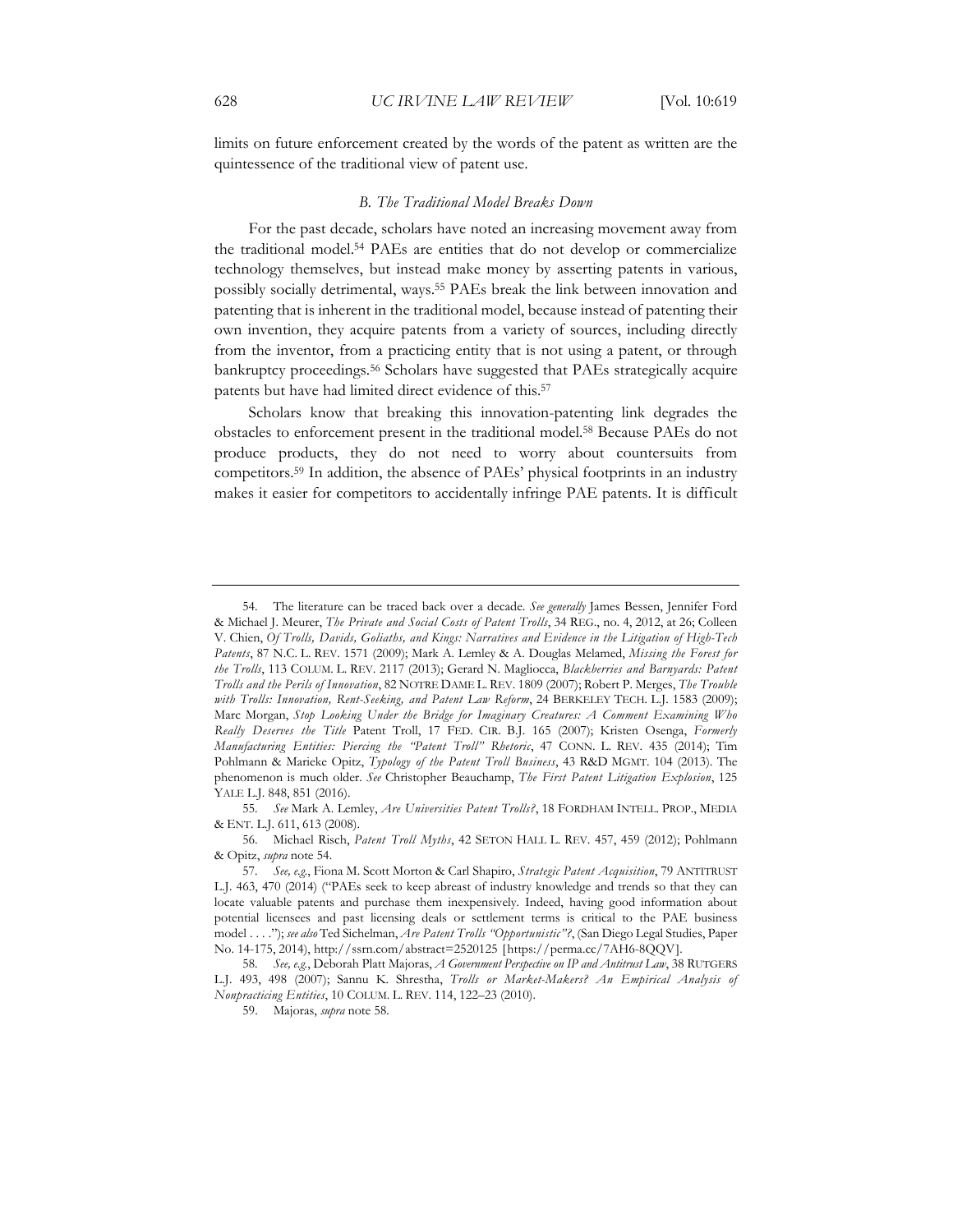to find patents through keyword searches; $60$  thus, companies planning to commercialize a technology might attempt to avoid patent risks in part by reviewing the patent portfolios of known competitors.61 PAEs can obscure ownership of patents by creating shell companies, which makes it harder for potential infringers to find the patent and avoid infringement.<sup>62</sup>

Third, PAEs have different motivations for patent litigation. PAEs litigate to monetize, that is, they bring patent infringement lawsuits in order to make money.<sup>63</sup> Practicing entities, by contrast, have more complicated motivations for patent litigation. While some practicing entities may also litigate to monetize their patent portfolio (and this may be an increasingly common practice),<sup>64</sup> others litigate to protect their own business and products. For example, a manufacturer of a brand name pharmaceutical product will sue a generic competitor, because if the generic enters the market, the brand name company will lose up to 80% of its market share.<sup>65</sup>

PAEs have attracted a significant amount of policy attention, much of it negative.66 Policy makers are concerned about PAEs because they engage in holdup behavior by waiting until a product has been developed and put on the market before suing the product's maker for patent infringement.67 In the words of President Obama, PAEs "don't actually produce anything themselves. They're just trying to essentially leverage and hijack somebody else's idea and see if they can extort some money out of them."68

65. Ernst R. Berndt & Murray L. Aitken, *Brand Loyalty, Generic Entry and Price Competition in Pharmaceuticals in the Quarter Century After the 1984 Waxman-Hatch Legislation* 6 (NBER Working Paper Series, Paper No. 16431, 2014), http://www.nber.org/papers/w16431 [https://perma.cc/ P9XH-L2SJ].

66. But not all. There is a well-developed literature on the benefits of PAEs, primarily their function in creating a market for patents, which allows small innovators to monetize their patents. *See, e.g.*, Christopher A. Cotropia, Jay P. Kesan & David L. Schwartz, *Unpacking Patent Assertion Entities (PAEs)*, 99 MINN. L. REV. 649, 653 (2014); Pohlmann & Opitz, *supra* note 56, at 103; Risch, *supra* note 56, at 459; Shrestha, *supra* note 58, 115–16. In addition, PAEs serve as a form of contingency-fee lawyer by financing patent infringement lawsuits. If a patent owner is "unable or uninterested in filing a lawsuit to recover money," he can "instead sell and assign the patents and related causes of action to" another entity, often a PAE. David L. Schwartz, *The Rise of Contingent Fee Representation in Patent Litigation*, 64 ALA. L. REV. 335, 338–39 (2012).

67. J.P. Mello, *Technology Licensing and Patent Trolls*, 12 B.U. J. SCI. & TECH. L. 388, 391 (2006).

68. Gene Sperling, *Taking on Patent Trolls to Protect American Innovation*, WHITE HOUSE BLOG (June 4, 2013), https://obamawhitehouse.archives.gov/blog/2013/06/04/taking-patent-trollsprotect-american-innovation [https://perma.cc/7ACT-YBNC].

<sup>60.</sup> Janet Freilich, *Are There Too Many Patents to Search*, NEW PRIV. L. BLOG ( July 2, 2015), http:/ /blogs.law.harvard.edu/nplblog/2015/07/02/are-there-too-many-patents-to-search-a-responsejanet-freilich/ [https://perma.cc/AQ8N-3T9H].

<sup>61</sup>*. Id.*

<sup>62.</sup> Jason M. Schultz & Brian J. Love, *Brief of Amici Curiae Law, Business, and Economics Scholars in Support of Respondents in Alice Corp. Pty. Ltd., v. CLS Bank International, et. al.*, 4 N.Y.U. J. INTELL. PROP. & ENT. L., no. 2, 2015, at 372.

<sup>63.</sup> Colleen V. Chien, *From Arms Race to Marketplace: The New Complex Patent Ecosystem and Its Implications for the Patent System*, 62 HASTINGS L.J. 297, 322 (2010).

<sup>64</sup>*. Id.*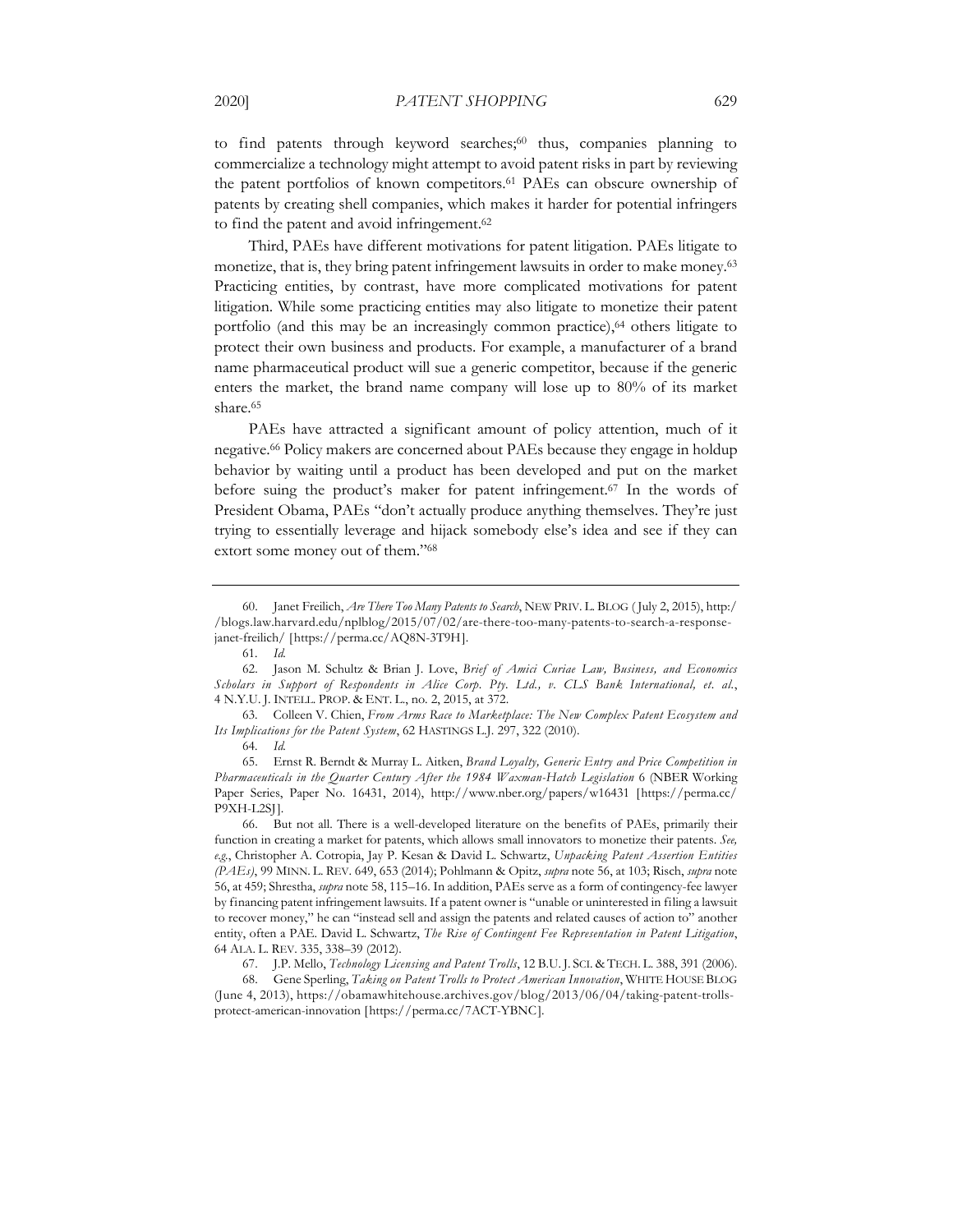## *C. A Market for Patents*

The traditional, *ex ante*, theory of patent use does not fully describe the behavior of certain classes of plaintiffs—for instance, PAEs—who acquire and enforce, rather than produce, patents. In order to have this acquisition and enforcement, there must be infringed patents available for sale. This Section explains that the patent system is characterized by widespread infringement, much of which is either inadvertent or unavoidable, but infringement actions are pursued relatively rarely, in part because it is difficult for individuals and small companies to obtain financing for litigation. The discussion below explores a variety of unintuitive features of the patent system that underlie why infringement is widespread and underenforced, and why infringement claims are often for sale.

Almost everyone regularly infringes a patent, which provides a wide range of potential actions and defendants that may be brought to court. Have you, the reader, picked up a stick from the ground and thrown it for a dog, used it as a walking stick, or fenced with a friend? You were infringing a patent.<sup>69</sup> Have you used a swing hanging from a tree? You were infringing a patent.<sup>70</sup> Do you use Wi-Fi? You were infringing a patent.71 Do you have a smartphone? You might be infringing hundreds of thousands of patents.72

The causes of widespread infringement are varied. In part, it is due to the future-looking nature of patents. Perhaps an early innovator developed, and patented, an essential component of Wi-Fi technology. As the technology developed, it became ubiquitous, and, consequently, practically everyone might infringe the patent. Other causes of widespread infringement are poor quality patents and high levels of patenting, resulting in large numbers of patents on basic technologies.73 Further, it is difficult to figure out what technologies or actions are

<sup>69.</sup> U.S. Patent No. 6,360,693 (filed Dec. 2, 1999) (issued Mar. 26, 2002) covers branched sticks. Fortunately, this patent was abandoned for failure to pay maintenance fees, and so is not in force. Gene Quinn, *Patent on a Stick: Learning from the Animal Toy Patent*, IP WATCHDOG (Oct. 6, 2010), http:// www.ipwatchdog.com/2010/10/06/animal-toy-patent/id=12711/ [https://perma.cc/4EPC-TSYU]. In addition, this patent was certainly granted erroneously and was not valid, even when it was in force. *Id.*

<sup>70.</sup> U.S. Patent No. 6,368,227 (filed Nov. 17, 2000) (issued Apr. 9, 2002).

<sup>71.</sup> The owner of several patents on wireless technologies has started suing end-users of the technology such as bakeries and cafes that offer Wi-Fi. Gaia Bernstein, *The Rise of the End User in Patent Litigation*, 55 B.C. L. REV. 1443, 1456 (2014).

<sup>72.</sup> Colleen Chien, *Predicting Patent Litigation*, 90 TEX. L. REV. 283, 289 (2011) ("250,000 patents cover smartphone technology.").

<sup>73.</sup> The number of patents is growing rapidly. Applications rose from 104,329 in 1980 to 356,943 in 2004. JAMES BESSEN & MICHAEL J. MEURER, PATENT FAILURE: HOW JUDGES, BUREAUCRATS, AND LAWYERS PUT INNOVATORS AT RISK 68–69 (2008). There are many causes of poor-quality patents. Much of the criticism focuses on the small amount of time allocated to examining each patent and problematic incentives at the Patent Office. Mark. A. Lemley, *Rational Ignorance at the Patent Office*, 95 NW. U. L. REV. 1495, 1495 (2001); *see also* Michael D. Frakes & Melissa Wasserman, *Does Agency Funding Affect Decisionmaking?: An Empirical Assessment of the PTO's Granting Patterns*, 67 VAND. L. REV. 66, 80 (2013); Michael Frakes & Melissa Wasserman, *The Failed Promise of User*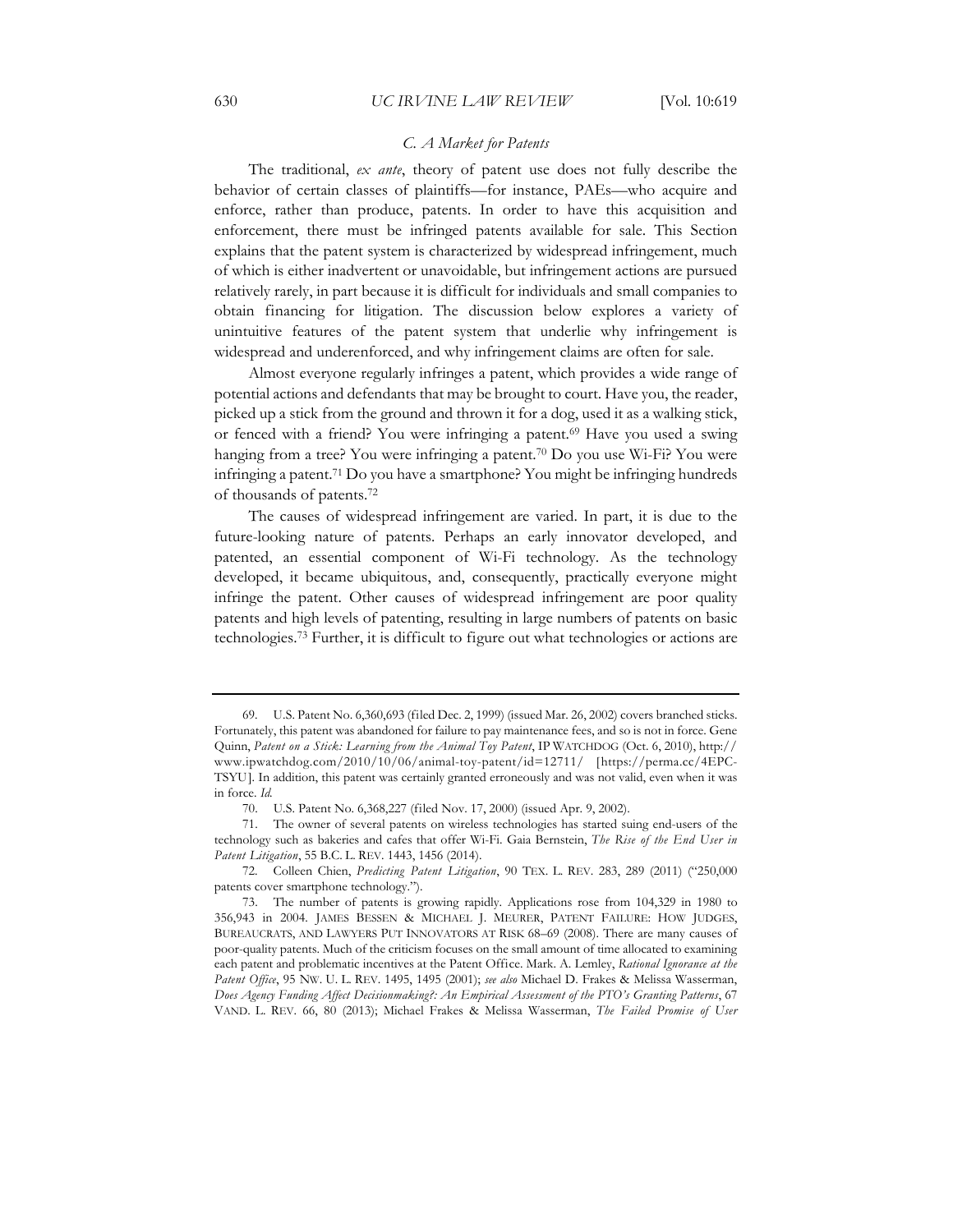covered by patents, and, even if potentially relevant patents can be identified, it is difficult to ascertain precisely what the boundaries of these patents are in order to avoid infringing.74

Widespread infringement occurs not only because many patents cover many different technologies but also because many patents overlap to cover particular intellectual areas.75 It is common for several different parties to file overlapping patents covering one technology from different angles (called a "patent thicket").76 It is also common for companies to seek multiple overlapping patents to protect a product from all angles.77 The result of overlapping patents is that one activity frequently infringes on many patents, often owned by many different patent-holders.

Although infringement is widespread, patents are consistently underenforced. There are many reasons for underenforcement.78 Companies in the business of

75*. E.g.*, John F. Duffy, *Rethinking the Prospect Theory of Patents*, 71 U. CHI. L. REV. 439, 442–43 (2004) (calling "overlapping exclusive rights" a "basic feature of patent law"); *see also* Michael A. Heller & Rebecca S. Eisenberg, *Can Patents Deter Innovation? The Anticommons in Biomedical Research*, 280 SCIENCE 698, 698 (1998) (describing "a spiral of overlapping patent claims in the hands of different owners, reaching ever further upstream in the course of biomedical research"); Michael J. Meurer, *Business Method Patents and Patent Floods*, 8 WASH. U. J.L. & POL'Y 309, 324 (2002) ("[N]umerous and overlapping patents make it costly for a possible infringer to negotiate a license . . . .").

*Fees: Empirical Evidence from the U.S. Patent and Trademark Office*, 11 J. EMPIRICAL LEGAL STUD. 602, 603 (2014).

<sup>74.</sup> Patentees can choose their own words (even if these are non-standard) to describe their inventions, so keyword searches may not be effective to find patents. *See* Vitronics Corp. v. Conceptronic, Inc., 90 F.3d 1576, 1582 (Fed. Cir. 1996); *see also* Christina Mulligan & Timothy B. Lee, *Scaling the Patent System*, 68 N.Y.U. ANN. SURV. AM. L. 289, 317 (2012). *But see* Ted Sichelman, *Are There Too Many Patents to Search? – A Response*, HARV. BLOGS: NEW PRIV. L. ( July 3, 2015), https://blogs.law.harvard.edu/nplblog/2015/07/02/are-there-too-many-patents-to-search-aresponse-ted-sichelman/ [https://perma.cc/C6G7-DM8X] (arguing that it is feasible to conduct patent clearance searches). In addition, the boundaries of individual patents are fuzzy, in part because it is difficult to define inventions with absolute clarity and in part because it can be to the patentee's advantage to inject some ambiguity into the patent. Nautilus, Inc. v. Biosig Instruments, Inc., 134 S. Ct. 2120, 2129 (2014) ("absent a meaningful definiteness check, we are told, patent applicants face powerful incentives to inject ambiguity into their claims"). This makes it challenging for third parties to know whether they are infringing.

<sup>76.</sup> Carl Shapiro, *Navigating the Patent Thicket: Cross Licenses, Patent Pools, and Standard Setting*, *in* INNOVATION POLICY AND THE ECONOMY 119 (Adam B. Jaffe, Josh Lerner & Scott Stern, eds., 2001) ("In several key industries . . . our patent system is creating a *patent thicket*: an overlapping set of patent rights requiring that those seeking to commercialize new technology obtain licenses from multiple patentees.").

<sup>77.</sup> For example, pharmaceutical companies developing a new drug often patent first the molecule used in the drug, then separately patent use of the molecule to treat the relevant disease, formulating the molecule in a particular way, specific doses of the molecule, and other variations on this theme. Katherine Gaudry, *Evergreening: A Common Practice to Protect New Drugs* 3 (2011), http:// nrs.harvard.edu/urn-3:HUL.InstRepos:8965556 [https://perma.cc/5BNP-UMH8]; *see also* Robin Feldman, *Rethinking Rights in Biospace*, 79 S. CAL. L. REV. 1, 30 (2005); C. Scott Hemphill & Bhaven N. Sampat, *Evergreening, Patent Challenges, and Effective Market Life in Pharmaceuticals*, 31 J. HEALTH ECON. 327, 327–28 (2012).

<sup>78.</sup> Clark D. Asay, *Patent Pacifism*, 85 GEO. WASH. L. REV. 645, 660 (2017).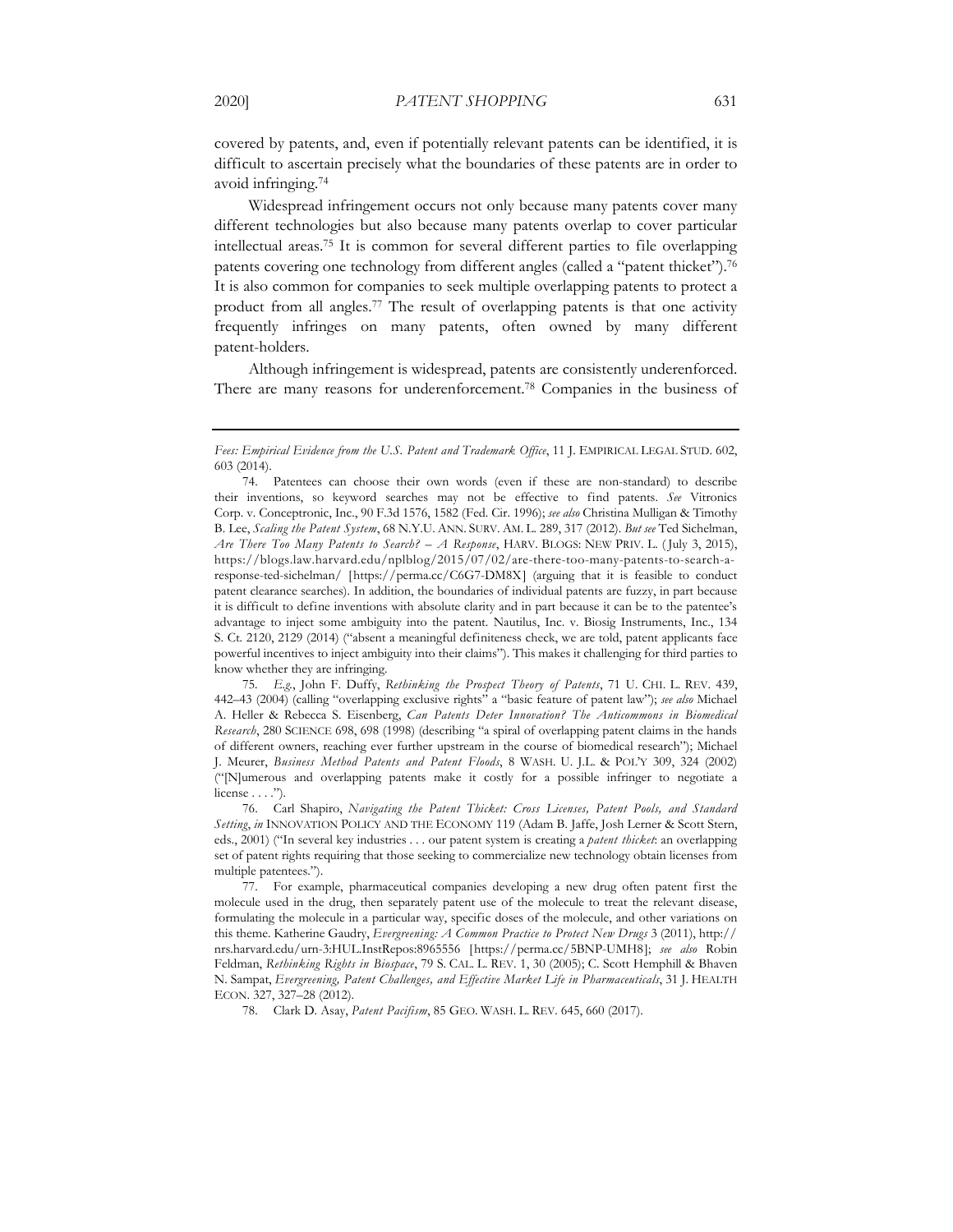commercializing a product may not have the interest or expertise to pursue infringers who are not direct competitors. These same companies may fear the reputational costs of enforcement, or they may fear countersuit if they too are infringing patents. Small companies may have insufficient financing for enforcement actions. Patent infringement suits are expensive (a median of \$4 million in litigation fees for lawsuits with more than \$25 million at issue)79 due to many factors such as long pendency, complexity, and the need to hire expensive expert witnesses.80 Thus, while tort lawsuits are often financed on a contingency fee basis, patent infringement (also a tort) has historically not been a candidate for contingent fee financing.81 Widespread infringement and consistent underenforcement are so common that in practice, companies in some industries simply "ignore patents," making no effort to evade infringement.<sup>82</sup>

Widespread infringement and underenforcement are essential components in the market for patents and patent claims because they create a pool of potentially lucrative enforcement opportunities that are not presently being exploited. Those opportunities may have value to buyers. Further, the inability of innovators to enforce their patents incentivizes innovators to sell patents to other parties who may have the resources and desire to enforce previously ignored claims.

A third important component to the patent market is the ability to freely buy and sell patents. Both patents and claims for past infringement of a patent are fully assignable.83 To illustrate, Company *A* has been infringing on Company *B*'s patent for three years, and Company *B* has not enforced the patent, either out of ignorance of the infringement or inability to enforce against known infringement. Company *B* can now sell the patent to a third party, who can sue Company *A* for the past three years of infringing behavior, even though the third party did not own the patent when the infringement occurred.<sup>84</sup> Alienability of claims allows innovators to

<sup>79.</sup> AM. INTELLECTUAL PROP. LAW ASSOC., REPORT OF THE ECONOMIC SURVEY 22 (2003).

<sup>80.</sup> Schwartz, *supra* note 66, at 348.

<sup>81</sup>*. Id.* at 338.

<sup>82.</sup> Mark A. Lemley, *Ignoring Patents*, 2008 MICH. ST. L. REV. 19, 21–22 (2008) ("[B]oth researchers and companies in component industries simply ignore patents. Virtually everyone does it . . . . Nor do they conduct a search before launching their own product. Rather, they wait and see if any patent owner claims that the new product infringes their patent.").

<sup>83.</sup> Schwartz, *supra* note 66, at 350 ("In patent law, the owner of a patent may sell and assign the patent and the right to obtain past damages. The purchaser of these rights may then assert the patent in litigation. The rule in most other tort contexts is the opposite."); *see also* Mentor H/S, Inc. v. Med. Devices All., Inc., 240 F.3d 1016, 1017 (Fed. Cir. 2001).

<sup>84.</sup> This sort of assignment of causes of action was historically disfavored by common law, though over the years the prohibition has narrowed. *See* Anthony Sebok, *The Inauthentic Claim*, 64 VAND. L. REV. 61, 72 (2011).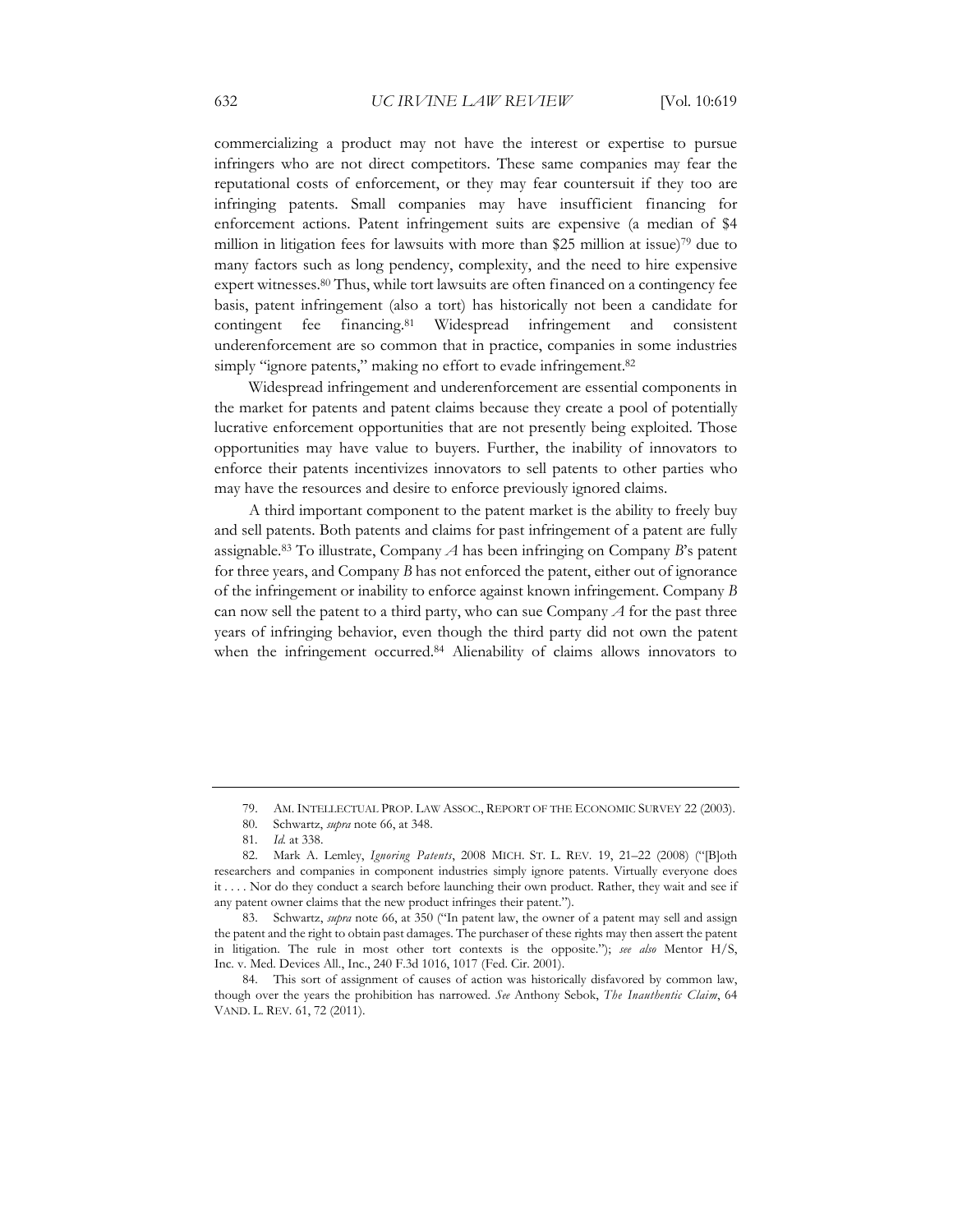monetize their patents through sale<sup>85</sup> and provides a legal mechanism for third parties to purchase and enforce patents.86

In sum, companies infringe frequently, patent owners rarely enforce, and patent claims are freely alienable. These conditions foster a market in patents where shoppers can buy un- or underenforced patent claims.

\* \* \*

The traditional model of patent use involves an innovator inventing, patenting, and finally enforcing. However, scholars are aware of at least one type of player—the PAE—that has broken out of the traditional model. This break from the traditional model is enabled by widespread conditions of the patent system. This Article argues that PAE behavior is a subset of a more universal phenomenon: patent shopping. In the following Section, I describe and characterize patent shopping as an overarching model that applies not to specific PAEs but to their actions more broadly and that is generalizable beyond PAEs.

#### II. PATENT SHOPPING

#### *A. The Model*

As explored above, the traditional, *ex ante*, model of patent use comprises three chronological steps: (1) the inventor obtains a patent on the invention; (2) third parties infringe on the patent; and (3) the inventor enforces the patent. By contrast, the shopping, *ex post*, model of patent use reverses the first two steps: (1) third parties infringe on a patent; (2) a (soon-to-be) plaintiff acquires a patent; and (3) the plaintiff enforces the patent.



The inventor in the traditional model must *predict* what infringement will look like when she is drafting her patent. Crucially, she is then limited by the patent as it

85*. See, e.g.*, Alex Kozinski, *A Market-Oriented Revision of the Patent System*, 21 UCLA L. REV. 1042, 1051 (1974) ("A secure, fully alienable patent will provide an attractive alternative to investors and thus give a new invention an equal chance to compete for capital with existing products.").

<sup>86</sup>*. See* Lee Anne Fennell, *Adjusting Alienability*, 122 HARV. L. REV. 1403, 1413–15 (2009) (stating, in the context of non-practicing entities, that "[t]he ability to use things that one owns to 'extract money' is of course the essence of alienability").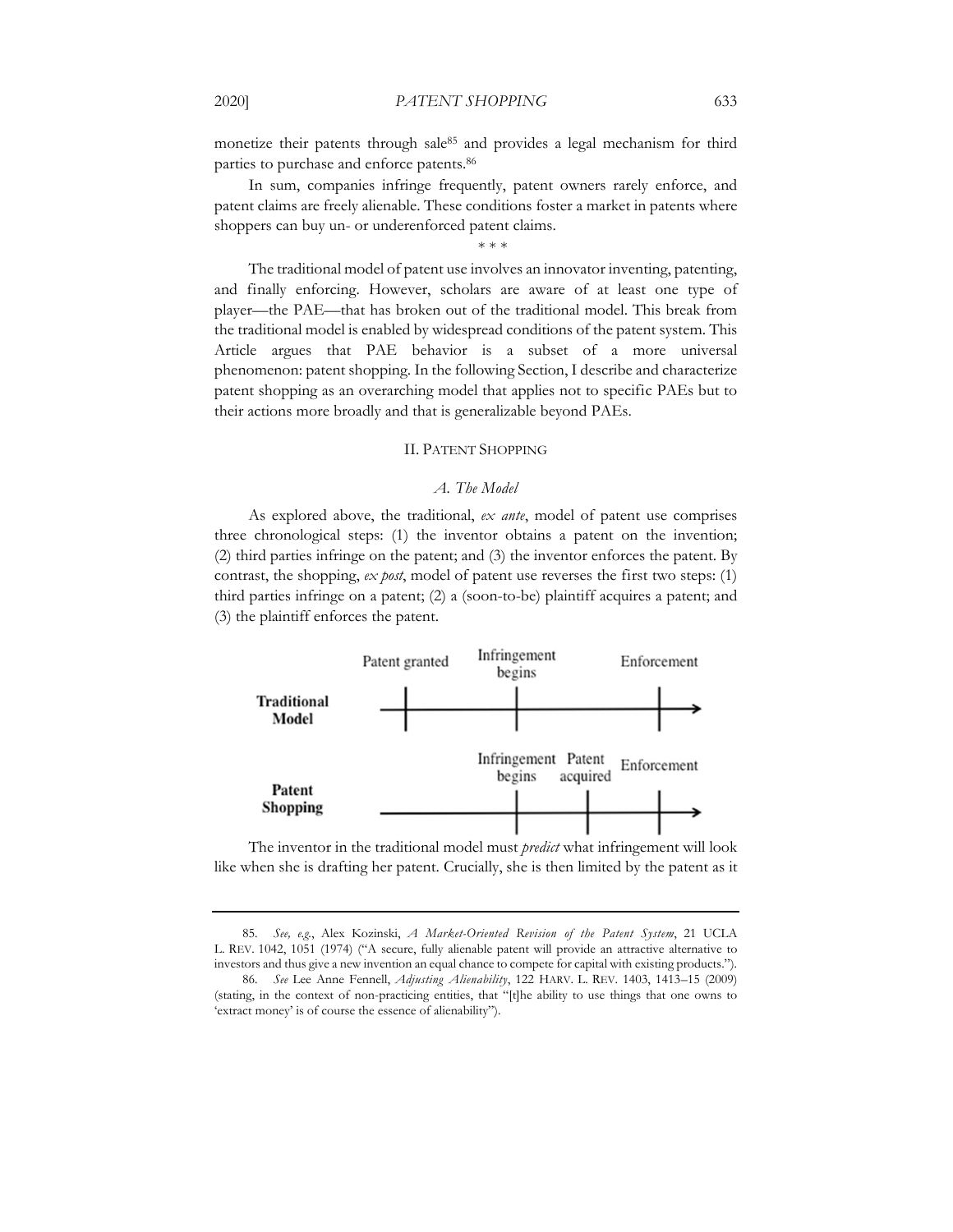was drafted. By contrast, the plaintiff in the shopping model acquires a patent in response to a known act of infringement and can *react* to infringement by selecting a patent that fits the infringing act. He is not bound by the scope and validity of any one patent because, if one patent does not fit the infringing act well, he can select another.

Shopping can only occur under certain conditions, which are common but are not available to all plaintiffs. First, a large pool of patents, covering many common activities, must exist. Second, many third parties must frequently infringe patents in this pool. Third, the plaintiff must be able to access this pool, either because he has the resources to acquire patents from this pool, or because he already owns the pool as his patent portfolio.

For shoppers, the process of getting a patent granted, or the content of any one patent, is not particularly relevant. Instead, these plaintiffs begin by identifying a litigation target. The litigation target may be a deep-pocketed defendant, a particularly bitter competitor, or a widespread activity that infringes on a heavily patented area. Once the litigation target is identified, the plaintiff *selects*, either through acquisition or from a group of patents already in its possession, a patent that is "good" for litigation. This may mean a patent that covers commercially important activity and may, therefore, be used to obtain significant damages. It may mean a patent that, after due diligence, is deemed likely to be valid. It may mean a patent that covers a broad range of common activity, making it easier to prove infringement. It may mean some combination of the above. The plaintiff then asserts this patent either through licensing demands or in litigation.

Note that the shopping model can apply either to individual patents or to patent portfolios. A patent shopper might choose to acquire a particular patent because it possesses desirable characteristics, or might choose to acquire a portfolio because the portfolio has particular features of interest. For example, a portfolio might be acquired because, in the aggregate, it covers a highly infringed space. This Article uses individual patents for most of the analysis below, but the analysis applies similarly if "portfolio" is substituted for "patent."

Additionally, the shopping model can apply to purchases of weak patents. While some types of patentees seek strong patents that can survive a court challenge, there is a subset of patentees who survive by filing nuisance suits or sending out widespread demand letters premised on infringement of patents unlikely to be actually infringed or valid. These two types of patentees would shop along different criteria. The former might look for a high-quality patent that is likely to be valid. The latter often makes money through *quantity*, by sending out thousands of demand letters or filing large numbers of suits and hoping that at least a portion of the targets will settle for a small sum of money irrespective of the merits of the suit.<sup>87</sup> Thus, these patentees might try to select a patent that covered more widespread behavior. Even if the patent is invalid, proving that the patent is invalid

<sup>87.</sup> Bernstein, *supra* note 71, at 1451.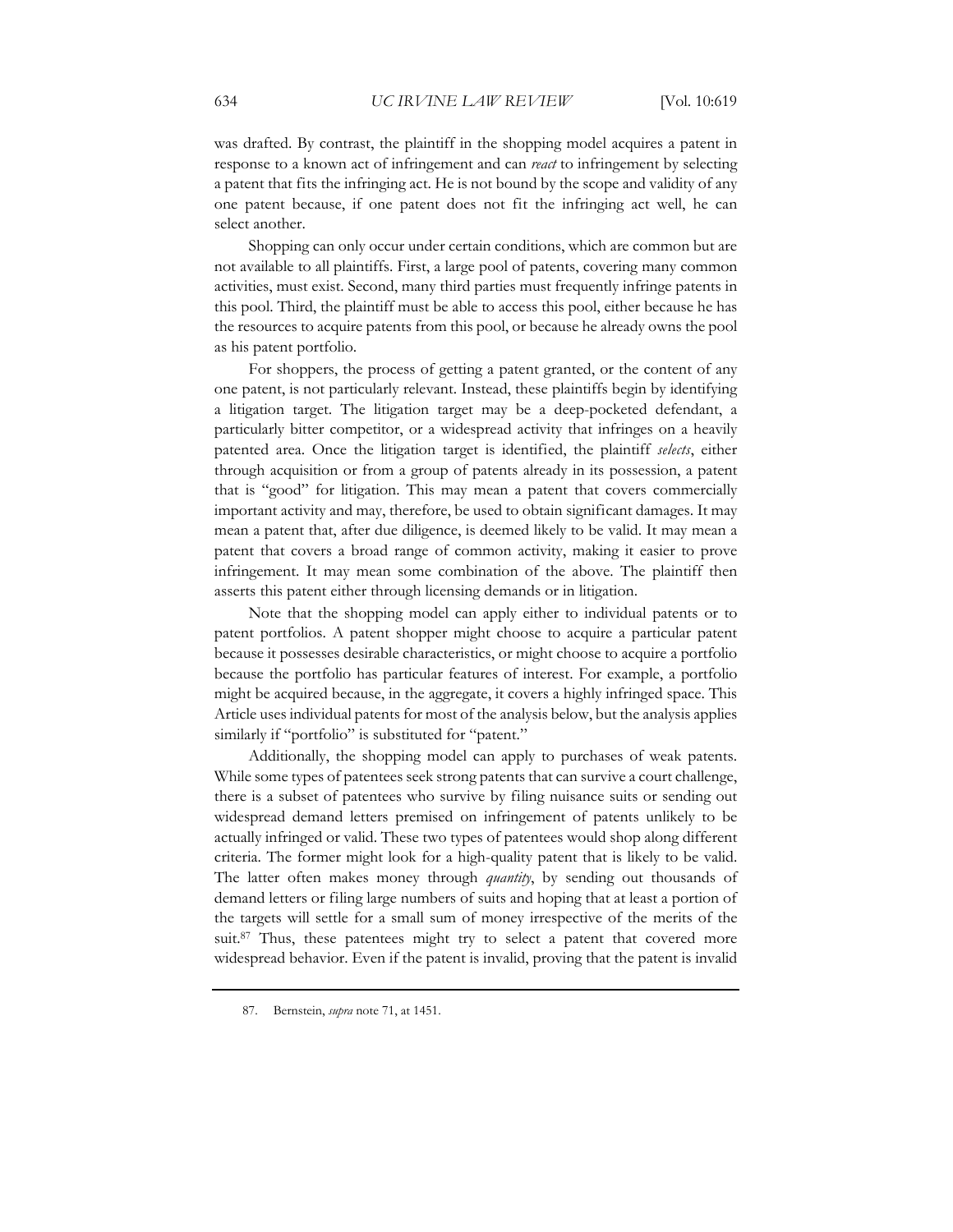is expensive,88 thus, many may settle. These patentees might also deliberately shop for vague and ambiguous patents. Such patents would allow them to target a large number of potential defendants who might find it cheaper to settle than to get counsel's opinion about the precise meaning of the vague patent language. Alternatively, these shoppers might seek volume at a low price, such as a large portfolio being sold relatively inexpensively.

Patent shopping has not previously been explored in the patent literature, but the contents of the model will not be unfamiliar to legal scholars. It has many analogs in other areas of law. In a sense, shopping is roughly analogous to a contingency fee lawyer conducting due diligence on a potential client before determining whether or not to bring the case. The lawyer can review the client's claims and use her substantive legal knowledge to assess both the likelihood of winning and the potential size of the damage award. A lawyer starting out may have only one or two potential clients and, therefore, will take any case that has a chance, even if the returns are likely to be small. A well-known lawyer with many clients seeking his services will be able to select the cases he believes are winnable and will bring large returns. Shopping similarly has analogs in both criminal and tort law. Many scholars have written about how criminal law's combination of overbreadth and prosecutorial discretion results in selective enforcement and discrimination against certain groups.89 Tort law is characterized by a similar pattern, rates of claiming are low, and tortfeasors who end up in court are generally those with "deep pockets."90

Patent shopping is a model, and, as such, it makes a variety of simplifying assumptions about the world. While patent shopping does occur, it is not as straightforward or predictable as depicted by some of the hypotheticals in this Article. In particular, it is not easy to determine the universe of patents available for sale, evaluate those patents, and negotiate for acquisition of patents at a reasonable price. It is further challenging to evaluate patents and determine whether they are likely to be infringed and valid. Moreover, instances of infringement are often invisible without discovery. Patent shoppers have experience and expertise in evaluating patents and patent monetization opportunities.

#### *B. Qualitative Study of Patent Shopping*

Having set out the basic model of patent shopping, this Section explores qualitative evidence of patent acquisition and enforcement patterns and strategies. This is a qualitative study both because it is difficult to obtain quantitative data on patent shopping91 and because qualitative research is often better suited to

<sup>88.</sup> Christopher R. Leslie, *The Anticompetitive Effects of Unenforced Invalid Patents*, 91 MINN. L. REV. 101, 116–17 (2006).

<sup>89.</sup> Frase, *supra* note 28, at 246–47.

<sup>90.</sup> Abel, *supra* note 29, at 447.

<sup>91.</sup> In part because patent transfers between parties ("assignment") need not be recorded in the USPTO's assignment database. Alan C. Marco et al., *The USPTO Patent Assignment*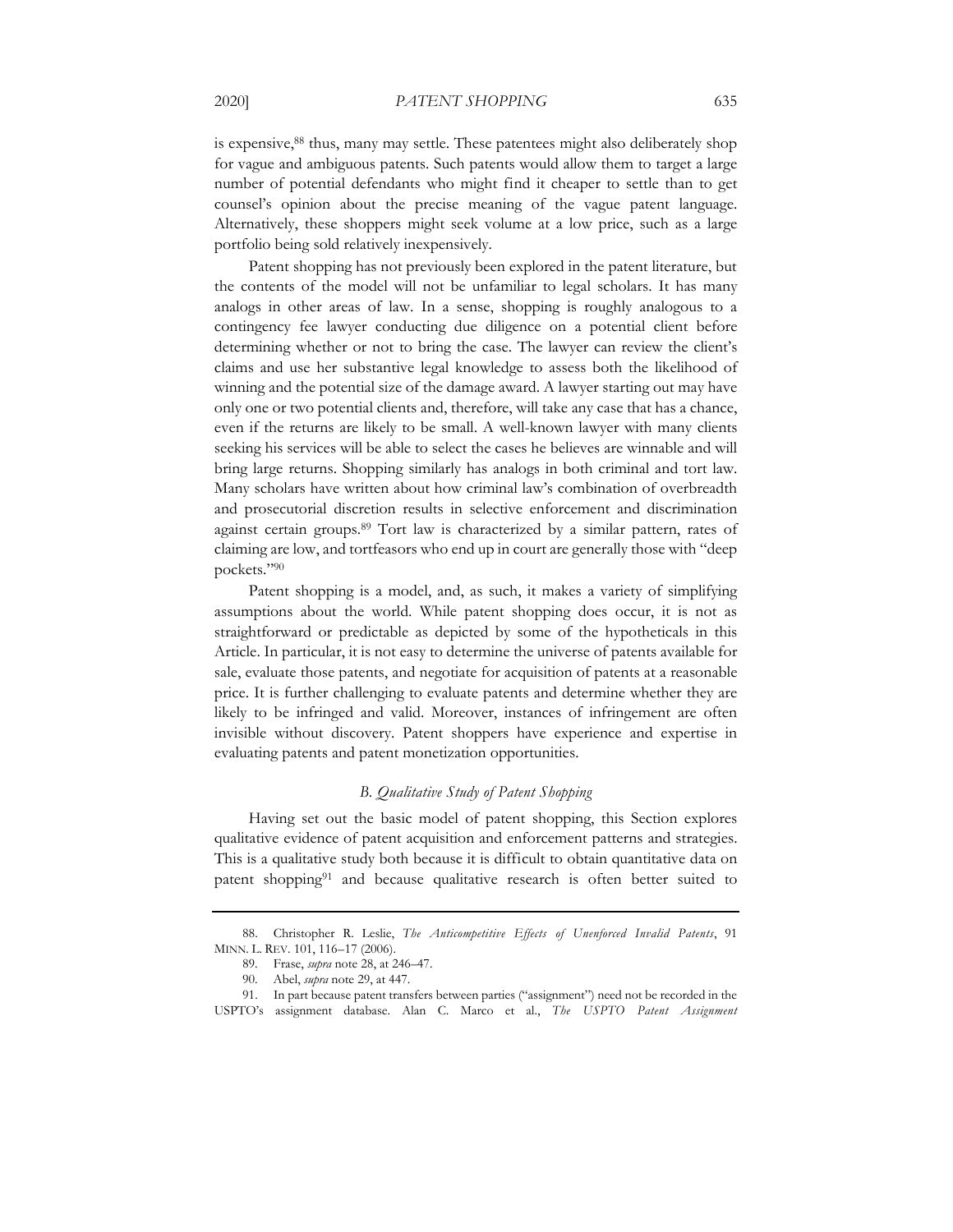observation of strategy. Though patent shopping is a novel way to describe the behavior of players in the patent system, entities who perform some of the steps involved in patent shopping, namely patent acquisition and monetization, are well known in the literature: PAEs. In order to obtain evidence of patent shopping, data were gathered from a review of all 2015 SEC filings for public patent assertion entities.92 Below, this Section begins with an overview of PAEs and previous research on patent acquisition strategies, proceeds to a discussion of the study's design and methodology, and then summarizes the results.

#### *1. Patent Assertion Entities*

The PAE world is complex. PAE is a broad (overly broad) category that covers many different types of entities.<sup>93</sup> PAEs are often divided according to the nature of their business. Mark Lemley and Nathan Myhrvold have developed a taxonomy of patent plaintiffs, which divides PAEs into categories such as "failed product company," "individual inventor," "IP subsidiary of a product company," "acquired patent," and others.<sup>94</sup> This Article is focused on the subset of PAEs who acquire and enforce patents: the patent shoppers.

PAEs can be divided into (at least) two categories according to their acquisition and litigation strategies. First, there are "big game hunter" PAEs,<sup>95</sup> those who seek to "strike it big in court. These entities believe that they have a patent that reads on a significant area of technology, and it is very important to them that their patent be held valid and infringed."96 A second type of PAE is the "bottom-feeder," who files large numbers of suits with no expectation of going to trial, and hopes to elicit relatively small settlements with high frequency.97 Both types of PAEs can engage in patent shopping behavior.

#### *2. Study Design and Methodology*

Because PAEs are known to acquire and enforce patents, they have the potential to behave like patent shoppers and are the target of this qualitative study.

*Dataset: Descriptions and Analysis* 2 (U.S. Patent and Trademark Office, Working Paper No. 2015–2, 2015) (explaining that recorded patent assignments are "executed (optionally) by an interested party . . .").

<sup>92.</sup> A list of public PAEs is available from RPX. RPX, *Q3 2015 Public PAE Report* (2015), *available at* https://www.rpxcorp.com/wp-content/uploads/sites/2/2015/12/RPX-Public-PAE-Report-Q3-2015-Final.pdf [https://perma.cc/M2YX-MYNN].

<sup>93.</sup> For more information on the full taxonomy of PAEs, see Chien, *supra* note 52, at 1571; Cotropia, Kesan & Schwartz, *supra* note 66, at 656–58; Sara Jeruss, Robin Feldman & Joshua Walker, *The America Invents Act 500: Effects of Patent Monetization Entities on US Litigation*, 11 DUKE L. & TECH. REV. 357, 366–67 (2013); Osenga, *supra* note 54, at 437–38; Lemley, *supra* note 55, at 613.

<sup>94.</sup> Described in John R. Allison, Mark A. Lemley & Joshua Walker, *Patent Quality and Settlement Among Repeat Patent Litigants*, 99 GEO. L.J. 677, 683–84 (2011).

<sup>95.</sup> James Bessen & Michael J. Meurer, *The Direct Cost from NPE Disputes*, 99 CORNELL L. REV. 387, 405 (2014).

<sup>96.</sup> Lemley & Melamed, *supra* note 54, at 2126.

<sup>97</sup>*. Id.*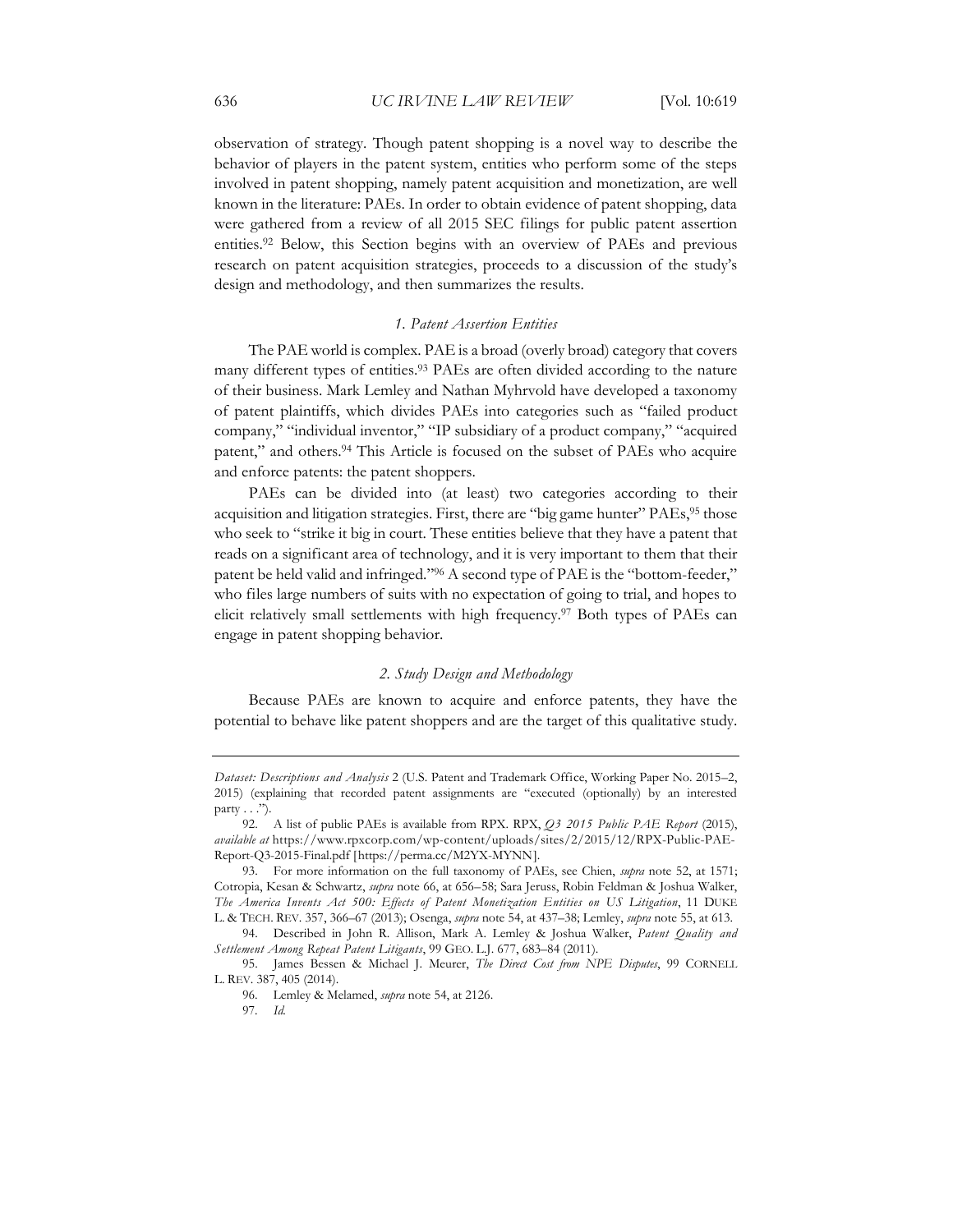A list of all public PAEs was obtained from RPX Corporation, a patent aggregator that issues reports on PAE practices. RPX's report lists twenty-three public PAEs in 2015.98 Of these, fifteen are in the business of monetizing patents that were developed either by the company itself or by a predecessor, and their financial statements do not discuss patent acquisition. These companies are therefore less relevant for an evaluation of patent shopping and are not analyzed in detail below. The remaining eight companies are in the business of acquiring patents for enforcement (though some also monetize patents that were developed in-house). The business strategies of these eight companies, as assessed from their financial statements, are explored below. All eight companies very explicitly describe a strategy of patent shopping.

### *3. Results*

As described above, the traditional, *ex ante* model of patent use is characterized by three chronological steps: (1) patent acquisition; (2) patent infringement; and (3) patent enforcement. By contrast, the shopping, *ex post* model flips the order of the first steps: (1) patent infringement; (2) patent acquisition; (3) patent enforcement. This allows patent acquisition to respond to infringement, rather than predict infringement. Below, the patent acquisition and enforcement strategies for each studied PAE are described in vignettes. Each PAE is explicit that it begins by surveying patent infringement and then responds to this infringement by acquiring patents which it then enforces. This chronology makes apparent that the PAEs follow the *ex post* patent shopping model, rather than the *ex ante* tradition model of patent use.

Acacia, one of the oldest and largest PAEs,<sup>99</sup> is a public company that describes its business as "focus[ing] solely on the patent marketplace . . . as a leading outsource patent licensing and enforcement company for patent owners."100 The business strategy has all of the components of the patent shopping model described above: (1) infringement; (2) acquisition; and (3) enforcement. Acacia begins by identifying patents that have or are expected to have economically enticing enforcement opportunities, conducts a detailed evaluation of the patents, acquires the patents, and enforces the patents.101 In Acacia's words

<sup>98.</sup> InterDigital (IDCC), Tessera (TSRA), Rambus (RMBS), Rovi (ROVI), Acacia (ACTG), WiLan (WILN), Pendrell (PCO), VirnetX (VHC), Unwired Planet (UPIP), SITO Mobile (SITO), Vringo (VRNG), Network-1 (NTIP), ITUS (ITUS), Finjan Holdings (FNJN), Crossroads Systems (CRDS), Marathon Patent Group (MARA), ParkerVision (PRKR), Inventergy (INVT), Spherix (SPEX), Document Security Systems (DSS), Patriotic Scientific (PTSC), Walker Innovation (WLKR), Endeavor IP( ENIP).

<sup>99.</sup> Michael A. Carrier, *Patent Assertion Entities: Six Actions the Antitrust Agencies Can Take*, 2013 CPI ANTITRUST CHRON. 1, 3 (2013); Tom Ewing & Robin Feldman, *The Giants Among Us*, 2012 STAN. TECH. L. REV. 1, 15 (2012) ("Acacia Research Corporation likely represents the first modern mass aggregator.").

<sup>100.</sup> Acacia Research Corp., Annual Report (Form 10-K), at 4 (Mar. 15, 2016) [hereinafter "Acacia 10-K"].

<sup>101</sup>*. Id.* at 4–9.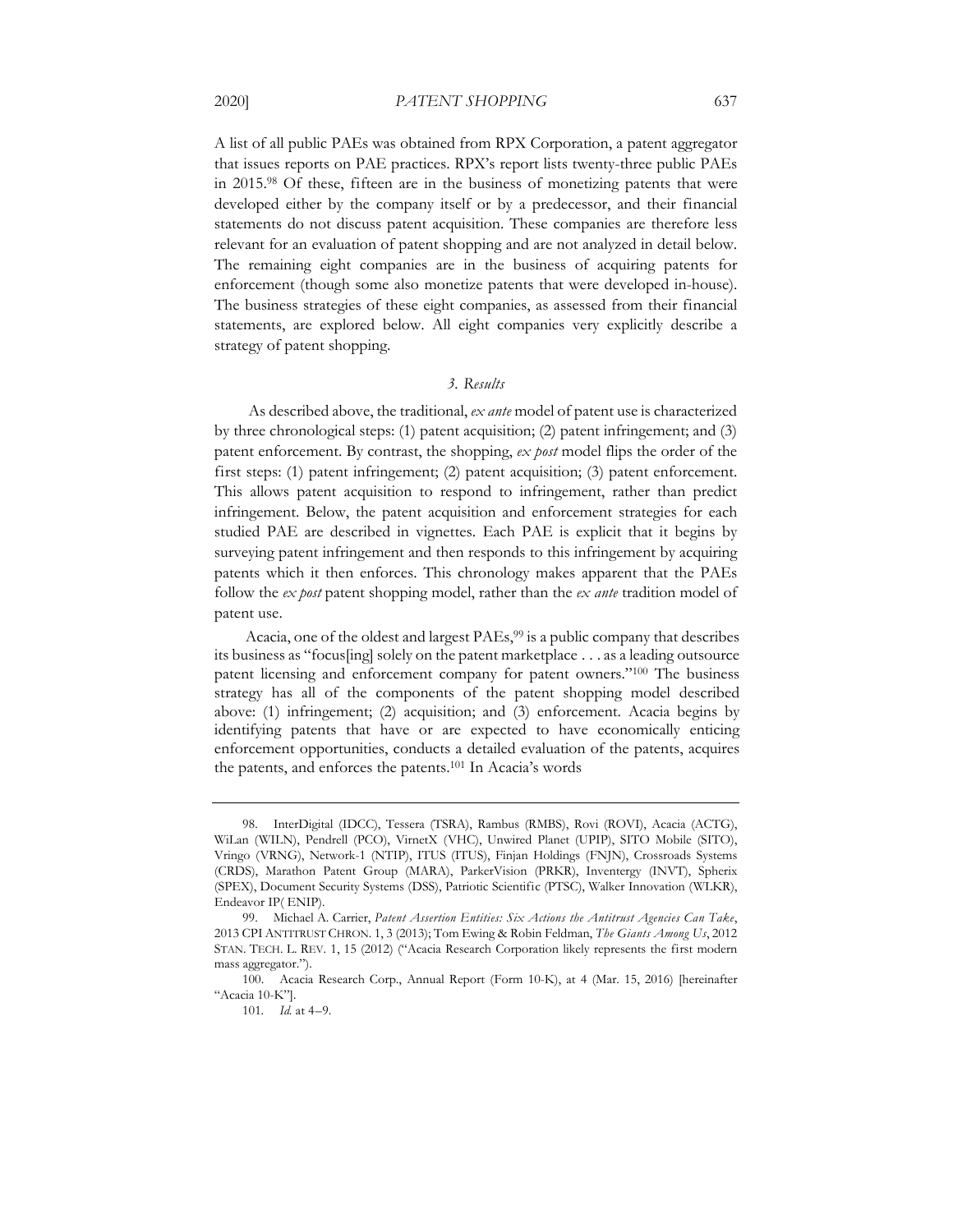[We] actively seek to identify high-quality but undervalued patent portfolios in a variety of industries. We combine our legal expertise, technology expertise, and our extensive knowledge of, and expertise in, the patent licensing ecosystem, to continually uncover important patent assets and bring needed proficiency to patent licensing and enforcement.102

The first step in Acacia's business model is "Patent Discovery."103 On occasion the patent holders themselves reach out to Acacia "seeking assistance with the monetization or enforcement" of patents or portfolios, or alternatively, Acacia "reach[es] out to patent holders who may be disenfranchised."104 Acacia employees seek to "identify core, patented technologies that have been or are anticipated to be widely adopted by third-parties in connection with the manufacture, sale or use of products and services."105 In the context of the patent shopping model, this means that Acacia is searching for patents or portfolios that are (or are expected to be) widely infringed and where that infringement is not yet being monetized through licensing or litigation.

Acacia then does extensive due diligence on the patent or portfolio, either using its own "staff of in-house business development executives, patent attorneys, patent licensing executives, and technology engineers" or contracting with "external specialists and technology consultants."106 Acacia specifically focuses on evaluating infringement, validity, and enforceability.107 For infringement, Acacia explains that it must "identify third-parties that are practicing the invention(s) covered by the patent without obtaining permission from the patent owner to do so."108 Acacia considers the "types of claims and the number of claims potentially infringed by third-parties," as well as "potential infringers, industries in which the potential infringers exist, longevity of the patented technology" and other factors that "directly impact the magnitude . . . of a licensing and enforcement program."109 The company additionally identifies future infringement that may arise, particularly "growth areas where patented technologies will play a vital role in connection with the manufacture or sale of products or services."110 Acacia "estimate[s] a patent's economic value by evaluating the expected value of . . . past, present, and future revenue of infringing products and services" discounted by the "risk that a court will disagree with our . . . assessments of the patent."<sup>111</sup> Crucially, this due diligence is all done "before the decision is made to allocate resources to a patent portfolio

- 102*. Id.* at 5. 103*. Id.* at 6. 104*. Id.* 105*. Id.* 106*. Id.* at 7. 107*. Id.* 108*. Id.* at 6.
- 109*. Id.* at 7.
- 110*. Id.*
- 111*. Id.*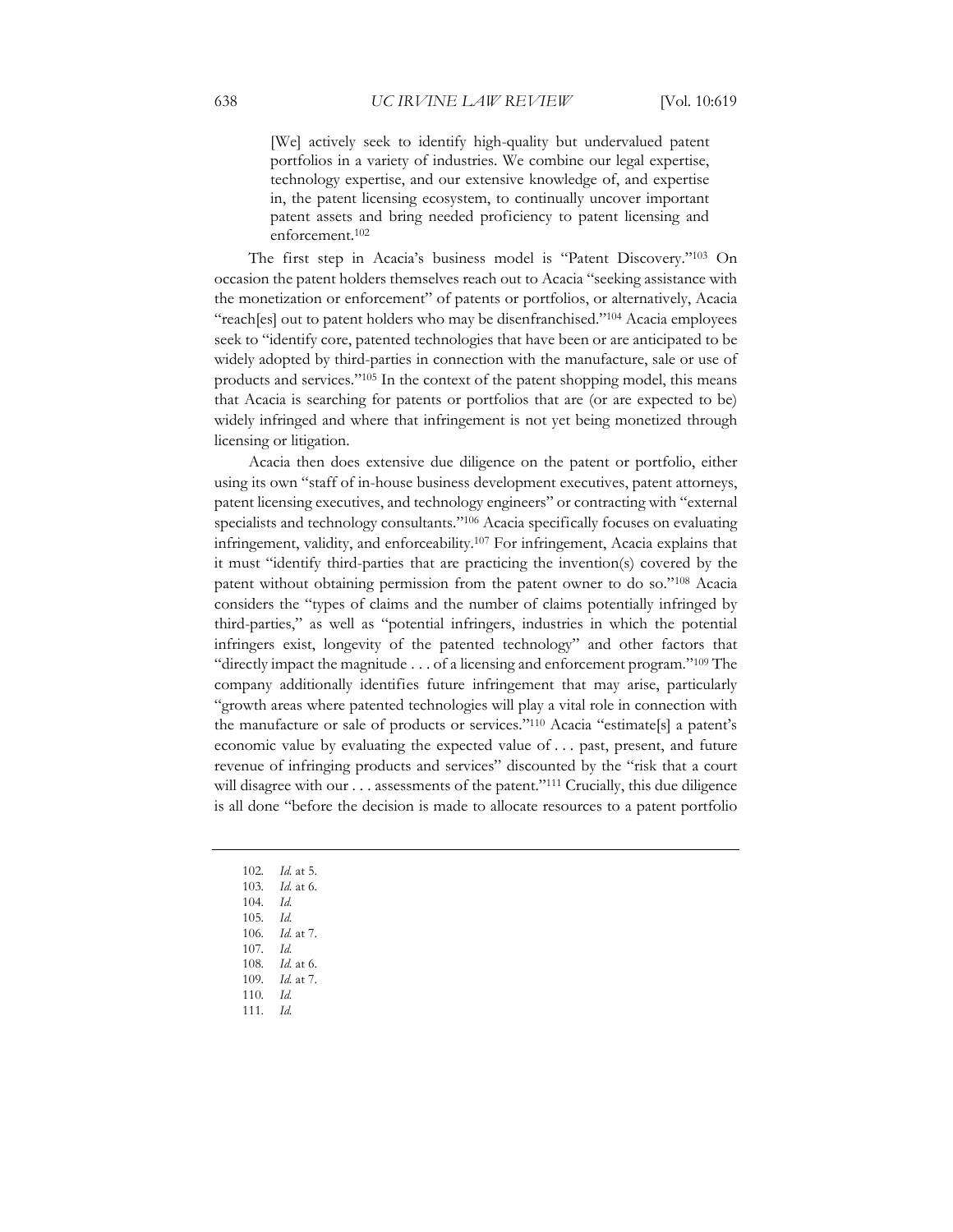investment."112 Thus, Acacia seeks to identify infringement and enforcement opportunities prior to acquiring the patent.

Acacia is an expert in evaluation of infringement opportunities and identification of patents that can be effectively enforced to capitalize on these opportunities. The "inherently complex nature of patent law" can make this task challenging, but "we employ our wealth of expertise to make the best assessment possible."113

If due diligence goes well, Acacia acquires the patent. The nature of the transaction varies, including arrangements where Acacia "partner[s] with a patent portfolio owner, acquiring rights in the patent portfolio" or instances where Acacia "acquir[es] the patent portfolio outright."114

Once Acacia has acquired a patent, it seeks to monetize the asset through licensing or litigation.115 Acacia boasts "a proven track record of licensing success with more than 1,490 license agreements."116 However, monetization often requires litigation: "As a result of the common reluctance of patent infringers to negotiate and ultimately take a patent license for the use of patented technologies without at least the threat of legal action, patent licensing and enforcement often begins with the filing of patent enforcement litigation."117

Acacia is not alone in pursuing a strategy of patent shopping. A number of other publicly traded companies reveal similar strategies in their financial statements. For example, Marathon Patent Group is "technology agnostic" and "special[izes in] patents and patent monetization"118; it has a "[s]trong patent acquisition pipeline with a proprietary process to value patent assets."119

Like Acacia, Marathon searches for patents that have been infringed, or are likely to be infringed, and then acquires and enforces the patents. Marathon explains that "the patents and patent rights that we seek to acquire have large identifiable targets who are or have been using technology that we believe infringes our patents and patent rights."120 Marathon's business model has two primary elements: "the identification, analysis and acquisition of patents and patent rights" followed by the

120. Marathon Patent Grp., Annual Report Pursuant to Section 13 or 15(d) of the Securities Exchange Act of 1934 for the Fiscal Year Ended December 31, 2015 (Form 10-K), at 1 (Mar. 30, 2016) [hereinafter Marathon Annual Report].

<sup>112</sup>*. Id.*

<sup>113</sup>*. Id.*

<sup>114</sup>*. Id.* at 4.

<sup>115</sup>*. Id.* at 7.

<sup>116</sup>*. Id.* at 3.

<sup>117</sup>*. Id.* at 5.

<sup>118</sup>*. Would Marathon Be Interested in My Patent?*, MARATHON PATENT GRP. (2016), https:// web.archive.org/web/20160429142236/http://www.marathonpg.com/for-patent-owners/wouldmarathon-be-interested-in-my-patent [https://perma.cc/8NRS-JXJ8].

<sup>119</sup>*. Investor Presentation*, MARATHON PATENT GRP. 3 (Feb. 2015), http:// content.stockpr.com/marathonpg/media/6d823f116830875ff10328470858cf27.pdf [https:// perma.cc/77BY-7BZ8].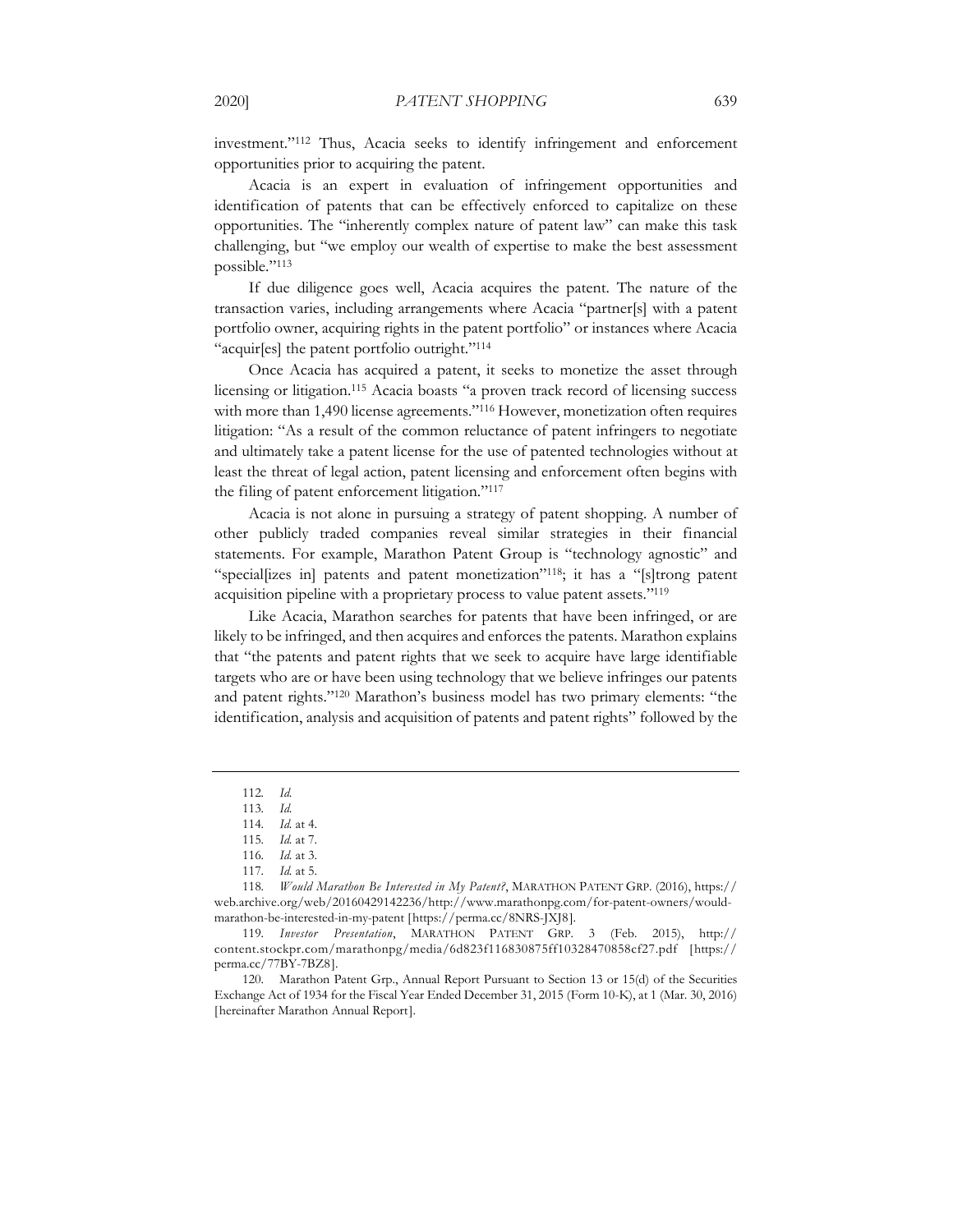"generation of revenue from the acquired patents or patent rights."121 Marathon has been successful in acquiring over 300 patents and "intend[s] to add more patents . . . to [its] portfolio for the purpose of generating additional revenues from assertion of claims against infringers."122

Part of Marathon's strategy relies on obtaining early and exclusive access to patent markets. Marathon has "worked to establish a supply of patent acquisition opportunities with patent brokers and dealers."123 Marathon also relies on a sophisticated proprietary method of conducting due diligence on patents. "Our portfolio evaluation involves an initial screening with our analytics platform . . . followed by internal technical analysis."124 The platform "is comprised of approximately 120 factors, and it has been continuously updated using actual observations."125 Marathon conducts this due diligence "before the decision is made to allocate resources to an acquisition."126 Of particular interest during due diligence is to "identify potential infringers; [and] industries within which the potential infringers exist."127 After acquisition, Marathon monetizes patents by "entering into licensing discussions, and if that is unsuccessful, initiating enforcement activities."128 Essentially, Marathon has created a series of relationships with potential patent sellers coupled with advanced due diligence techniques to identify patents that are infringed and then acquire and enforce these patents.

Similar to Marathon, Inventergy is a company "focused on developing relationships ... with leading companies ... who lack expertise in IP monetization."129 These companies may have "significant patent asset portfolios in areas that are no longer of strategic value to the client,"130 and thus, potentially available for sale to Inventergy. Inventergy seeks patent portfolios in "strong-margin, high-growth segments of particular industry sectors."131 Before acquiring a patent, Inventergy "reviews the patent assets" and studies "patents of prospective clients and evaluate[s] overall patent strength, the size of the appropriate addressable market(s), [and] the reasonably probable revenue."132

Inventergy is particularly concerned about identifying infringing behavior before acquiring the patent. It hunts for patents that "have clearly been adopted and built upon by other market participants"<sup>133</sup> and have legal and technical teams to "help[] analyze the products and services of prospective licensees [i.e.,

- 122*. Id.*
- 123*. Id.* 124*. Id.*
- 125*. Id.* at 3.
- 126*. Id.*
- 127*. Id.*
- 128*. Id.* at 1.
- 129. Inventergy Glob., Inc., Annual Report (Form 10-K), at 7 (Apr. 4, 2016).
- 130*. Id.* at 7–8.
- 131*. Id.*
- 132*. Id.* at 7–8.
- 133*. Id.* at 7.

<sup>121</sup>*. Id.* at 2.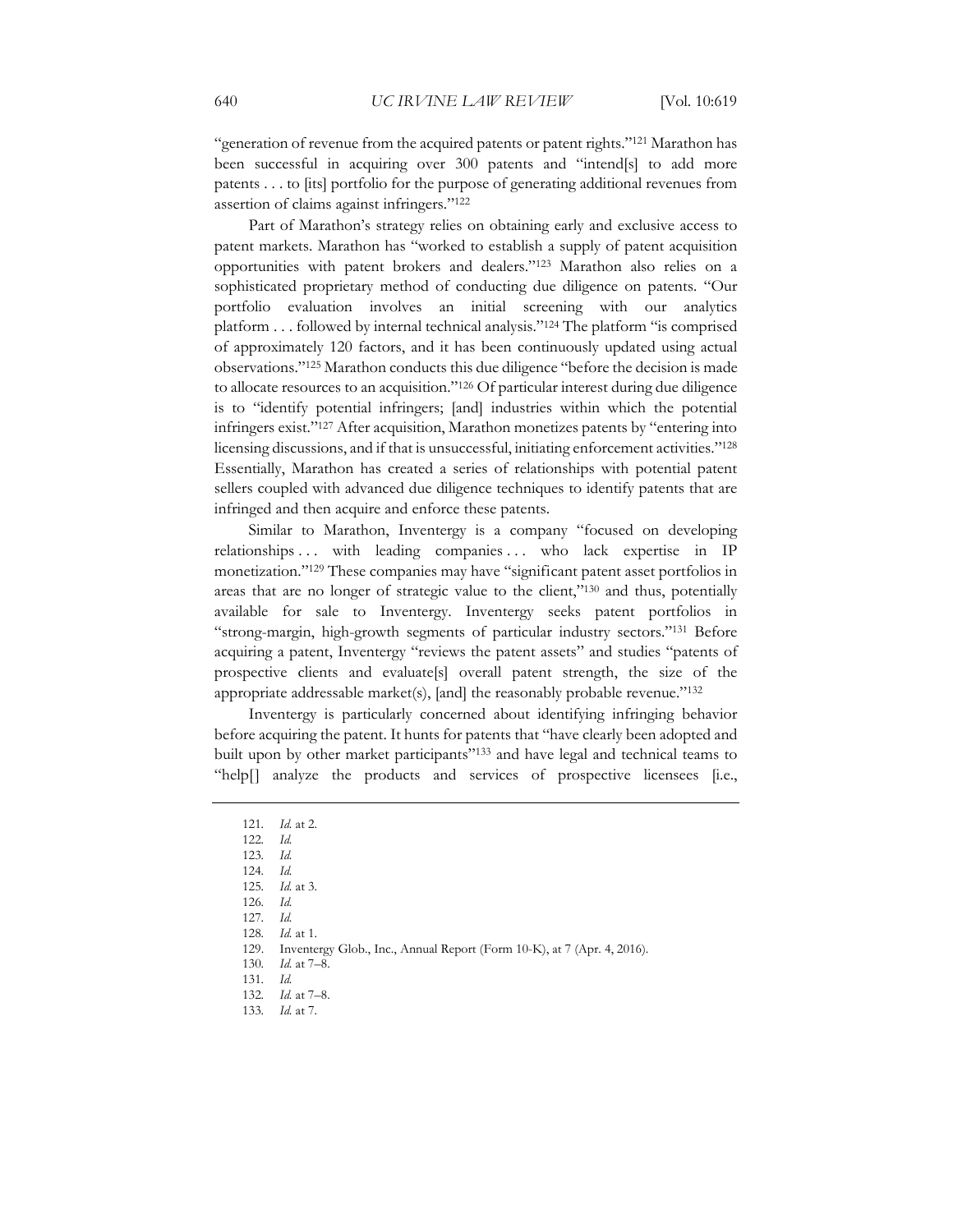infringers]."134 These teams also "analyze[] patent claims and determine[] how these claims relate to products, services and industry standards."135 Inventergy concludes that a key element of its business strategy is "[l]everaging our management's expertise to select . . . patent assets."136

Another example of patent shopping comes from Endeavor IP. Endeavor's "activities generally include the acquisition and development of patents, and the monetization of those patents."137 It "will seek to acquire existing rights to intellectual property through the acquisition of already issued patents and pending patent applications."138

Endeavor particularly looks for patents that are presently being infringed by a large number of companies or are likely to become infringed soon. "[W]e will identify core, patented technologies that have been or are anticipated to be widely adopted by third parties in connection with the manufacture or sale of products and services."<sup>139</sup> As part of this process, and during its "patent evaluation process," they give "significant consideration . . . to the identification of potential infringers" and "industries within which the potential infringers exist."140 Endeavor also attempts to "identify potential problem areas [such as prior art] . . . and determine whether potential problem areas can be overcome, prior to acquiring a patent portfolio."141

When the evaluation process is complete, Endeavor "may elect to purchase the patented technology."142 After acquisition, Endeavor enforces the patents by "present[ing] the claims of [its] patents and demonstrat[ing] how they apply to companies we believe are using our technologies in their products or services."143 Endeavor is comfortable with both licensing negotiations or litigation: "These presentations can take place in a non-adversarial business setting, but can also occur through the litigation process, if necessary."144

Tessera Technologies, Inc. is another PAE involved in patent shopping. Tessera's strategy is to "evaluate intellectual property portfolios for purchase in the fields of advanced semiconductor packaging, circuity technologies, and related fields."145 It conducts these evaluations using specific criteria including "sales and profitability of the relevant products . . . size of the portfolio, legal criteria and . . . the likelihood of obtaining negotiated licenses."146 Tessera acknowledges

146*. Id.*

<sup>134</sup>*. Id.* at 8.

<sup>135</sup>*. Id.*

<sup>136</sup>*. Id.* at 4.

<sup>137.</sup> Endeavor IP, Inc., Annual Report (Form 10-K), at 2 ( Jan. 28, 2016) [hereinafter Endeavor Annual Report].

<sup>138</sup>*. Id.*

<sup>139</sup>*. Id.* at 3.

<sup>140</sup>*. Id.*

<sup>141</sup>*. Id.*

<sup>142</sup>*. Id.* 143*. Id.*

<sup>144</sup>*. Id.* 

<sup>145.</sup> Tessera Tech., Inc., Annual Report (Form 10-K), at 5 (Feb. 22, 2016).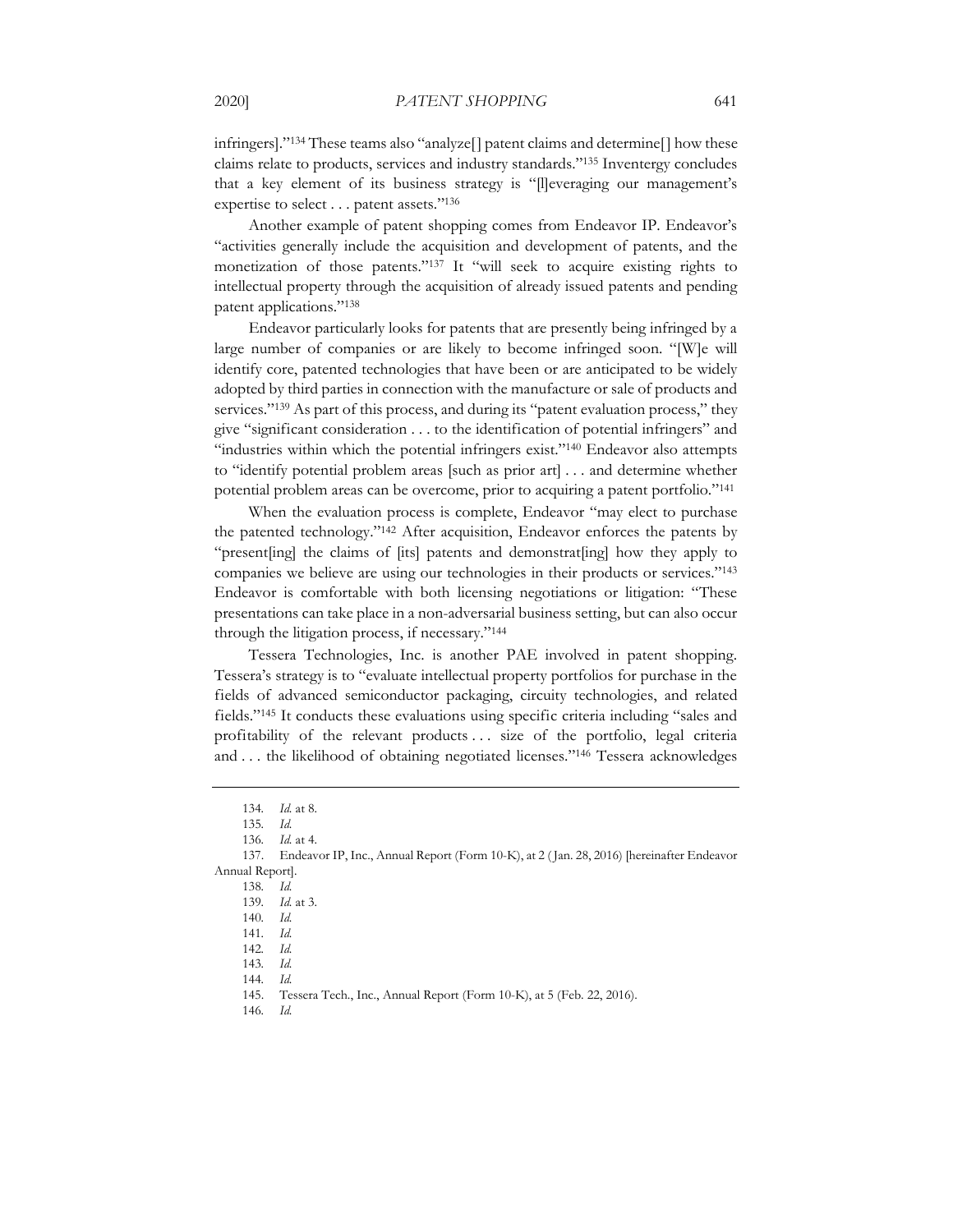that the success of its business "depends on our ability to continue to develop and acquire high quality patent portfolios" but that "competition for acquiring high quality patent portfolios is intense."147

Another example is Network-1, whose strategy "is to focus on acquiring high quality patents which management believes have the potential to generate significant licensing opportunities."<sup>148</sup> The company "continually review[s] opportunities to acquire or license additional intellectual property."149 Network-1 notes that patent acquisition is not an easy business

Acquisitions of patent assets are competitive, time consuming, complex and costly to consummate. Our strategy is to focus on acquiring high quality patent assets which management believes have the potential for significant licensing opportunities. These high quality patent opportunities are difficult to find and are often very competitive to acquire.150

Other companies are also patent shoppers. For example, Finjan intends to acquire "IP portfolios or other assets" and

identify relevant security technologies and patents that have been, or are anticipated to be, widely adopted by third parties in connection with the manufacture or sale of products and services, and to which we can bring enforcement actions.151

Similarly, Spherix Inc., a "patent commercialization company" has a strategy of "acquiring IP from patent holders" and then "managing a licensing campaign, or . . . settlement and litigation of patents."152 Spherix specifically wishes to acquire patents from companies who had not been able to "effectively address the unauthorized use of their patented technologies."153

It is clear from these companies' own descriptions of their business strategies that they engage in patent shopping. They are explicitly looking for instances of infringement before purchasing and enforcing patents. The business practices above are all clear examples of patent shopping.

#### *C. Extending the Model*

PAEs are not the only entities that can use a patent shopping strategy. This Section explores how the shopping model can be extended to other types of patentees. Specifically, this Section focuses on defensive aggregators, entities with large patent portfolios, and the practice of filing continuation applications.

<sup>147</sup>*. Id.* at 8.

<sup>148.</sup> Network-1 Tech., Inc., Annual Report (Form 10-K), at 2 (Mar. 30, 2016).

<sup>149</sup>*. Id.* at 1.

<sup>150</sup>*. Id.* at 16.

<sup>151.</sup> Finjan Holdings, Inc., Annual Report (Form 10-K), at 9 (Mar. 26, 2016).

<sup>152.</sup> Spherix Inc., Annual Report (Form 10-K), at 2 (Mar. 29, 2016).

<sup>153</sup>*. Id.* at 3.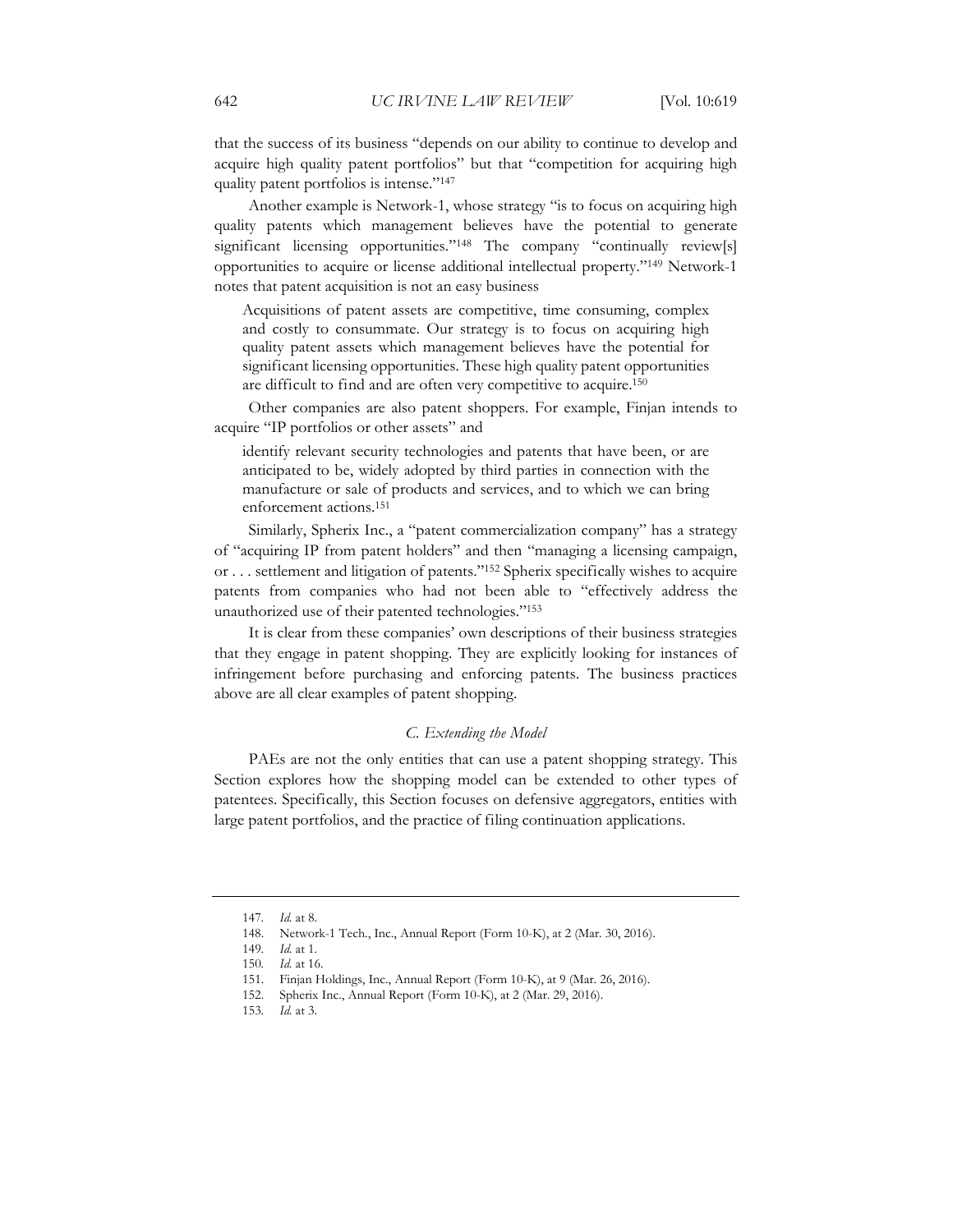#### 2020] *PATENT SHOPPING* 643

#### *1. Defensive Aggregators*

Defensive aggregation is a relatively new business model with few players, though the field is growing.154 Defensive aggregators characterize themselves as "fighting patent trolls"155 and are in the business of protecting their clients against assertions of patent infringement. Defensive aggregators acquire large numbers of patents in order to guarantee that their clients will not be sued for infringement of those patents.156 Clients are generally large practicing entities that are frequent targets of PAEs.157

Defensive aggregators operate in a manner remarkably similar to the PAE patent shoppers described above, except that instead of acquiring patents with the goal of enforcing the patents, they acquire patents with the goal of preventing them from being enforced. However, the core of the shopping strategy is the same. Defensive aggregators seek patents that are likely being infringed or likely will be infringed and then acquire those patents. They succeed at their business because they have access to a market with many patents.

The parallels between the defensive aggregator strategy and PAE patent shopping behavior is clear from review of the financial statements of RPX Corporation, the only public patent aggregator.158 RPX describes its core business as one "in which we acquire patents and licenses to patents that are being or may be asserted against our current and prospective clients."159 RPX reports that the substantial majority of its acquisitions "involved patent assets that we believed were relevant to multiple clients and/or prospective clients."160

RPX "closely track[s] patent assets that become available on the market" and has "reviewed more than 7,700 patent portfolios" since its inception.<sup>161</sup> This "familiarity provides us early notice of patent portfolios that are entering the market."162 Once RPX becomes aware of these portfolios, it applies a "rigorous and disciplined approach to evaluating acquisition opportunities."163 In particular, RPX uses a "proprietary methodology" to determine the "costs our clients might incur from potential assertions of those patents if we were not to acquire them."164 RPX also determines "the degree to which patent claims may describe technologies incorporated in clients' products or services," and "the legal quality of the patents

<sup>154.</sup> Anne Kelley, *Practicing in the Patent Marketplace*, 78 U. CHI. L. REV. 115, 119 (2011).

<sup>155.</sup> Lemley & Melamed, *supra* note 54, at 2119.

<sup>156</sup>*. See* Schwartz, *supra* note 66, at 379.

<sup>157.</sup> Kelley, *supra* note 154, at 119–20.

<sup>158.</sup> Andrei Hagiu & David B. Yoffie, *The New Patent Intermediaries: Platforms, Defensive Aggregators, and Super-Aggregators*, 27 J. ECON. PERSP., no. 1, at 45, 56 (2013).

<sup>159.</sup> RPX Corp., Annual Report (Form 10-K), at 6 (Feb. 26, 2016).

<sup>160</sup>*. Id.* at 6.

<sup>161</sup>*. Id.*

<sup>162</sup>*. Id.*

<sup>163</sup>*. Id.*

<sup>164</sup>*. Id.*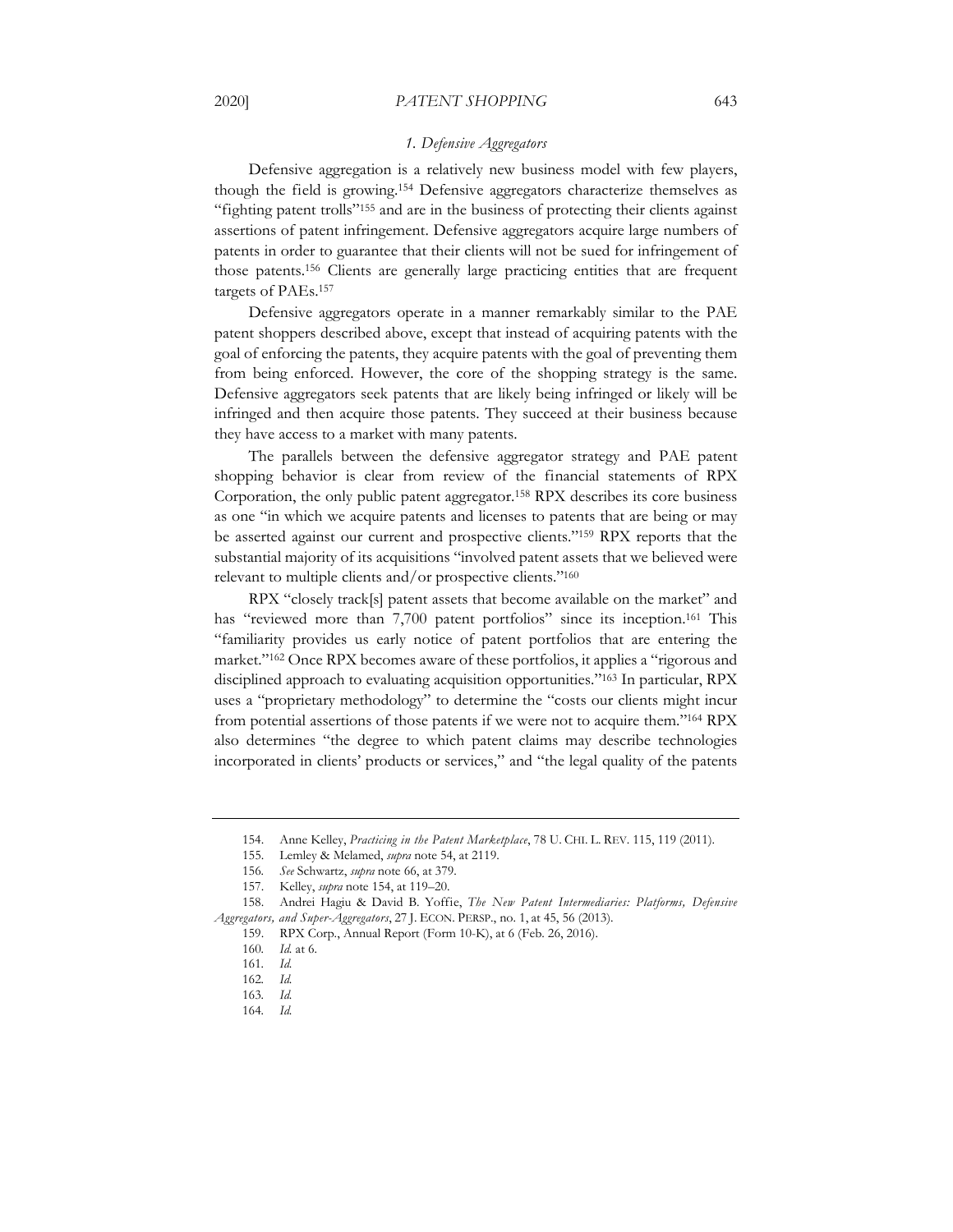and their likely validity."165 They continue to "refin[e] [their] processes for identifying potentially valuable patent assets" in order to serve their clients by shopping for patents that are being infringed or may be infringed.<sup>166</sup>

# *2. Patent Portfolios*

Thus far, patent shopping has been discussed in the context of shoppers who acquire patents from other entities. However, the patent shopping model can be extended to patentees who own extensive patent portfolios and shop in their own closet by choosing an appropriate patent (or patents) for enforcement from among hundreds or thousands of patents. This Section begins by summarizing literature on patent portfolios, and then explains how the patent shopping model can be extended to companies owning large patent portfolios. Because companies with large patent portfolios have many business functions apart from patent monetization, it is difficult to find evidence that these companies engage in patent shopping from review of their financial statements. Thus, this section instead gives a theoretical explanation for why companies with large patent portfolios are able to engage in patent shopping and also cites several statements by representatives of these companies that suggest that the companies do so.

#### *a. Literature on Portfolios*

Years ago, studies of patents came up against a puzzling observation: individual patents are worth less than the cost of filing the patent, and yet firms continue to file patents on a large scale.167 Gideon Parchomovsky and Polk Wagner pioneered the "portfolio" theory of patent use, suggesting that the value of patent ownership lies not in individual patents but in ownership of a patent portfolio.168 They propose that portfolios operate as a "super-patent," providing the ability to exclude over a broad range.169 Portfolios are both "sizeable," meaning that any patents within a patent portfolio cover closely related areas,170 and they are "diverse," meaning that they include patents covering a number of different subject areas.171 Portfolio scale-effects create more value than would be suggested by merely adding together the value of individual patents.172

172*. See id.* at 7–8.

<sup>165</sup>*. Id.*

<sup>166</sup>*. Id.* at 7.

<sup>167.</sup> Gideon Parchomovsky & R. Polk Wagner, *Patent Portfolios*, 154 U. PA. L. REV. 1, 2 (2005).

<sup>168</sup>*. Id.* at 31.

<sup>169</sup>*. Id.* at 7.

<sup>170</sup>*. Id.* at 41 ("[E]ffective patent portfolios are . . . *sizeable* . . . covering an expanse of closely related subject matter . . . increasing the size of a portfolio entails obtaining additional closely related patents (ideally, patents whose subject matter abuts existing holdings, so as to create a relatively seamless  $'super-paten't$ ) . . . .").

<sup>171.</sup> Id. ("[E]ffective patent portfolios are ... *diverse* ... composed of distinct individual patents . . . increasing the diversity of a portfolio is best achieved by obtaining additional patents with more distinct subject matters.").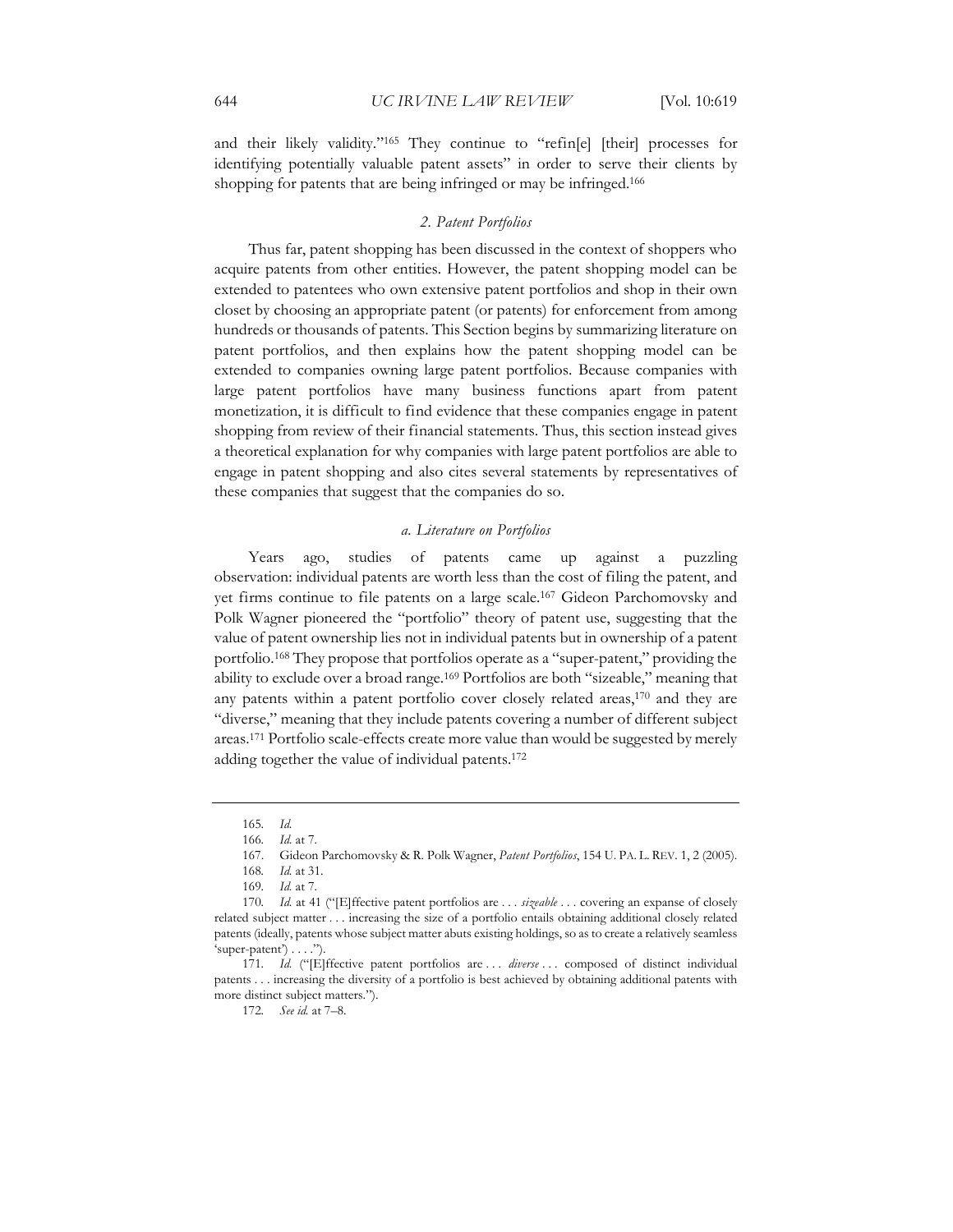#### 2020] *PATENT SHOPPING* 645

Ideally, "the breadth of the right to exclude conferred by a patent portfolio is essentially the sum of the individual patent rights"<sup>173</sup> and each patent seamlessly abuts or slightly overlaps with its neighbor to create a broad area of protection174 (picture the scales on a turtle's shell). The broader aggregate scope of the portfolio increases the chance that the portfolio owner will be able to prove infringement of any one patent in the portfolio.175 Holders of large patent portfolios may, therefore, "have an inherent advantage over competitors that hold a small number of individual patents."176 The broader diversity of the portfolio increases the number of different instances of infringement that can be targeted in enforcement proceedings. This similarly provides an advantage to the holders of large patent portfolios.

Patent portfolios may arise from internal company research, or from outside acquisition.177 Outside acquisition may occur when firms purchase individual patents or small groups of patents, or when firms acquire large portfolios owned by another company.178 For example, in 2011, Google bought Motorola Mobility's patent portfolio of over 17,000 patents.179 Patent portfolios have grown very large; Microsoft has over 50,000 patents,180 IBM obtained over 25,000 patents between 1994 and 2004, while Canon obtained around 15,000 over the same period.181 However, research has shown that even smaller portfolios (holding dozens or hundreds of patents) can provide aggregate benefits beyond the mere number of individual patents.182 Some PAEs also own large patent portfolios. For example, Intellectual Ventures has acquired over 70,000 patents.183

#### *b. Portfolio Owners as Shoppers*

Companies with large patent portfolios are shoppers, selecting individual patents from within the large portfolio to assert in litigation. Good patent

180. Mark R. Patterson, *Leveraging Information About Patents: Settlements, Portfolios, and Holdups*, 50 HOUS. L. REV. 483, 504 (2012).

181. Parchomovsky & Wagner, *supra* note 167, at 46–47.

182*. See* ESKIL ULLBERG, HOOVER INST., THE LANGUAGE OF TRUST AND RECIPROCITY IN PATENT MARKETS: A SOCIOLOGICAL ANALYSIS OF PROPERTY RIGHTS ON MESSAGES RESOLVING UNCERTAINTY IN EXCHANGE IN IDEAS 24 (2015), http://hooverip2.org/wp-content/uploads/ip2 wp15016-paper.pdf [https://perma.cc/W7JL-T8TA].

183. Erik Oliver & Kent Richardson, *Negotiating with Intellectual Ventures (IV)? What About Their Other Funds?*, IP WATCHDOG (May 26, 2016), https://www.ipwatchdog.com/2016/05/26/ negotiating-intellectual-ventures-iv-2/id=69464/ [https://perma.cc/5TX9-JKLF].

<sup>173</sup>*. Id.* at 33.

<sup>174</sup>*. See id.* at 41.

<sup>175</sup>*. Id.* at 34. 176*. Id.* at 65.

<sup>177</sup>*. See* Michael Risch, *Patent Portfolios As Securities*, 63 DUKE L.J. 89, 99–100 (2013).

<sup>178</sup>*. See id.* at 98–101.

<sup>179.</sup> Evelyn M. Rusli & Claire Cain Miller, *Google to Buy Motorola Mobility for \$12.5 Billion*, N.Y. TIMES (Aug. 15, 2011), https://dealbook.nytimes.com/2011/08/15/google-to-buy-motorolamobility/ [https://perma.cc/HMD6-FJHY]; *see also* Risch, *supra* note 177, at 101; Risch, *supra* note 179, at 101.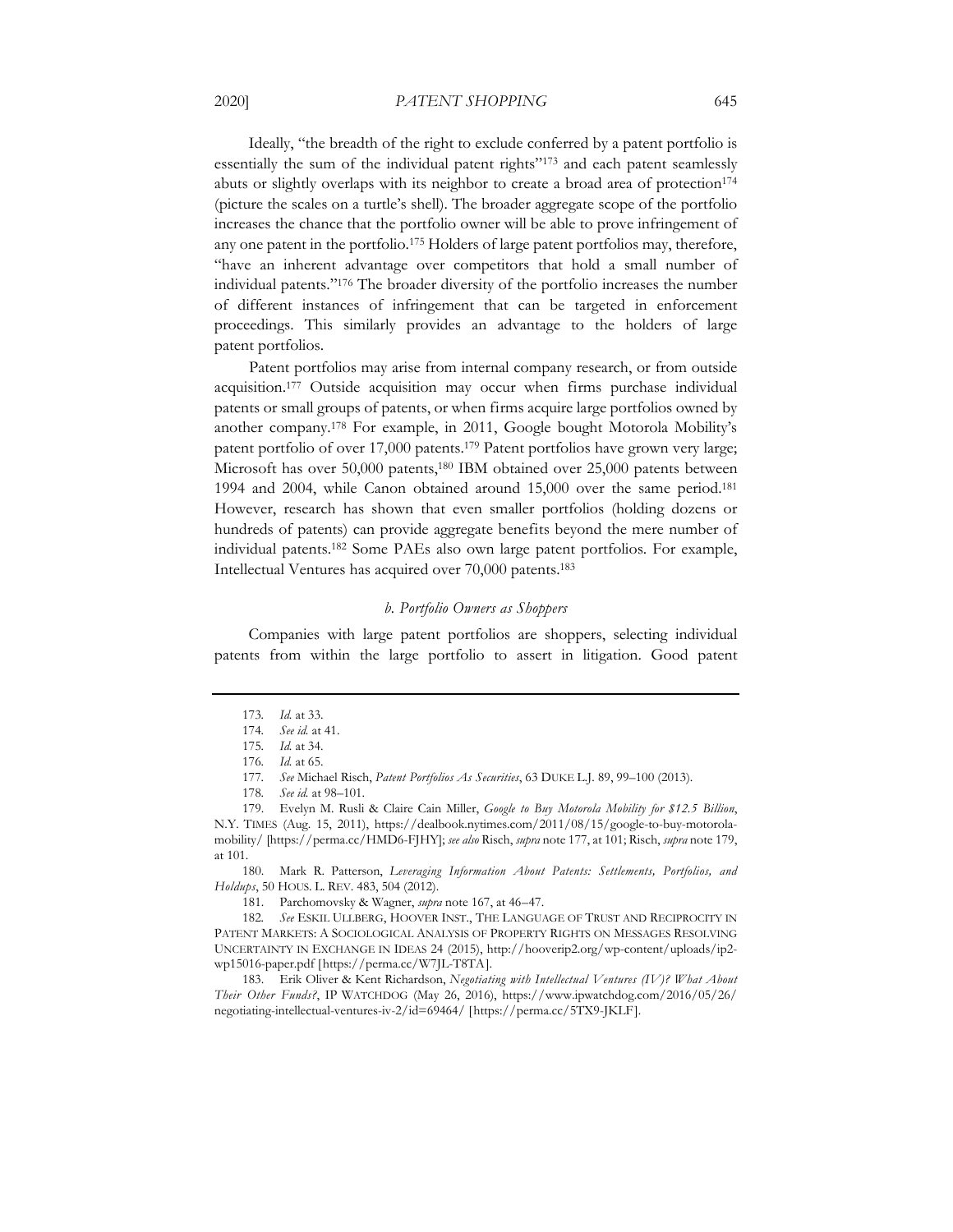portfolios—those that are both sizeable and diverse—will include patents covering a number of different subject areas.184 As a result, a large portfolio will cover both many different instances of infringement and will cover each individual instance of infringement with multiple patents. This allows the owners of large portfolios to select the preferred patents from an assortment of potentially enforceable patents.

The power of a sizeable and diverse portfolio can be seen by examining the patent portfolio owned by Koninklijke Philips N.V. (Philips), a "diversified technology company" that makes a variety of healthcare, consumer and lighting products.185 Philips has a large portfolio of at least 25,000 U.S. Patents.186 The portfolio spans a wide range of different technologies. For example, Philips owns patents on audio and video technologies such as MP3, MPEG, and text-to-speech, communications technologies such as smart metering and 4G cellular technologies, lighting technologies such as LEDs and luminescent solar concentrators (smart glass that dims automatically in bright sunlight), smartphone and tablet technologies such as touch screens and other user features, and home technologies such as televisions, remote controls, and voice control applications.187 Thus, most people use many different technologies patented by Philips on a daily basis.

Philips' portfolio not only covers many different technologies but it also includes clusters of many different patents covering a particular technology. In this manner, a person going about their daily routine might do many different infringing activities but will also infringe on many different patents with each activity. For example, *In re Princo* found that the defendant's use of recordable and rewritable compact disks infringed at least five Philips patents.188 The patents cover core technologies and overlap such that it is "highly implausible if not impossible as a practical matter" to avoid infringing on the patents.189 When Philips litigates using these patents, it is therefore able to prove infringement easily, with the court stating that it was "clear that Defendants" products contained certain features of the patent.190 It is perhaps not surprising that Philips was able to win easily, because Philips owns 4% of the *total* number of U.S. granted patents in this subject area.<sup>191</sup>

<sup>184.</sup> Parchomovsky & Wagner, *supra* note 167, at 41.

<sup>185.</sup> Koninklijke Philips N.V., *Philips Proposes to Change Company Name to Koninklijke Philips N.V. (Royal Philips)* (Feb. 25, 2013), https://www.usa.philips.com/a-w/about/news/archive/ standard/news/press/2013/20130225-Philips-proposes-to-change-company-name-Koninklijke-Philips-N-V.html [https://perma.cc/EZ6X-CCNB].

<sup>186.</sup> Searching the USPTO Assignments database for patents assigned to "Koninklijke Philips" returns 25,028 patents, but the company may own other patents where the assignment was not recorded or the assignment was to a different name.

<sup>187.</sup> Koninklijke Philips N.V., *Licensing at the Heart of Innovation* (2019), https:// www.ip.philips.com/licensing/ [https://perma.cc/76SG-A2G8].

<sup>188</sup>*. In re* Princo, 478 F.3d 1345, 1348 (Fed. Cir. 2007).

<sup>189.</sup> U.S. Philips Corp. v. Princo Corp., 361 F. Supp. 2d 168, 180 (S.D.N.Y. 2005).

<sup>190</sup>*. Id.* at 179.

<sup>191.</sup> I calculated this percentage using International Product Classifications (IPCs). For each IPC assigned to the patents-in-suit in the referenced case, I divided the total number of US granted patents assigned to Philips having that classification by the total number of US granted patents having that classification. The percent of patents owned by Philips varied between 2.3% and 5.6% for the 8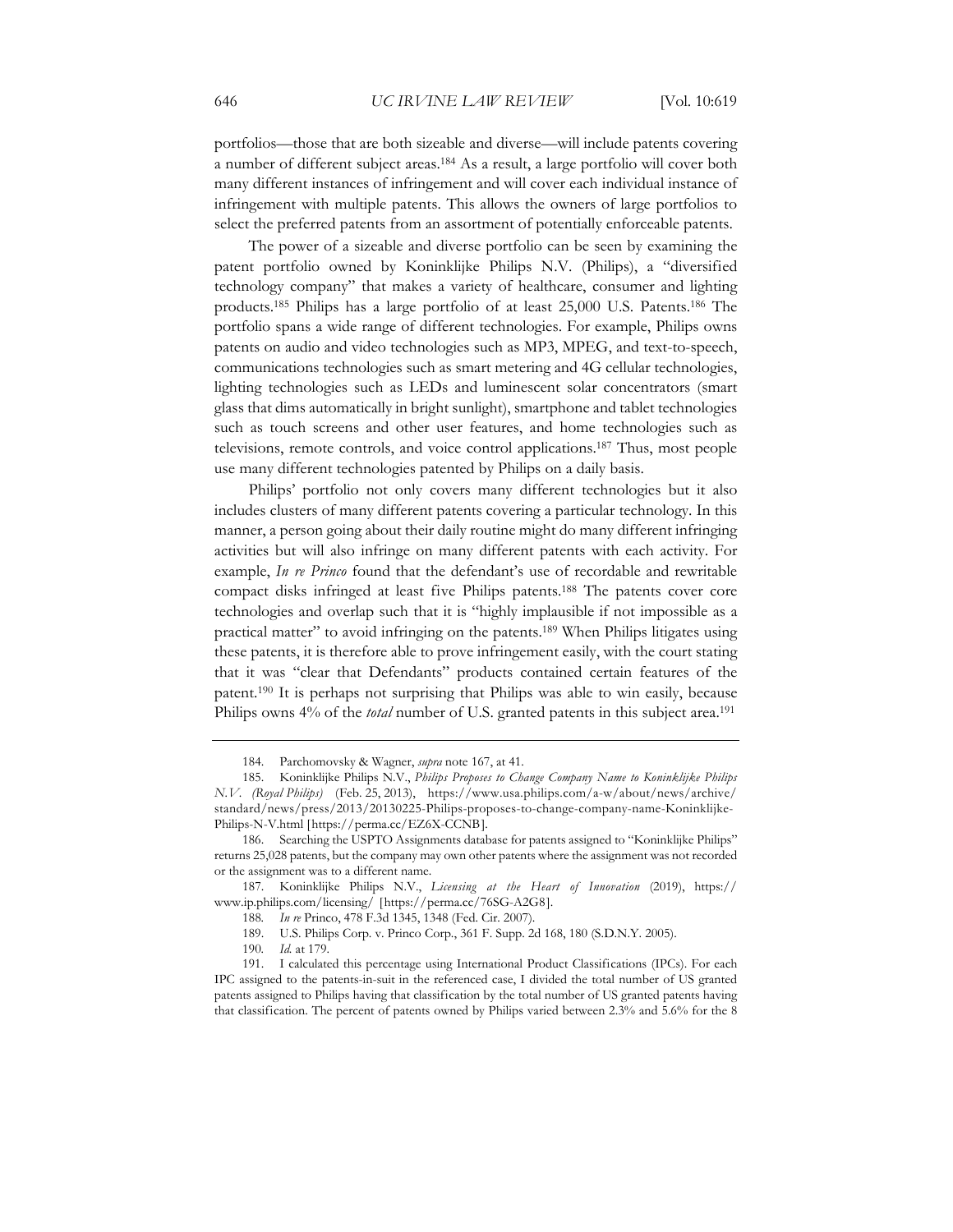#### 2020] *PATENT SHOPPING* 647

The result is that the owners of large patent portfolios can be shoppers. They can select particular instances of infringement; for example, hypothetically Philips could sue someone for using a cell phone, for using a television, for using a remote control, for turning on a light, and many other activities.192 Since not everyone will infringe on all areas of a patent portfolio, having patents covering many different areas give the portfolio owners the opportunity to enforce a patent against many different parties engaging in many different behaviors. Once a particular infringing behavior is identified, there is once again a selection opportunity:193 the infringing behavior likely infringes on several overlapping patents; therefore, the portfolio owner can bring litigation using one or all of the patents. The portfolio owner can choose which patents to use for litigation along a number of different criteria, but they will likely involve some evaluation of whether the patent is likely to be valid, how easy it will be to prove infringement of the patent, and what types of patents will yield the greatest damages.

A striking example of how large patent portfolios can be used to ensure patent infringement comes from the famous dispute between IBM and Sun Microsystems.194 IBM asserted seven patents, to which Sun responded that these patents were not infringed and were invalid.195 IBM replied that even if "you don't infringe these seven patents . . . we have 10,000 U.S. patents" and can "find seven patents you do infringe," unless "you want to make this easy and just pay us \$20 million."196

Other companies with large patent portfolios can similarly leverage them to ensure infringement. In litigation between Microsoft and Barnes & Noble,

Barnes & Noble argues that Microsoft has never definitively identified which of Microsoft's over 65,000 patents are infringed . . . Bames [sic] & Noble contends that even though the patents are "trivial" it cannot work around them because Microsoft has said that it would simply come forward with other patents to assert against Barnes & Noble.<sup>197</sup>

https://www.forbes.com/asap/2002/0624/044.html [https://perma.cc/W9WU-ZWAS].

IPC classifications in question, for an average of 4.2%. Note that this raises antitrust concerns. *Id.* at 181.

<sup>192.</sup> This is hypothetical. Many of these acts would not be infringing because the manufacturer of the product would have a license from Philips for the relevant patents (and many of the products are also manufactured by Philips itself).

<sup>193.</sup> Note that the order in which the selection occurs in this hypothetical is arbitrary. Here, the portfolio owner first identifies an infringing behavior and then selects a patent, but this could also be done in the reverse, with a portfolio owner selecting a strong patent for infringement and then finding potential defendants.

<sup>194.</sup> Gary L. Reback, *Patently Absurd*, FORBES ASAP (June 24, 2002),

<sup>195</sup>*. Id.*

<sup>196</sup>*. Id.*

<sup>197.</sup> Certain Handheld Electronic Computing Devices, Related Software, and Components Thereof, Inv. No. 337-TA-769, WL 504367, at \*5 ( Jan. 31, 2012).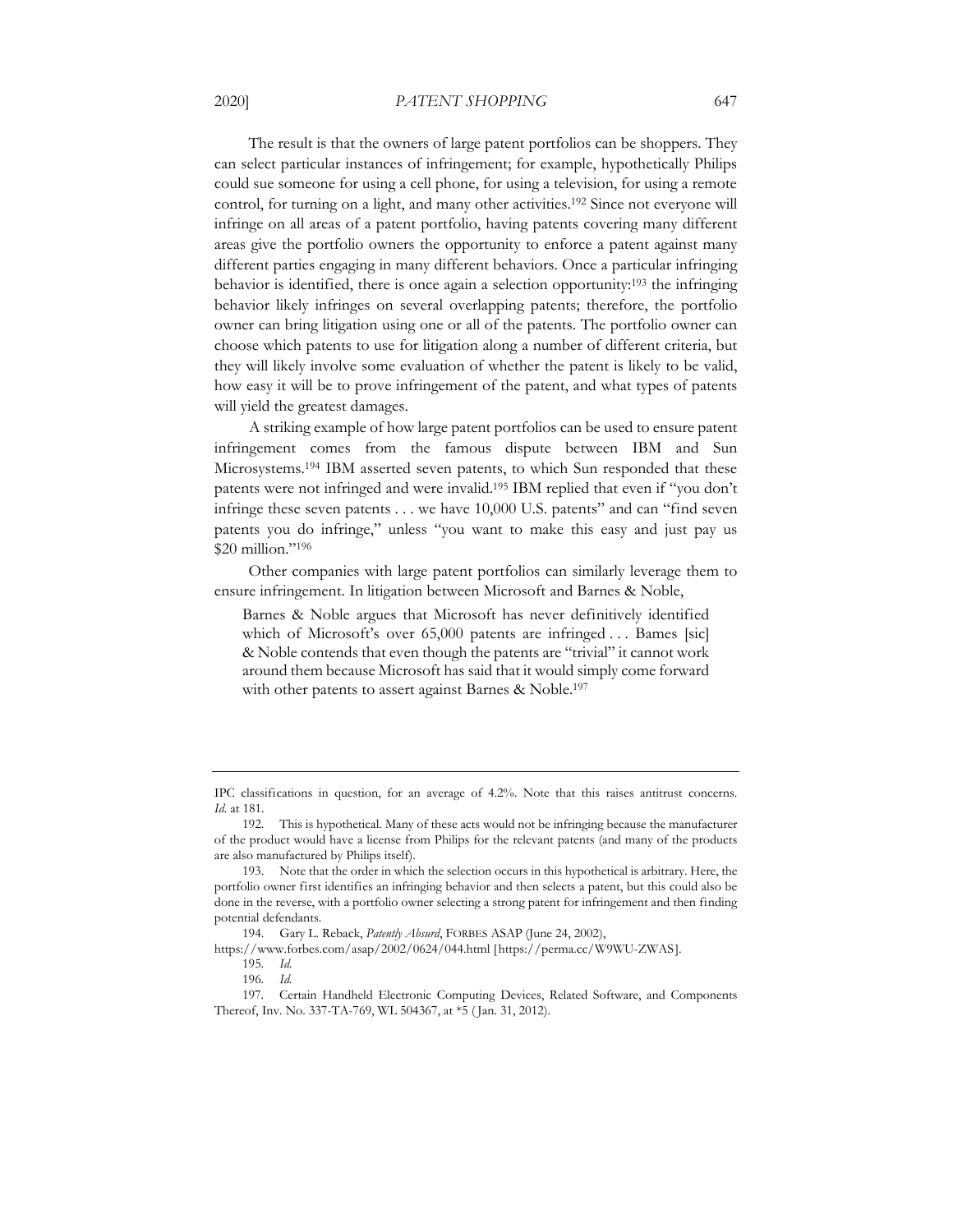In this manner, companies with large patent portfolios can use a shopping strategy to find (a) a patent that is infringed and (b) a patent that is well positioned for litigation across whatever criteria are relevant.

#### *3. Continuations*

The concept of shopping, where infringement is identified and a patent is acquired to fit, has a parallel in the patent prosecution process: continuations. During patent prosecution, an applicant can create a sister application, called a "continuation" or "continuation-in-part," which contains the same narrative text as the original application<sup>198</sup> but can have different claims.<sup>199</sup> Continuations can be filed at any time during the application process, even after the examiner has allowed the application, as long as the applicant has not yet paid the issue fee.200 The range of things that can be claimed in a continuation application is limited, as the claims of the continuation must be supported by the narrative text of the original application.201

Notwithstanding this limitation, in extreme cases, applicants can learn about an idea from a competitor and, if the idea is close to the subject matter in the original application but not covered by the claims of the original application, submit a continuation with new claims covering the competitor's process.202 Thus, although a competitor may have been the first to discover a particular idea, the patent applicant can obtain a patent blocking the competitor from using the idea. The Federal Circuit has explained, "there is nothing improper, illegal or inequitable in filing a patent application for the purpose of obtaining a right to exclude a known competitor's product from the market; nor is it in any manner improper to amend or insert claims intended to cover a competitor's product."203

Despite the Federal Circuit's reassuring words, allowance of continuations in this manner strikes scholars as troublesome.204 There have been several

<sup>198.</sup> For a continuation. A continuation in part can contain different text in the specification. U.S. PATENT AND TRADEMARK OFFICE, MANUAL OF PATENT EXAMINING PROCEDURE § 1895 (9th ed., 7th rev. Nov. 2015) [hereinafter MPEP].

<sup>199.</sup> The claims of a patent are legal formulas that define the boundaries of the patent. 35 U.S.C. § 112 (claims "particularly point[] out and distinctly claim[] the subject matter which the inventor or a joint inventor regards as the invention").

<sup>200. 35</sup> U.S.C. § 120; 37 C.F.R. § 1.53(d).

<sup>201</sup>*. In re* Lukach, 442 F.2d 967 (C.C.P.A. 1971); MPEP, *supra* note 198, § 2163(B) ("the written description requirement prevents an applicant from claiming subject matter that was not adequately described in the specification as filed. New or amended claims which introduce elements or limitations which are not supported by the as-filed disclosure violate the written description requirement.").

<sup>202.</sup> Mark A. Lemley & Kimberly A. Moore, *Ending Abuse of Patent Continuations*, 84 B.U. L. REV. 63, 76 (2004).

<sup>203.</sup> Kingsdown Med. Consultants v. Hollister, 863 F.2d 867, 874 (Fed. Cir. 1988).

<sup>204</sup>*. See, e.g.*, Mark A. Lemley, *Ten Things to Do About Patent Holdup of Standards*, 48 B.C. L. REV. 149, 163 (2007); Lemley & Moore, *supra* note 202, at 78.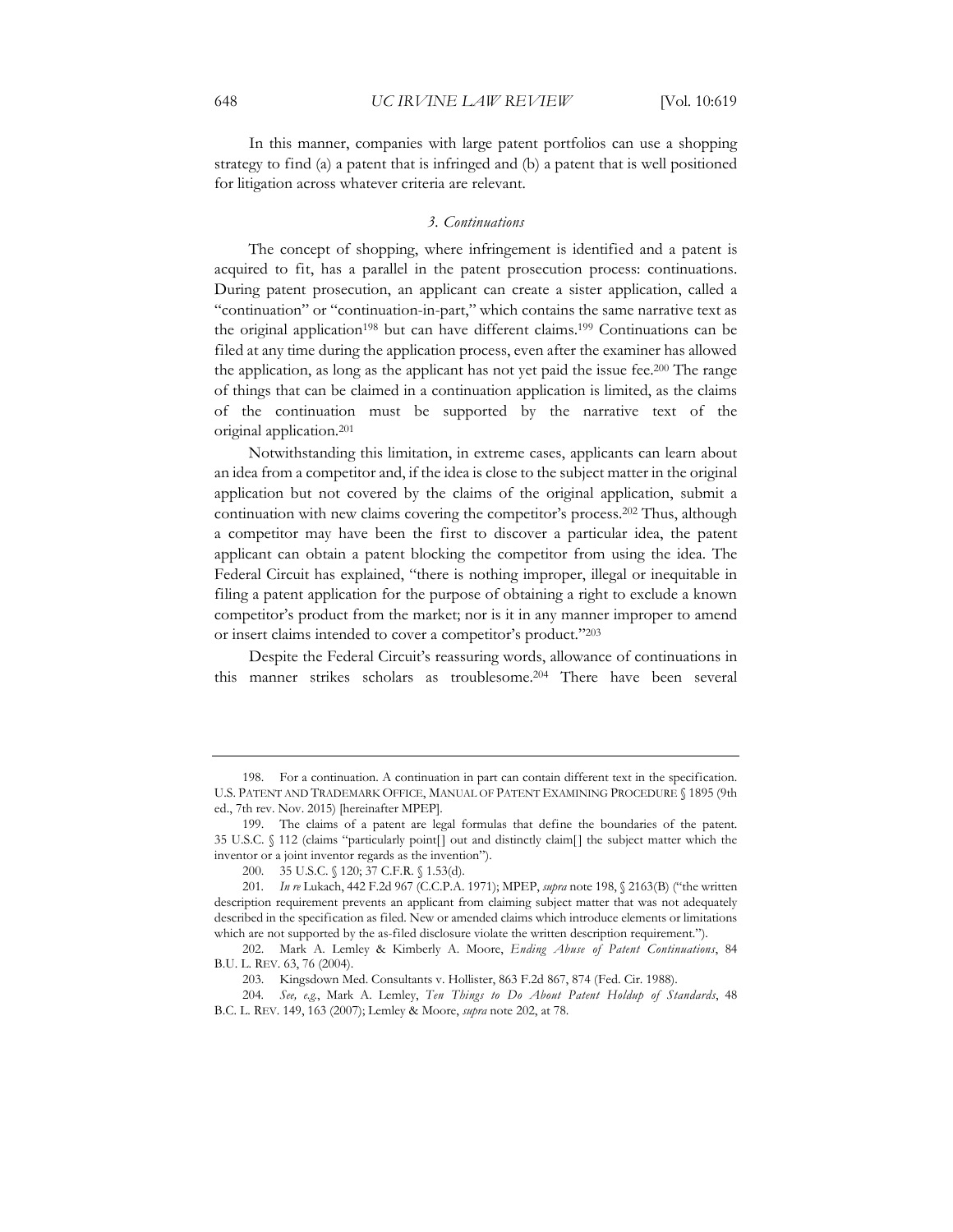unsuccessful attempts to limit the use of continuations, both in Congress<sup>205</sup> and at the PTO.206

Continuations are analogous to shopping because they allow a patent applicant to wait until infringement has occurred and then craft an *ex post* response to infringement, rather than requiring a patentee to predict *ex ante* what infringement will look like. The key criticism of use of continuations to cover a competitor's product is that the "practice seems fundamentally unfair, since a competitor who was legitimately the first to invent a particular device or process may be held to have infringed on a patent claim written after . . . that invention."207

| <b>Type of Entity</b>       | Source of | <b>Patent Characteristic</b>    |
|-----------------------------|-----------|---------------------------------|
|                             | Patent    | Valued                          |
| <b>PAE: "Big Game</b>       | External  | Infringed by high-value         |
| Hunter"                     |           | defendants; likely valid        |
| <b>PAE</b> : "Bottom        | External  | Infringed by many               |
| Feeder"                     |           | defendants; vague language;     |
|                             |           | inexpensive                     |
| <b>Defensive Aggregator</b> | External  | Infringed by clients            |
| <b>Owner of Large</b>       | Internal  | Infringed by defendants of      |
| <b>Patent Portfolio</b>     |           | interest (perhaps competitors); |
|                             |           | likely valid                    |
| <b>Patent Applicant</b>     | Internal  | Infringed by defendants of      |
| (Filing a                   |           | interest (perhaps competitors); |
| Continuation)               |           | likely valid                    |

Table 1: Taxonomy of Patent Shoppers

#### III. IMPLICATIONS & POLICY

Patent shoppers and innovators behave in fundamentally dissimilar ways, with consequently divergent effects and implications. This Section analyzes these differences.

<sup>205.</sup> H.R. 2795, 109th Cong. (2005) (granting the USPTO the explicit ability to limit continuations).

<sup>206.</sup> Changes to Practice for Continuing Applications, Requests for Continued Examination Price, and Applications Containing Patentably Indistinct Claims, 71 Fed. Reg. 48 ( Jan. 3, 2006) (to be codified at 37 C.F.R. pt. 1).

<sup>207.</sup> Lemley & Moore, *supra* note 202, at 78.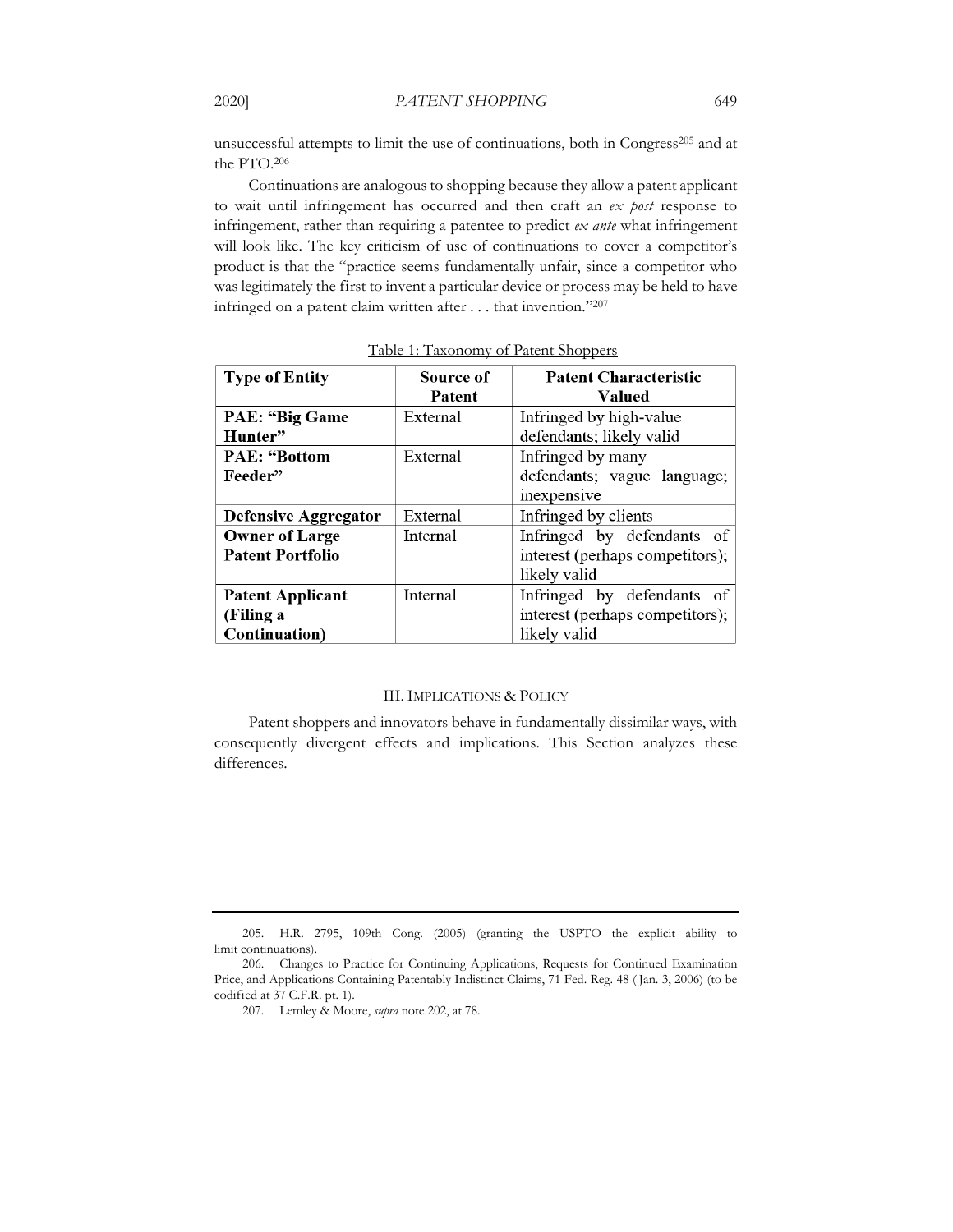|                     | <b>Shoppers</b>             | <b>Innovators</b>         |
|---------------------|-----------------------------|---------------------------|
| Enforcement         | Advantage                   | Disadvantage              |
| <b>Effects of</b>   | Probability of patent       | Probability of patent     |
| Probabilistic       | having value approaches 1   | having value $<$ 1        |
| <b>Patents</b>      |                             |                           |
| Relationship        | Want infringement           | Want to prevent           |
| to                  |                             | infringement              |
| Infringement        |                             |                           |
| Relationship        | Not bound by patent text    | Bound by patent text      |
| to Patent           |                             |                           |
| Text                |                             |                           |
| <b>Strategic</b>    | Plaintiff chooses defendant | Defendant chooses         |
| <b>Implications</b> | by acquiring patent         | plaintiff by infringing   |
| Patent              | Increased enforcement       | Decreased enforcement     |
| <b>Enforcement</b>  |                             |                           |
| <b>Levels</b>       |                             |                           |
| Marketability       | May create market in        | Do not create (though may |
| of Patents          | patents                     | use) market in patents    |
| Policy              | Transaction                 | Substance                 |
| <b>Targets</b>      |                             |                           |

Table 2: Differences Between Shoppers and Innovators

#### *A. Enforcement Advantage*

In the game of patent enforcement, patent shoppers have a significant advantage over small innovators who own only one or two patents (and cannot acquire more). The small innovator has a limited number of choices for patent enforcement, meaning that in many instances a third party's behavior will simply fall outside of their patents and the small innovator will not be able to use patent enforcement as a mechanism to prevent the behavior or monetize patent assets. In addition, even if the third party's behavior falls within the patent, the patent may be of dubious validity, in which case it will be considerably riskier and more difficult for the plaintiff to win their case.

The patent shopper's advantage comes down to numbers. The patent shopper has access to a greater number of patents covering a wide variety of activities and, therefore, has a greater probability of having access to a valuable patent that can be successfully enforced.

Because patent invalidity is so common<sup>208</sup> and infringement is either difficult to prove or the patent simply does not end up covering important technology, most

208. Michael D. Frakes & Melissa F. Wasserman, *Does the U.S. Patent and Trademark Office Grant Too Many Bad Patents?*, 67 STAN. L. REV. 613, 615–17 (2015).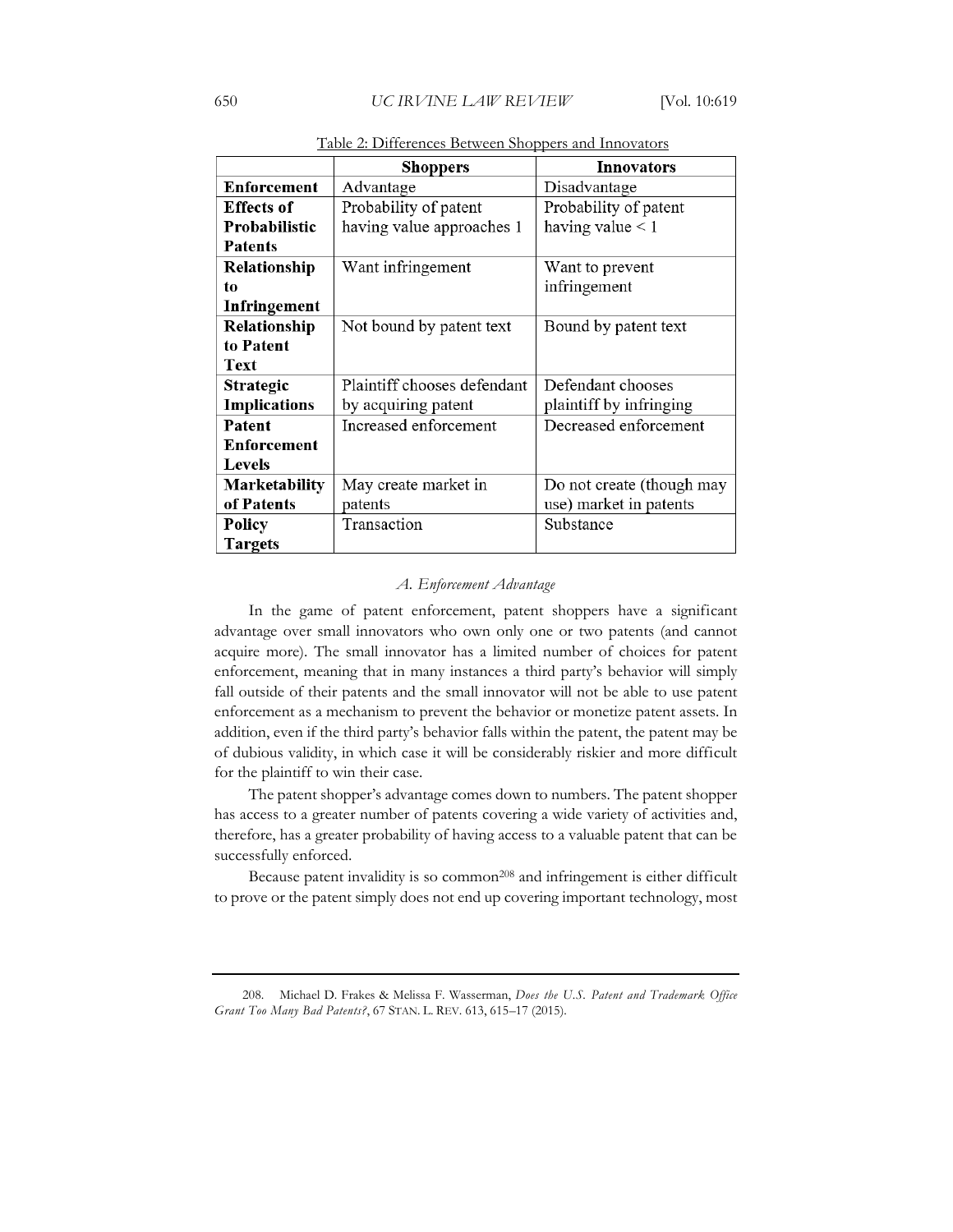patents "turn out to have little or no commercial significance."209 The value of any individual patent is "highly skewed, with the top 1 percent of patents more than a thousand times as valuable as the median patent."210 This has led scholars to suggest that patents are like lottery tickets, where inventors seek patents "knowing that most of the resulting patents will turn out to be worthless, but hoping that a few will pay off big-time."211 This uncertainty means that patent filing and enforcement behavior will reflect the "probabilistic" nature of patents.212 No patent is guaranteed to be valuable, enforceable, or valid.

The probabilistic nature of patents impacts shoppers and innovators quite differently. Shoppers have access to a large pool of patents. If that pool is large enough and the patents are different enough that they will not all be infringed or invalidated by the same activities or evidence, then shoppers can overcome the probabilistic nature of patents. For example, if, on average, every patent has a 5% chance of being infringed by a target worth pursuing in litigation, a shopper has a strong chance of having a meritorious infringement case if she owns twenty or more patents. Similarly, if, on average, a patent has a 50% chance of being found to be invalid, a shopper with access to five patents has a good chance that at least one will be valid. These calculations assume independent probabilities (probably an unrealistic assumption) and become more complex when infringement, validity, and other factors are added to the same case. However, with patent portfolios frequently in the thousands and often in the tens of thousands, there are many companies who can feel confident that they own or have access to at least one valid and infringed patent. This is particularly advantageous if the shopper's sole goal is monetization, rather than obtaining an injunction against a specific target.

The innovator in the traditional model has, however, a much smaller probability of owning a patent that is valid and infringed. The innovator owns only one or two patents and thus, given the numbers in the hypothetical above, a much smaller chance of having an infringed or valid patent. Because the innovator only has access to a small number of patents, he cannot exploit sheer volume to overcome the probabilistic nature of patents.

Every patent is unique, and access to many patents is no guarantee of winning, nor is access to only a small number of patents a guarantee that the patents are not valuable or enforceable. However, as a general matter, the patent shopper able to choose from a large pool of patents will have an enforcement advantage over the patentee restricted to only a small number of patents.

<sup>209.</sup> Lemley & Shapiro, *supra* note 30, at 75. Empirical evidence shows that only 0.1% of patents are litigated to trial. Jean O. Lanjouw & Mark Schankerman, *Characteristics of Patent Litigation: A Window on Competition*, 32 RAND J. ECON. 129, 130 (2001).

<sup>210.</sup> Lemley & Shapiro, *supra* note 30, at 80. For an empirical study, see John R. Allison, Mark A. Lemley, Kimberly A. Moore & R. Derek Trunkey, *Valuable Patents*, 92 GEO. L.J. 435, 460 (2004).

<sup>211.</sup> Lemley & Shapiro, *supra* note 30, at 81; *see also*, F.M. Scherer, *The Innovation Lottery*, *in* EXPANDING THE BOUNDARIES OF INTELLECTUAL PROPERTY 3 (Rochelle Cooper Dreyfuss et al., eds., 2001).

<sup>212.</sup> Lemley & Shapiro, *supra* note 30, at 76.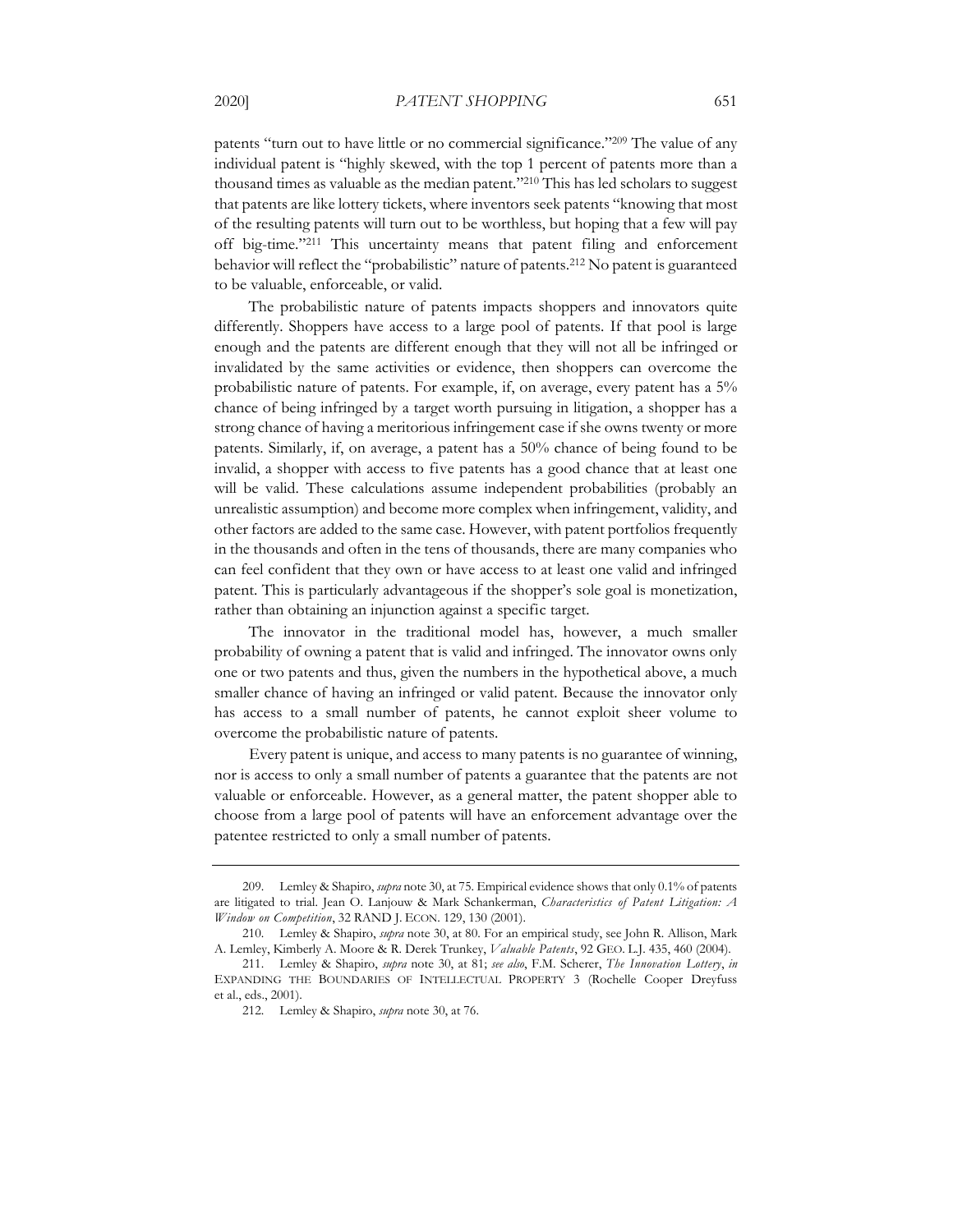#### *B. Relationship to Infringement*

Innovators and patent shoppers have divergent views of patent infringement. Innovators who, under the traditional model, want to commercialize a product would prefer to avoid infringement if possible. Shoppers, by contrast, eagerly seek infringement.

Innovators are often patenting in conjunction with development and commercialization of a product. They seek to create "a patent estate that maximizes value for the owner and discourages patent litigation."213 The American Bar Association's Patent Infringement Litigation Handbook explains that "[i]n a perfect world the grant of a patent would cause others to avoid working on anything close to the patented invention."214 It further explains that the ideal patent would either cause "a competitor [to] withdraw[] from the market" or "sell[] only what is already in the prior art."215 In other words, the goal is to dissuade competitors from approaching the patented area altogether. Infringement, though it can be addressed through litigation, simply creates headaches, and a "well-considered plan for invention protection" can be "used effectively to avoid expensive, time-consuming, and sometimes company killing patent infringement litigation."216

Patent shoppers view infringement very differently. Patent shoppers earn returns by identifying and addressing infringement, and thus both eagerly await it and actively seek it out. For example, Endeavor gives "significant consideration . . . to the identification of potential infringers" before acquiring a patent,217 Marathon seeks patents that "have large identifiable targets who have been using technology that we believe infringes our patents,"218 and Acacia identifies third-parties "that are practicing the invention(s) covered by the patent without obtaining permission from the patent owner to do so."<sup>219</sup> Shoppers derive no value from situations where a patent dissuades competitors from entering a market completely. Thus, infringement is transformed from an area of concern under the traditional model to a desired feature under the shopping model.

This different relationship with infringement enhances the enforcement advantage already held by patent shoppers. If innovators enforce a patent, they do so to target a particular behavior or a particular competitor. This means that they have a small number of acceptable enforcement targets. Shoppers, by contrast, often enforce the patent with the goal of monetizing the patent. Thus, acceptable enforcement targets are diverse and numerous. This puts probability on the side of the shopper. The innovator may own two patents and have two possible

<sup>213.</sup> ALAN R. THIELE, JUDITH R. BLAKEWAY & CHARLES M. HOSCH, THE PATENT INFRINGEMENT LITIGATION HANDBOOK: AVOIDANCE AND MANAGEMENT, at xviii (2010).

<sup>214</sup>*. Id.* at 13.

<sup>215</sup>*. Id.* at 14.

<sup>216</sup>*. Id.* at xx.

<sup>217.</sup> Endeavor Annual Report, *supra* note 137, at 3.

<sup>218.</sup> Marathon Annual Report, *supra* note 120, at 1.

<sup>219.</sup> Acacia 10-K, *supra* note 100, at 6.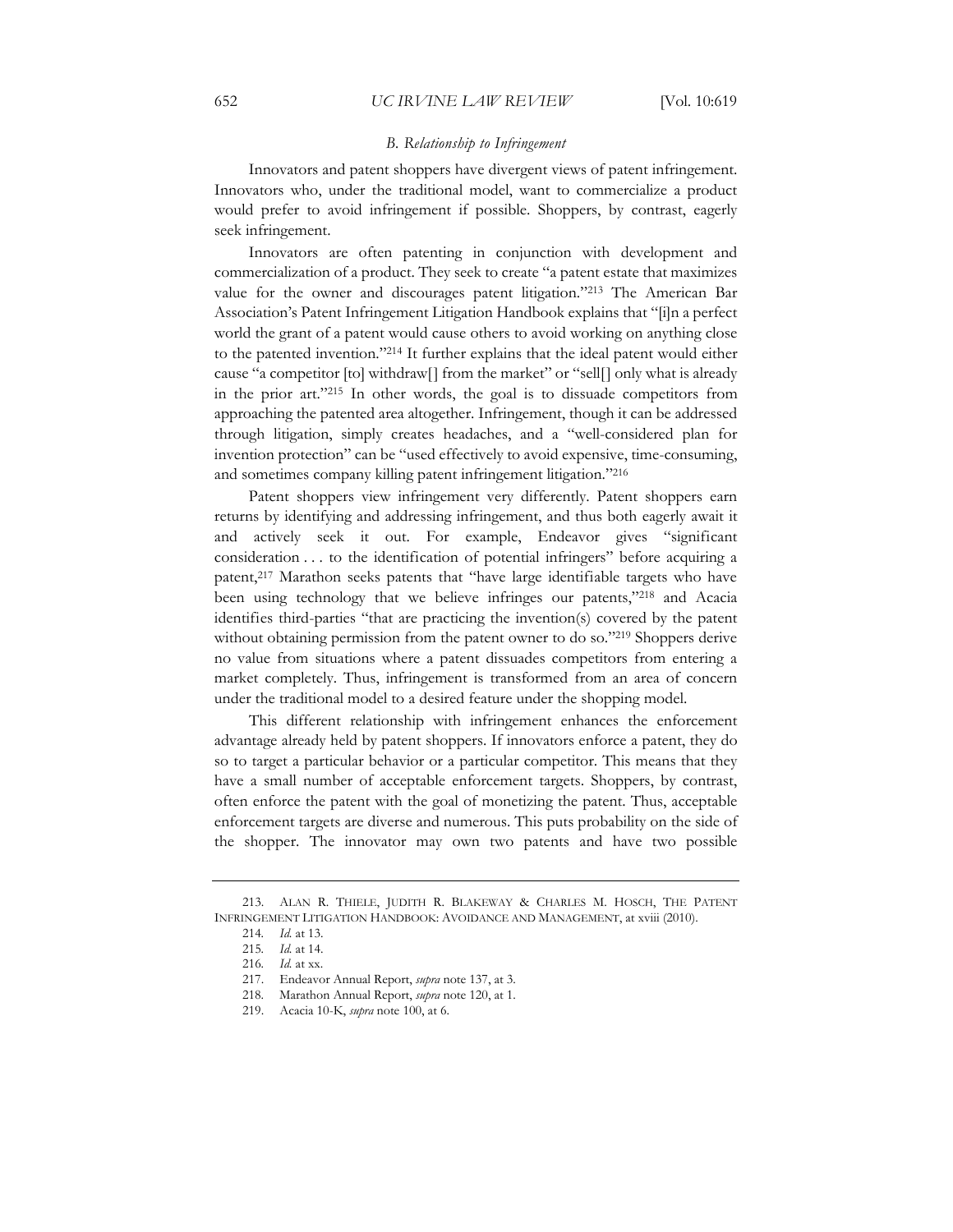infringement targets—a total of four different potential scenarios, of which the innovator must win one to accomplish its goal. The shopper may have access to one hundred patents and have one hundred different infringement targets—creating an enormous range of potential scenarios, winning any one of which would benefit the shopper.

### *C. Strategic Implications*

For any case of deliberate infringement (or infringement caused by deliberate ignorance), the defendant first has the opportunity to select the plaintiff, and then the plaintiff has the opportunity to select the defendant. The defendant has the opportunity to select the plaintiff by deciding whether or not to take an infringing action. If he chooses to infringe, he chooses the possibility of being a defendant in an infringement suit. The plaintiff then has the opportunity to decide whether or not to bring an infringement suit.

The dynamics of this choice are different under the traditional model of patent use and under the shopping model of patent use, though both choices still happen under both models. Under the traditional model, the dominant dynamic is the defendant choosing the plaintiff. Competitors could choose to enter a space with a patent and either try to license the patent, work-around the patent, or ignore the patent, the latter two potentially prompting a suit. Large companies anecdotally often ignored patents held by smaller players because they knew that small players did not have the resources to bring suit.220 The dynamic is one of an infringer choosing a calculated risk of infringement based on characteristics of the defendant, such as whether she is able to finance a lawsuit, the likelihood of a work-around actually infringing, reputational costs of a lawsuit, and others. The plaintiff must still choose to bring suit, but the defendant's choice happens first.

By contrast, under the shopping model, the dominant dynamic is one where the plaintiff chooses the defendant. A defendant still begins by infringing a patent, but the defendant is not choosing a plaintiff because the eventual plaintiff will not yet have bought the patent. At a later time, the plaintiff chooses the defendant by deciding whether or not to acquire a patent that is being infringed. The plaintiff can make that choice based on many different considerations such as whether there are many infringers, if it is a holdup situation, if the infringer has deep pockets, whether the suit against the infringer can be leveraged in some other way,221 and whether the infringer has a reputation for fighting back, giving in, or taking a license. For example, Marathon explains, "[T]he patent and patent rights that we seek to acquire have large identifiable targets who are or have been using the technology that we

<sup>220.</sup> Lemley, *supra* note 66, at 21.

<sup>221.</sup> For example, end user suits (though these are rare). Roger D. Blair & Thomas F. Cotter, *An Economic Analysis of Seller and User Liability in Intellectual Property Law*, 68 U. CIN. L. REV. 1, 3 (1999). Here the defendant is an individual who may be judgment proof, but the suit places great pressure on upstream manufacturers to obtain a license from the patentee. *See, e.g.*, Dmitry Karshtedt, *Damages for Indirect Patent Infringement*, 91 WASH. U. L. REV. 911, 970 (2014).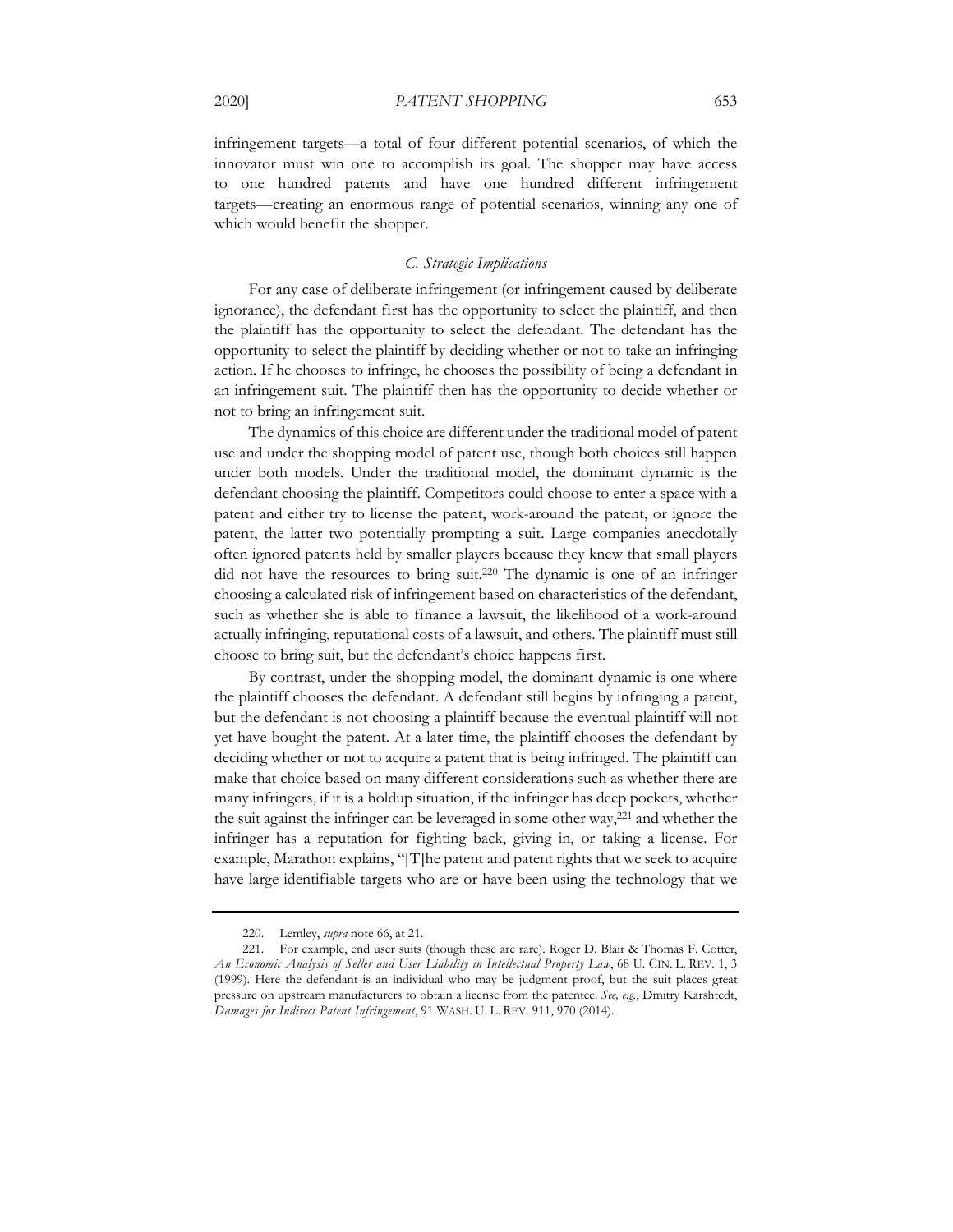believe infringes . . . [our] patents."222 In this manner, Marathon, who will be the plaintiff in any eventual enforcement action, is choosing the defendant by acquiring an infringed patent.

# *D. Relationship to Patent Text*

The words of the patent have always been the dominant focus in both patent prosecution and patent litigation. Patent prosecutors are exhorted to put great effort into each word of the patent, particularly the patent claims, as "[e]very word and every phrase in a patent claim is a test."223 In litigation, the text of the patent becomes even more crucial. In the famous words of Giles Rich, "[T]he name of the game is the claims."224

Under the traditional model of patent use, the patentee's involvement in selecting the patent text is predominantly *ex ante*—the patentee's drafting choices before patent grant set the bounds of the patent, and patent rights are then maintained statically throughout the life of the patent.225 More recent scholarship argues that while certain aspects of the patent are fixed *ex ante*, the scope of the patent is malleable within certain limits.226 Even under the malleability model, the portions of the patent that are fixed before patent grant are not insignificant. The patentee drafts the specification<sup>227</sup> and claims of the patent during the application phase, and the prior art is fixed as of the priority date of the patent. Once the patent is granted, the claims of the patent in conjunction with the specification and prior art demarcate a defined space over which the patentee is granted the right to exclude others.228 After patent grant, the patentee can make modifying arguments during litigation by arguing the doctrine of equivalents or pursuing certain claim construction strategies. However, these opportunities are both limited by drafting choices and closely governed by the courts, which are (arguably) guided by a calculus of social benefit.229

In contrast to the traditional model of patent use, the text of the patent as it was drafted *ex ante* is far less important to patent shoppers. Patent shoppers effectively choose the boundaries of their patent after grant by selecting a patent

<sup>222.</sup> Marathon Annual Report, *supra* note 120, at 23.

<sup>223.</sup> THIELE, *supra* note 213, at 10.

<sup>224.</sup> Giles S. Rich, *Extent of Protection and Interpretation of Claims – American Perspectives*, 21 INT'L REV. INDUS. PROP. & COPYRIGHT L. 497, 499 (1990).

<sup>225.</sup> Jason Rantanen, *The Malleability of Patent Rights*, 2015 MICH. ST. L. REV. 895, 895 (2015). 226*. Id.*

<sup>227.</sup> A narrative portion of the patent describing the invention.  $37$  C.F.R. § 1.51(b)(1).

<sup>228</sup>*. See, e.g.*, Christopher A. Cotropia, *Patent Claim Interpretation Methodologies and Their Claim Scope Paradigms*, 47 WM. & MARY L. REV. 49, 65 (2005).

<sup>229.</sup> Although exactly which calculus guides doctrine of equivalents decisions is debated and claim construction decisions may have no relation to social benefit at all. *See* Michael J. Meurer & Craig Allen Nard, *Invention, Refinement and Patent Claim Scope: A New Perspective on the Doctrine of Equivalents*, 93 GEO. L.J. 1947, 1950 (2005) ("Recent decisions have moved away from a deontological fairness theory .... Unfortunately, the courts have not replaced their fairness theory with a new normative account that explains when and how the DOE contributes to social welfare.").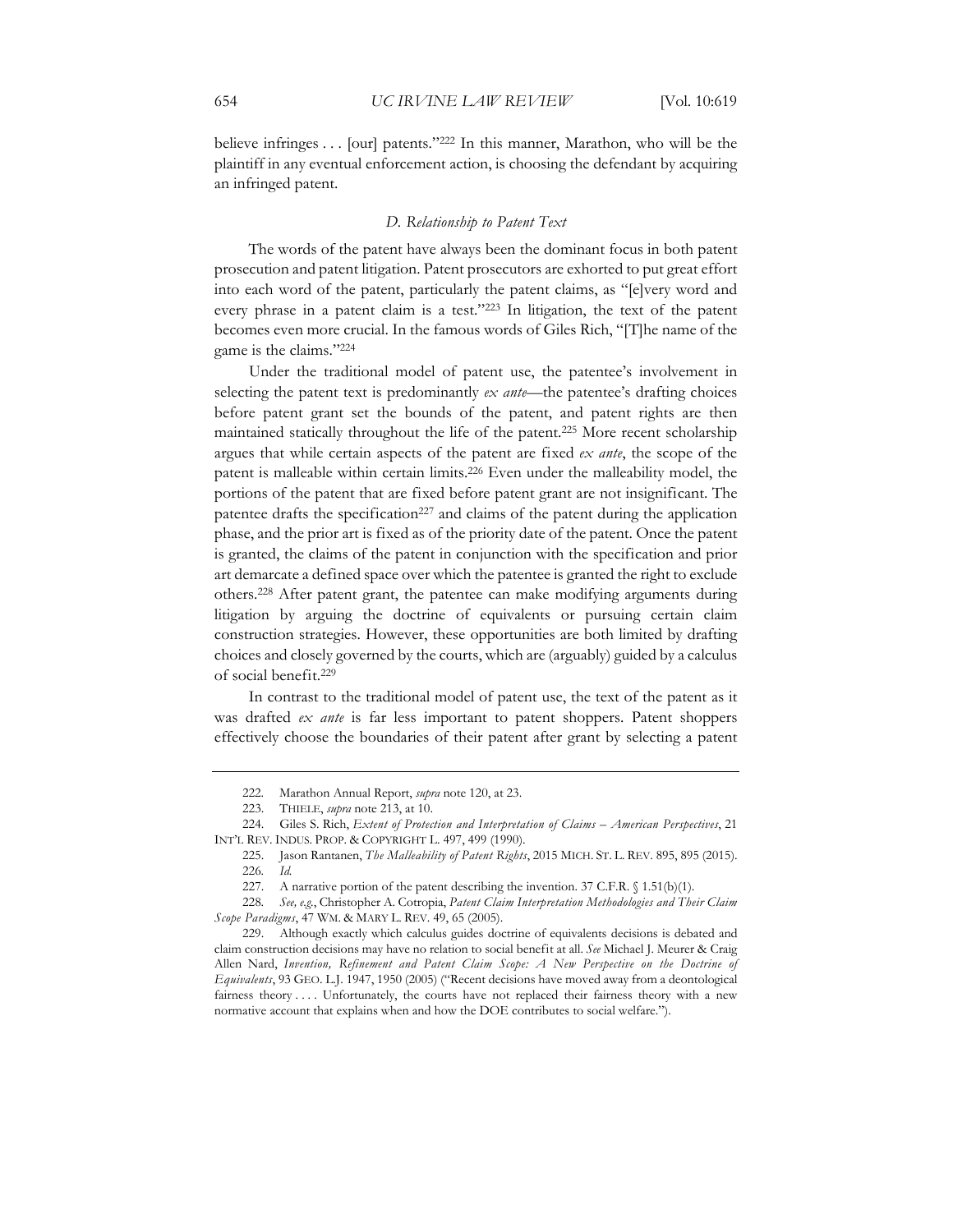having appropriate boundaries. The name of the game is still the claim, but the game is claim shopping, not claim drafting.

#### *E. Patent Enforcement Rates*

As discussed above, there is widespread underenforcement of patent infringement.230 Shoppers, by identifying instances of infringement and then acquiring and enforcing patents that might have otherwise gone unenforced, may reduce underenforcement.231

In doing so, shoppers can be characterized as addressing an unfulfilled need in patent law. Many patentees cannot enforce their patents without help. If a patentee is an individual or small company, she may have approached larger companies about a license or to alert them to infringement but been ignored. Large companies are incentivized to ignore small patentees because the large company knows it will be difficult for the patentee to obtain financing to bring the case to court.232 The 2008 movie *Flash of Genius* tells the true story of Robert Kearns, who invented and patented the intermittent windshield wiper.233 He offered to sell his invention to several large car companies, but these companies ignored him.234 Kearns was able to represent himself in court, although it took twelve years of litigation (during which, according to the movie, Kearns suffered a mental breakdown and his wife left him) in order for Kearns to obtain damages from the car companies.235 Unlike Kearns, most inventors cannot represent themselves in court and cannot pay for a lawyer.236

Shoppers create opportunities for patent sale and actively seek instances where companies infringe on patents. Thus, previously ignored patentees can approach shoppers. For example, Endeavor explains that "[o]ften, individual inventors and small companies . . . are unable to effectively address the unauthorized use of their patented technologies" and that Endeavor seeks to partner with patentees that "do not have experience or expertise [and] . . . do not possess the in-house resources to devote to intellectual property licensing and enforcement activities."237 This creates a needed mechanism to give enforcement power to small patentees.

Increased enforcement in certain circumstances is helpful, but too much enforcement is a problem. Full patent enforcement would cause the economy to

<sup>230</sup>*. Supra* Section I.C.

<sup>231.</sup> For discussion of how "copyright trolls" enforce actions that would otherwise have gone underenforced, see Shyamkrishna Balganesh, *The Uneasy Case Against Copyright Trolls*, 86 S. CAL. L. REV. 723, 725 (2013).

<sup>232</sup>*.* See *supra* Section I.C on the challenges of obtaining financing for patent litigation.

<sup>233.</sup> FLASH OF GENIUS (Universal Pictures 2008).

<sup>234.</sup> The Associated Press, *Robert Kearns, 77, Inventor of Intermittent Wipers, Dies*, N.Y. TIMES, Feb. 26, 2005, at A13.

<sup>235.</sup> Kearns v. Chrysler Corp., 32 F.3d 1541, 1543 (Fed. Cir. 1994).

<sup>236</sup>*. Supra* Section I.C.

<sup>237.</sup> Endeavor Annual Report, *supra* note 137, at 3.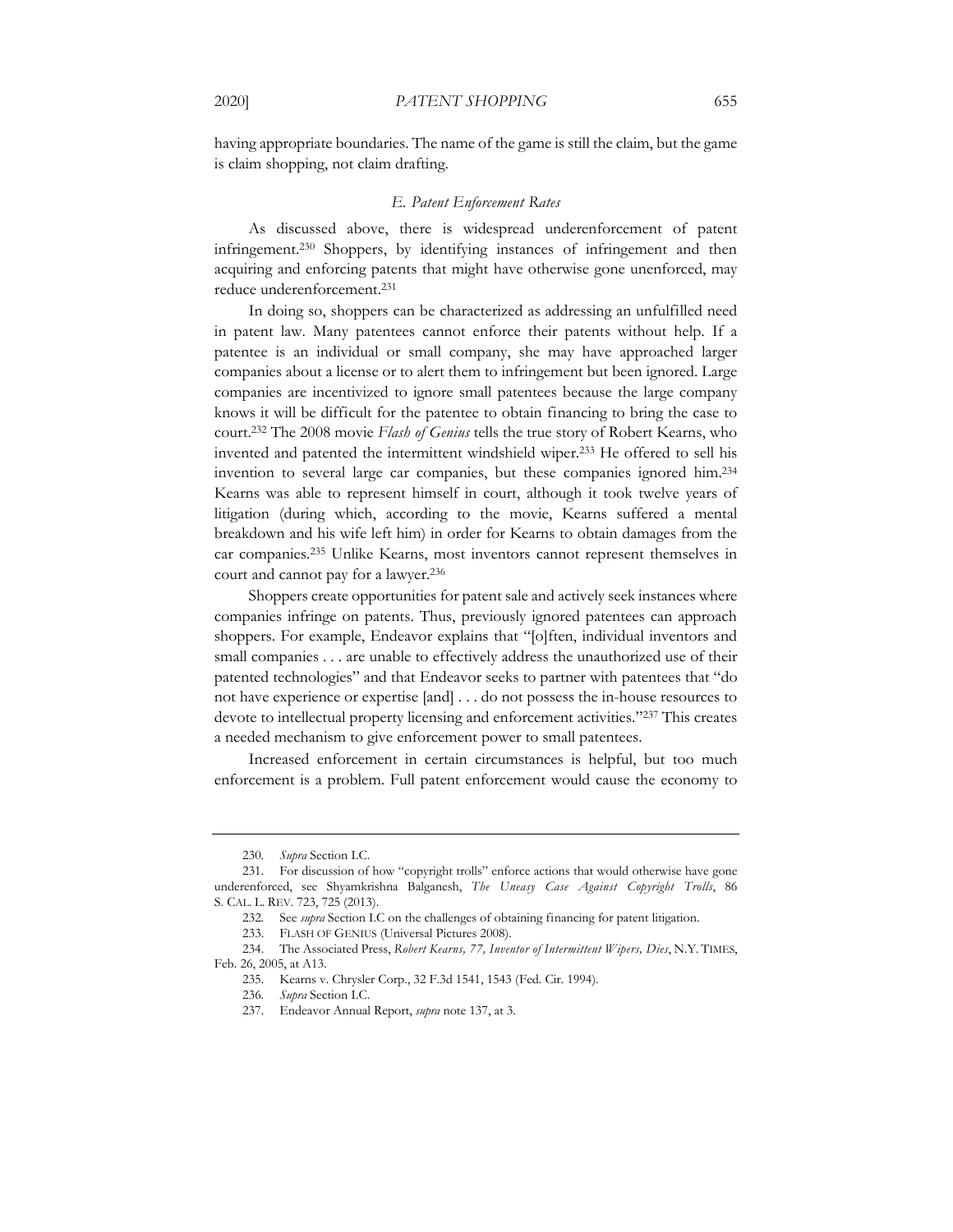grind to a halt.238 The rise in enforcement caused by patent shoppers has been criticized for hampering innovative companies who inadvertently infringe on patents.239 If a company infringed upon a patent of which they were unaware and could not realistically have been aware, is it fair to hold the company liable?<sup>240</sup>

In tort law, economists have argued that liability is a vehicle for deterring undesirable conduct.241 Thus, underenforcement is an impediment to deterrence (though full enforcement would also not be optimal).242 However, tort law's underenforcement-deterrence narrative does not sit comfortably in the world of patent law. The ultimate goal of patent law is incentivizing innovation.243 Some amount of enforcement of patent infringement likely does work towards this goal, but complete enforcement of patent infringement most likely would not. Innovation in patent law is an iterative process. It begins with an invention by a pioneering patentee, and the invention is then developed and expanded upon by downstream innovation. Maximal deterrence of patent infringement would incentivize innovation by the original, upstream, patentee because the value of the upstream patent would be higher if there was no unpunished infringement. However, maximal deterrence of patent infringement might hamper downstream innovation by increasing the price of that innovation. Where tort and patent law diverge is that infringement—the behavior that must be deterred to promote innovation—is often itself an innovation.

There is no clear answer about the optimal level of infringement and enforcement thereof. It fits into a larger literature about the tradeoff between upstream and downstream innovation and is a question that has been explored at

<sup>238.</sup> Because patent infringement is exceedingly common. *See supra* Section I.C.

<sup>239</sup>*. See, e.g.*, JAFFE & LERNER, *supra* note 40, at 18.

<sup>240.</sup> Scholars have discussed this question at length outside of the context of shoppers, asking whether it is equitable to punish independent inventors. *See, e.g.*, Michelle Armond, *Introducing the Defense of Independent Invention to Motions for Preliminary Injunctions in Patent Infringement Lawsuits*, 91 CAL. L. REV. 117 (2003); Roger Milgrim, *An Independent Invention Defense to Patent Infringement: The Academy Talking to Itself: Should Anyone Listen?*, 90 J. PAT. & TRADEMARK OFF. SOC'Y 295 (2008); Samson Vermont, *Independent Invention As a Defense to Patent Infringement*, 105 MICH. L. REV. 475 (2006).

<sup>241.</sup> Richard A. Posner, *A Theory of Negligence*, 1 J. LEGAL STUD. 29, 33 (1972); STEVEN SHAVELL, ECONOMIC ANALYSIS OF ACCIDENT LAW (1987). *But see* John C. P. Goldberg, *Twentieth-Century Tort Theory*, 91 GEO. L.J. 513, 553 (2003) (explaining arguments against the deterrence theory of torts); Gary T. Schwartz, *Reality in the Economic Analysis of Tort Law: Does Tort Law Really Deter?*, 42 UCLA L. REV. 377, 381 (1994) (summarizing objections against deterrence-based theories of tort law).

<sup>242.</sup> W. Jonathan Cardi, Randall D. Penfield & Albert H. Yoon, *Does Tort Law Deter Individuals? A Behavioral Science Study*, 9 J. EMPIRICAL LEGAL STUD. 567, 570 (2012). Underenforcement is a problem across a variety of different types of torts. *See, e.g.*, Richard L. Abel, *A Critique of Torts*, 37 UCLA L. REV. 785, 813 (1990); Kenneth S. Abraham & John C. Jeffries, Jr., *Punitive Damages and the Rule of Law: The Role of Defendants' Wealth*, 18 J. LEGAL STUD. 415, 419 (1989); David Shieh, *Unintended Side Effects: Arbitration and the Deterrence of Medical Error*, 89 N.Y.U. L. REV. 1806, 1831 (2014); Jennifer Wriggins, *Domestic Violence Torts*, 75 S. CAL. L. REV. 121, 163 (2001).

<sup>243.</sup> JAFFE & LERNER, *supra* note 40, at 18.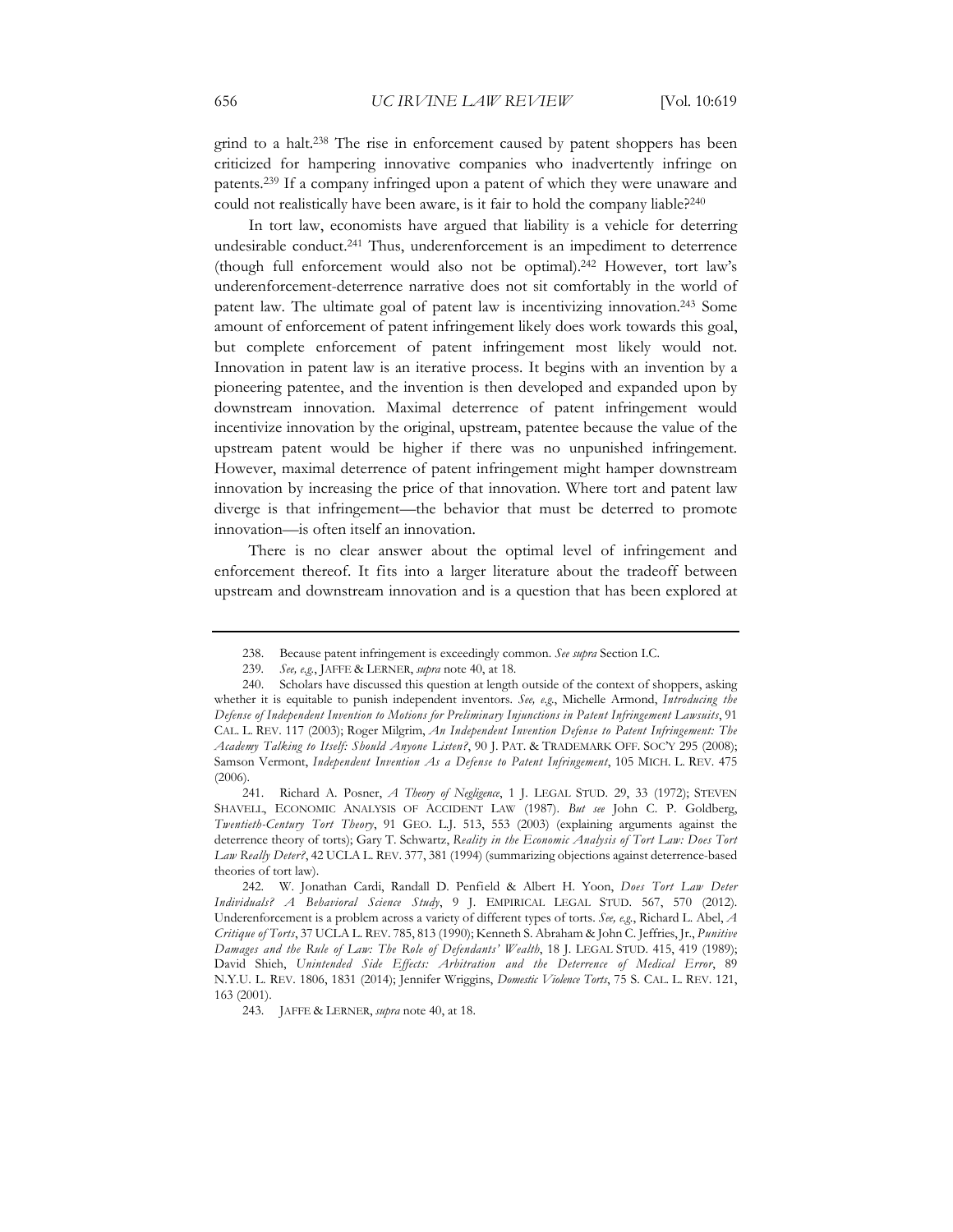increased enforcement.

length in the patent literature.244 An underlying empirical question is, if shoppers increase enforcement of patents, how much of that increase in enforcement incentivizes innovation? Not all shoppers innovate themselves; some are solely middlemen. In order for innovation to be incentivized, these shoppers must pass some returns on to the original inventor so that future inventors believe that they will be able to obtain higher returns on their patent and are consequently incentivized to innovate. Studies have attempted to put a number returns to innovators,245 but the results are controversial.246 Overall, while increased enforcement of patent infringement might result in increased innovation, it is far

#### *F. Marketability of Patents*

from clear that this is the case or that shoppers are the proper vehicle to accomplish

The purpose of patents is to incentivize innovation.<sup>247</sup> This purpose would be poorly served if there were no way to buy or sell patents, or if the market in patents were very limited.248 Not every inventor who obtains a patent has the resources or desire to commercialize a product. Thus, patents must be saleable.

Shoppers may help create a market for patents by buying patents from others. Shoppers also may create a market in patent *claims*. As described above, shoppers acquire patents for the purpose of litigation. Thus, a shopper purchasing a patent and then initiating a lawsuit is not different in any essential way from a contingency fee lawyer providing financing, for example, for a tort claim. Seen through the lens of market creation and litigation financing, shoppers enable the monetization of patents, presumably increasing the value of the patent right. More valuable patents should be a greater incentive for innovation.249 Under this narrative, shoppers may be promoting innovation.

<sup>244</sup>*. See, e.g.*, Michael A. Heller & Rebecca S. Eisenberg, *Can Patents Deter Innovation? The Anticommons in Biomedical Research*, 280 SCIENCE 698, 698 (1998); Peter Lee, *Patents, Paradigm Shifts, and Progress in Biomedical Science*, 114 YALE L.J. 659, 661–62 (2004); Arti K. Rai, *Fostering Cumulative Innovation in the Biopharmaceutical Industry: The Role of Patents and Antitrust*, 16 BERKELEY TECH. L.J. 813, 819–20 (2001).

<sup>245.</sup> Bessen & Meurer, *supra* note 95, at 411 ("Payments to independent inventors come to only 5% of the direct costs to defendants (and are only 7% of NPE licensing revenues). Note furthermore that this figure likely overstates the longterm flow of funds to inventors . . . .").

<sup>246.</sup> David L. Schwartz & Jay P. Kesan, *Analyzing the Role of Non-Practicing Entities in the Patent System*, 99 CORNELL L. REV. 425, 434–41 (2014); *see also* David S. Olson, *On NPEs, Holdups, and Underlying Faults in the Patent System*, 99 CORNELL L. REV. ONLINE 140 (2014).

<sup>247.</sup> U.S. CONST. art. I, § 8, cl. 8.

<sup>248</sup>*. See, e.g.*, John M. Golden, "*Patent Trolls" and Patent Remedies*, 85 TEX. L. REV. 2115, 2117 (2007) (explaining that denying injunctions based on the patent holder's business model would "act as an undesirable drag on the efficiency and competitiveness of markets for innovation").

<sup>249.</sup> Merges & Nelson, *supra* note 33, at 868.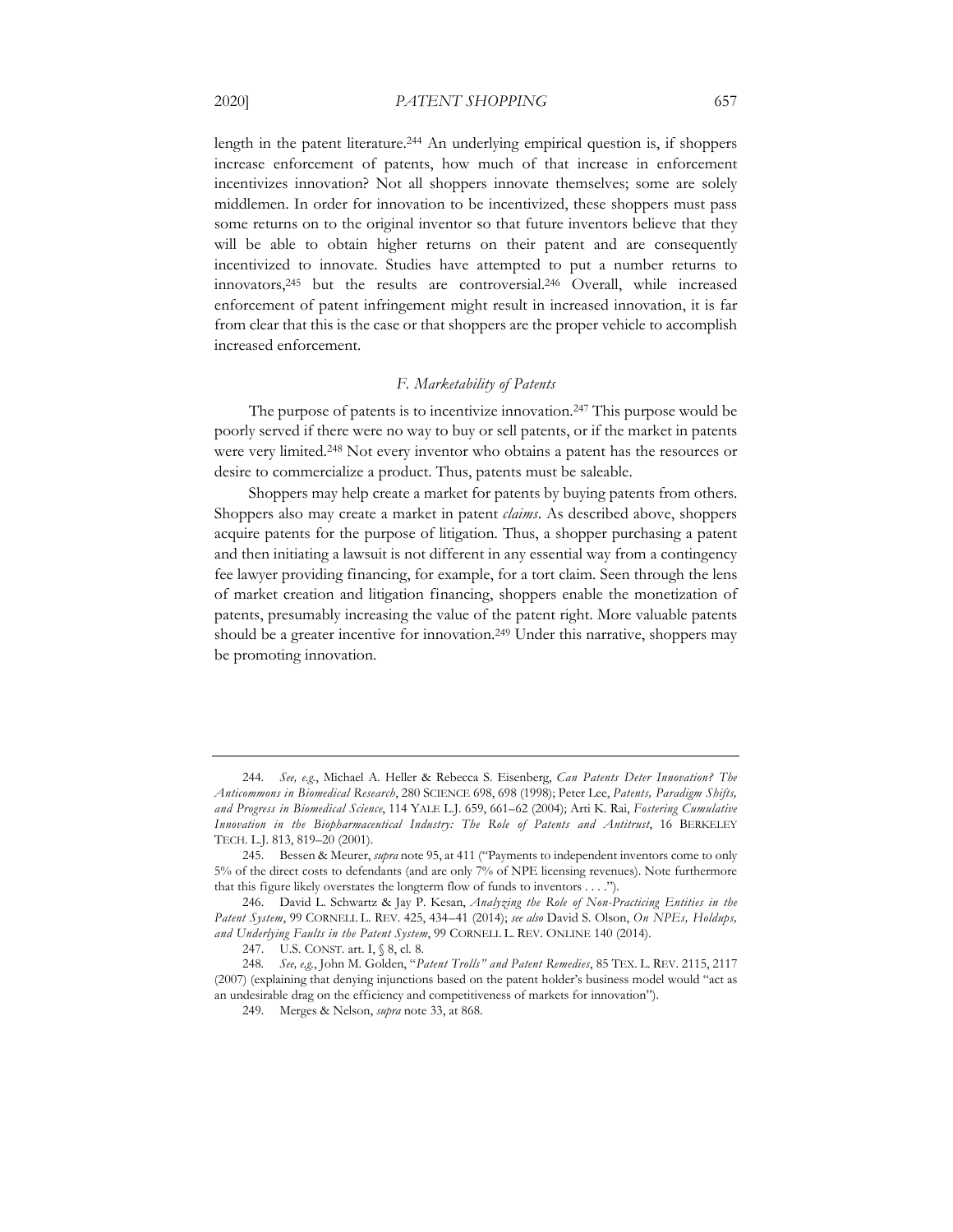### *G. Policy*

Scholars and policymakers are actively trying to change policy in the patent arena. In 2011, the America Invents Act was passed, which President Obama called, "[T]he most significant reform of the Patent Act since 1952."250 In the past five years, numerous further patent reform bills have been introduced before Congress, most targeted towards the types of entities who are likely to be patent shoppers.251 The Obama White House issued statements advocating certain goals for patent policy.252 In sum, patent law is presently an area of active policy change, and the goal is often changing the behavior of shoppers.

The normative effects of patent shoppers have been discussed at length by scholars in other contexts. As a result, this Article will not revisit the normative discussion at length but rather summarize the dominant conclusion: the acts of patent acquisition and enforcement are not inherently problematic themselves, but some actors are conducting these actions in problematic ways. The major behavioral concerns are discussed briefly in Part 1, below.

The patent system has several mechanisms to protect against problematic behavior. However, these mechanisms have not worked particularly well to prevent abuses by PAEs. The shopping model can help explain the failure of presently available safeguards. In essence, the safeguards operate on the level of the individual patent and can, therefore, be "shopped around" by entities who have access to large numbers of patents. This is explored further in Part 2, below.

Accepting the premise that some (though not all) patent shoppers behave in detrimental ways that are not well addressed by current policy, shopping theory provides some insight into how to craft policy that will impact shoppers. Part 3 discusses the advantage and disadvantages of different approaches and proposes specific mechanisms to hamper shoppers' bad behavior.

<sup>250.</sup> Press Release, White House Office of the Press Sec'y, President Obama Signs America Invents Act, Overhauling the Patent System to Stimulate Economic Growth, and Announces New Steps to Help Entrepreneurs Create Jobs (Sept. 16, 2011).

<sup>251.</sup> Trade Protection Not Troll Protection Act, H.R. 2189, 115th Cong. (2017); Transparency in Assertion of Patents Act, S. 2049, 113th Cong. (2014); Patent Fee Integrity Act, S. 2146, 113th Cong. (2014); Innovation Act, H.R. 3309, 113th Cong. (2013); Patent Transparency and Improvements Act of 2013, S. 1720, 113th Cong. (2013); Demand Letter Transparency Act of 2013, H.R. 3540, 113th Cong. (2013); Patent Litigation Integrity Act of 2013, S. 1612, 113th Cong. (2013); Innovation Act, H.R. 3309, 113th Cong. (2013); Patent Litigation and Innovation Act of 2013, H.R. 2639, 113th Cong. (2013); Stopping the Offensive Use of Patents Act, H.R. 2766, 113th Cong. (2013); Patent Abuse Reduction Act of 2013, S. 1013, 113th Cong. (2013); End Anonymous Patents Act, H.R. 2024, 113th Cong. (2013); Patent Quality Improvement Act of 2013, S. 866, 113th Cong. (2013); Saving High-Tech Innovators from Egregious Legal Disputes Act of 2013, H.R. 845, 113th Cong. (2013).

<sup>252.</sup> Press Release, White House Office of House Press Sec'y, Fact Sheet - Executive Actions: Answering the President's Call to Strengthen Our Patent System and Foster Innovation (Feb. 20, 2014).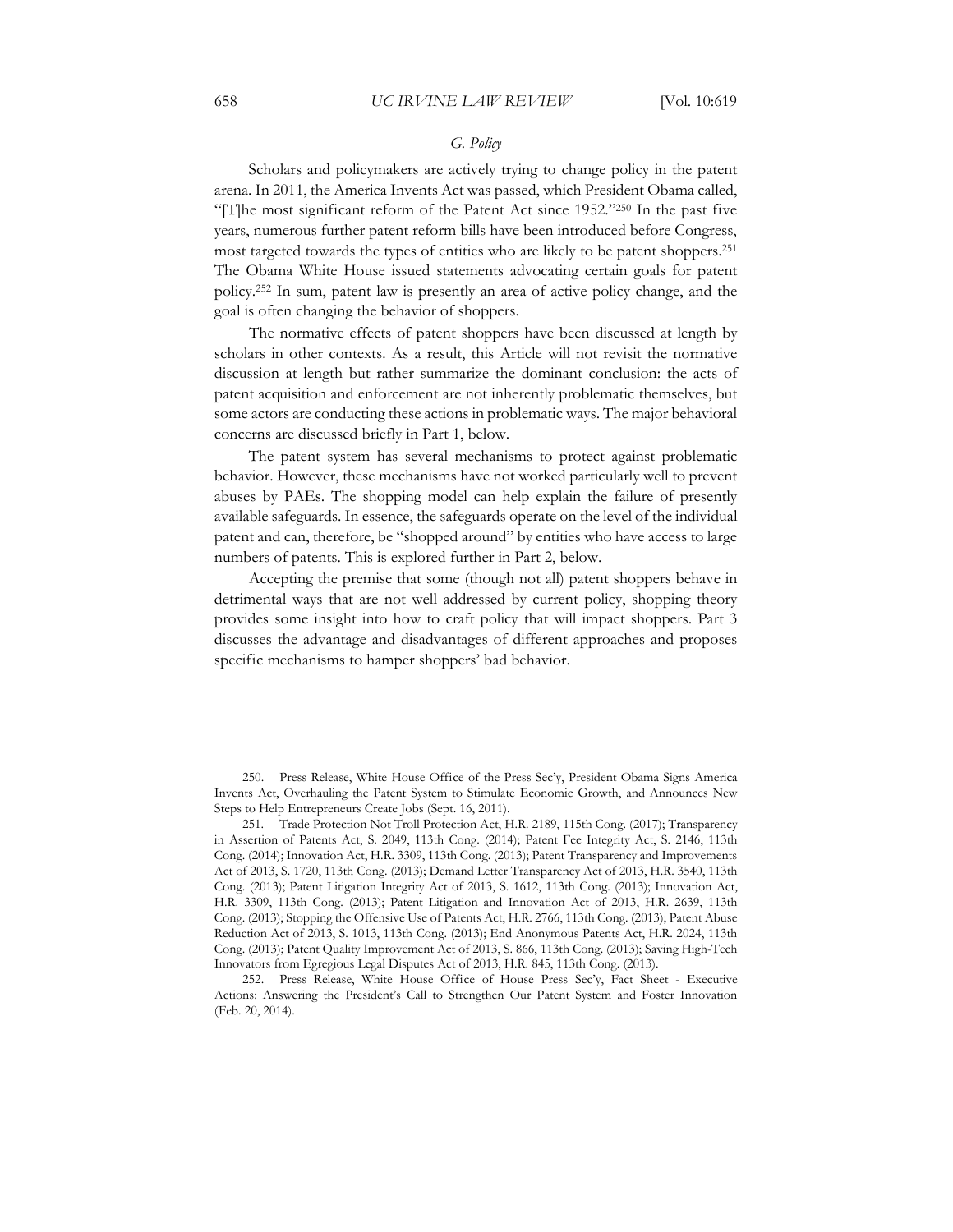#### *1. The Problem with Shoppers*

What is wrong with buying a patent? And if the patent is infringed, why is it wrong to seek a license from the infringer or sue if the infringer proves reluctant? Taken in isolation, these actions are important parts of a functioning patent system and are not wrong at all. Yet when a company buys a patent solely for the purpose of enforcement (rather than commercialization), it operates outside the traditional equilibrium of the system and therefore has a heightened chance of abusing the system.253 Companies that do research and commercialize products are thought to be restrained from, for example, filing nuisance patent suits or attempting to hold up a competitor for fear that they will have the same strategies used on them in return or that they will pay a reputational cost.254 Further, any monetary gain these companies might make from patent enforcement could be plowed back into their own innovative projects and therefore may be a net gain to innovation. Though not all shoppers are bad actors, and bad actions are not the sole province of shoppers, there are voluminous reports of shoppers using patent enforcement in the following problematic ways:

*Holdup*: "The prospect of an injunction-induced blackout of handheld e-mail" has "haunted current policy discussions regarding U.S. patent law."255 Injunctions were the traditional remedy for patent infringement.256 Thus, if a small and perhaps even unnecessary component of a complex device infringed on a patent, the patentee would have the power to enjoin all sales of that device until the infringer was able to negotiate a license or redesign the device to avoid infringement. Neither option would be particularly palatable to the infringer. The former would result in expense wildly disproportionate to the value of the infringer component because the patentee would have the infringer over a figurative barrel. The latter would require pulling the product from the market for the time needed to redesign, likely resulting in significant loss of customer base. The most well-known company to face this choice, Research in Motion, the maker of the BlackBerry handheld device, chose to negotiate a license and pay the patentee \$612 million.257

Injunctions are now harder to get, particularly for PAEs.258 However, the possibility still renders patent litigation a frightening prospect for defendants. Knowing this, patent shoppers can use patent enforcement to extract disproportionately large settlements. Further, "lock-in"—making a physical product

<sup>253.</sup> Balganesh, *supra* note 231, at 747–69 (discussing the equilibrium in the context of copyright).

<sup>254</sup>*. Supra* Section I.B.

<sup>255.</sup> John M. Golden, *Principles for Patent Remedies*, 88 TEX. L. REV. 505, 506 (2010).

<sup>256.</sup> Though this has changed somewhat in the aftermath of *eBay Inc. v. MercExchange, L.L.C.*, 547 U.S. 388, 391 (2006).

<sup>257.</sup> Rob Kelley, *BlackBerry Maker, NTP Ink \$612 Million Settlement*, CNNMONEY.COM (Mar. 3, 2006, 7:29 PM), https://money.cnn.com/2006/03/03/technology/rimm\_ntp/ [https:// perma.cc/8DUH-ZX6Y] ("Research in Motion averts shutdown of wireless e-mail service . . . .").

<sup>258.</sup> Bernard H. Chao, *After* eBay, Inc. v. MercExchange*: The Changing Landscape for Patent Remedies*, 9 MINN. J.L. SCI. & TECH. 543, 545 (2008).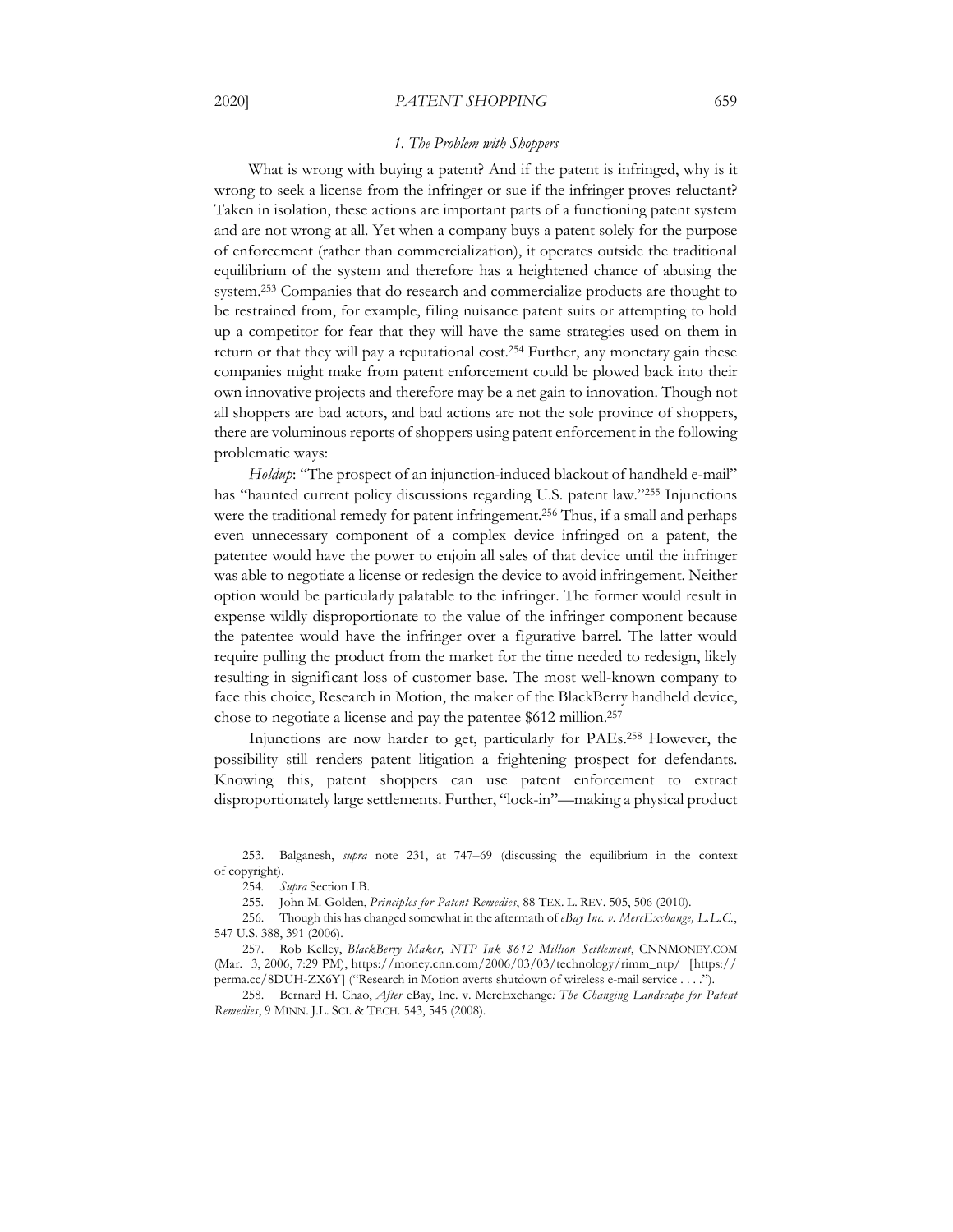that has a particular patented component—makes it difficult for potential defendants to easily change course to avoid suit. Patent shoppers may "wait[] until a technology is fully entrenched before scouting around for patents to acquire or asserting the patents it holds."259 Because it is practically impossible for product companies to avoid all patent infringement, they cannot avoid exposing themselves to the possibility of holdup.260

*Nuisance suits*: Patent litigation is expensive.261 This creates the potential for "nuisance fee economics," described as a system where "defendants pay [settlement fees] not because of the economic value of the patent, but in order to avoid the cost of determining liability and resolving a patent demand."262 PAEs will sometimes send demand letters or file suit with vague infringement allegations, where the defendant has strong arguments to counter but the defendant may find it easier and cheaper to pay a settlement rather than litigate.263

*Net loss of money for innovation*: Proposals to restrict patent purchases and enforcement are not intuitively justifiable; why block a functioning market or impose costs on companies that have found an arbitrage opportunity and are simply exploiting it? Patents are not the same as other business opportunities. Most business opportunities do not rely on a monopoly grant from the government. The patent system does, and the monopoly grant is given for a specific purpose (set out in the Constitution): promoting innovation.<sup>264</sup> A concern with shoppers is that they obtain large settlement or damage awards from infringers—who are often companies doing their own innovation—but very little of that money goes to the original patentee (presumably an innovator).265 Rather, the profit is in the hands of the middleman and is therefore taken out of the innovation cycle. Middlemen making a profit is not normally problematic, but when it is made as a product of a government-granted monopoly but does little to serve the goal of that grant, it is worrisome.

To reiterate, nothing about the practice of patent shopping necessitates these behaviors, and not all patent shoppers behave in these ways. However, enough do that policymakers want to prevent these occurrences.266 The sections below first explain how patent shoppers evade some types of policy and then recommend several policies that will impact patent shoppers.

<sup>259.</sup> Robert P. Merges, *The Trouble with Trolls: Innovation, Rent-Seeking, and Patent Law*, 24 BERKELEY TECH. L.J. 1583, 1591 (2009).

<sup>260</sup>*. Id.*

<sup>261.</sup> Colleen Chien, *Startups and Patent Trolls*, 17 STAN. TECH. L. REV. 461, 467 (2014).

<sup>262</sup>*. Id.* at 6.

<sup>263</sup>*. E.g.*, Ranganath Sudarshan, *Nuisance-Value Patent Suits: An Economic Model and Proposal*, 25 SANTA CLARA COMPUTER & HIGH TECH. L.J. 159, 159 (2008).

<sup>264.</sup> U.S. CONST. art. I,  $\%$ , 8, cl. 8.

<sup>265.</sup> Bessen et al., *supra* note 54, at 28.

<sup>266</sup>*. See*, *e.g.*, legislative proposals cited *supra* note 252.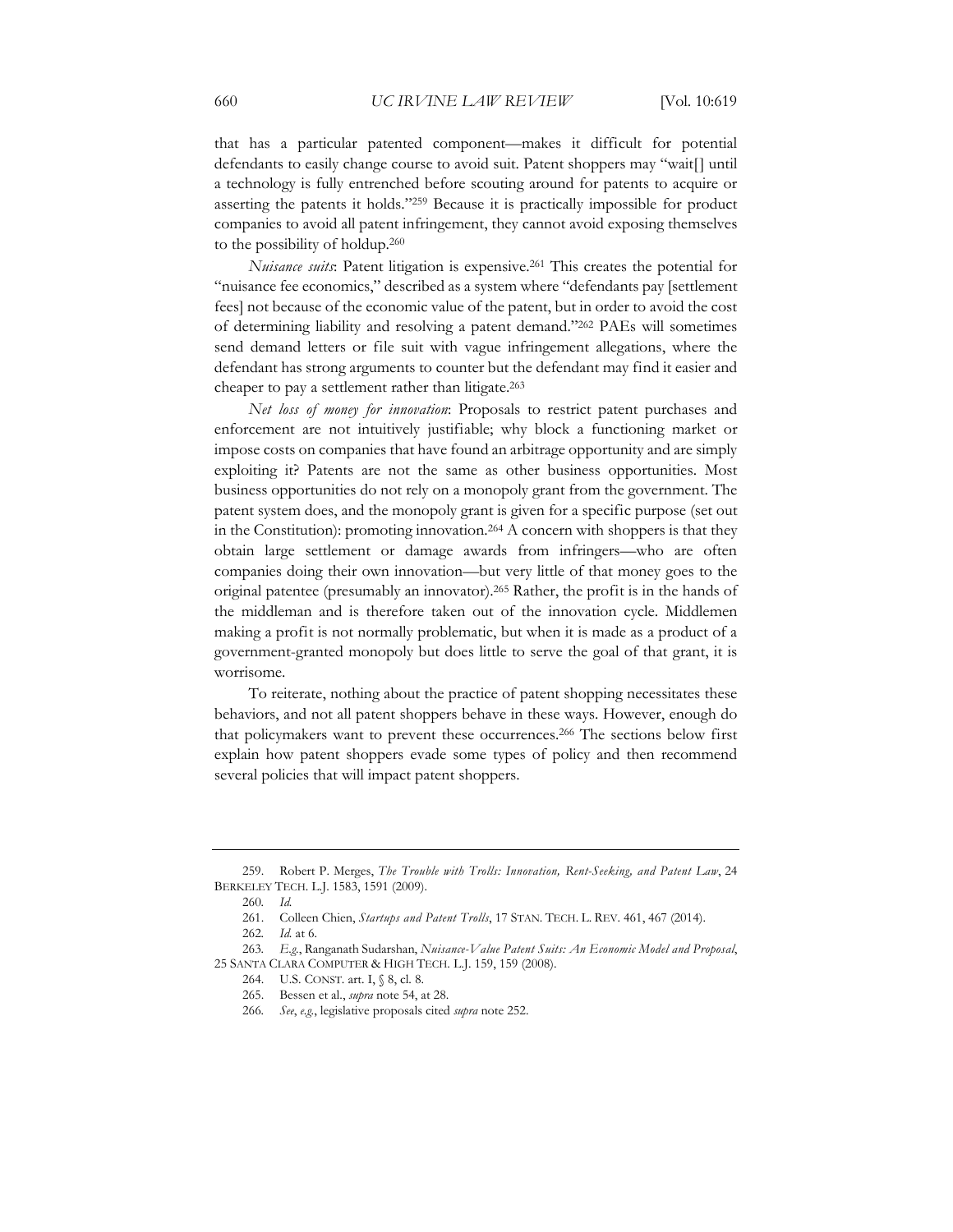#### 2020] *PATENT SHOPPING* 661

#### *2. How Patent Shoppers Evade Policy*

All of these problems can occur in litigation brought by any type of patentee, not just patent shoppers. As a result, the patent system and the litigation system more broadly have safeguards built in to prevent certain bad outcomes. Several of these safeguards are described below. The descriptions are followed by explanations of how, while the safeguards may work for many patentees, shopping theory predicts that they will not work for patent shoppers because they can shop around the safeguards.

*Motions to Dismiss*: Nuisance suits occur when there is weak support for the plaintiff's case, but the defendant settles anyway because pursuing a judgment on the merits is expensive.267 When the facts are very weak or the complaint is exceedingly vague, these suits can be resolved through the relatively inexpensive measure of the motion to dismiss.268 While dismissal is not always effective against nuisance suits, it is particularly ineffective against nuisance suits brought by patent shoppers. First, patent shoppers have access to multiple patents and can bring multiple suits. A motion to dismiss might resolve each suit, but it is limited to the individual suit, and repetitive filing increases the cost to the defendant. Second, patent shoppers can deliberately acquire patents where the shopper can make at least a colorable argument that the patent relates to the defendant's activities, making it difficult to win a motion to dismiss. Finally, patent shoppers can seek to acquire vague or ambiguous patents which might be more likely to survive a motion to dismiss because there may be at least some weak argument that the patent can be interpreted in the direction of the defendant's activities.

*Doctrines Limiting Scope:* The coverage of a patent is, as a theoretical matter, limited by what the inventor has actually invented, what the inventor has disclosed in the text of the patent, and what has previously been disclosed in the prior art. This limits the availability of patents quite significantly. Most companies will, therefore, only have patents related to what they invented and will only be able to litigate against defendants practicing those inventions. Not so for patent shoppers. Because patent shoppers can acquire patents on a wide variety of topics, patent shoppers can avoid limits build into individual patents by casting a net across a multitude of patents.

*Doctrines Invalidating Patents*: Many granted patents are invalid.269 A study of invalidity rates found that courts held 46% of litigated patents to be invalid,270 and

<sup>267</sup>*. E.g.*, D. Rosenberg & S. Shavell, *A Model in Which Suits Are Brought for Their Nuisance Value*, 5 INT'L REV. L. & ECON. 3, 3 (1985).

<sup>268</sup>*. Id.* at 12.

<sup>269</sup>*. See, e.g.*, Leslie, *supra* note 88, at 105–06. Some literature argues that invalid patents are actually not a problem because "the overwhelming majority of patents are never litigated or even licensed . . . it is much cheaper for society to make detailed validity determinations [only] in those few cases [where patents are litigated] than to invest additional resources examining patents that will never be heard from again." Lemley, *supra* note 73, at 1497; Lemley & Shapiro, *supra* note 30, at 75.

<sup>270.</sup> John R. Allison & Mark A. Lemley, *Empirical Evidence on the Validity of Litigated Patents*, 26 AIPLA Q.J. 185, 205 (1998).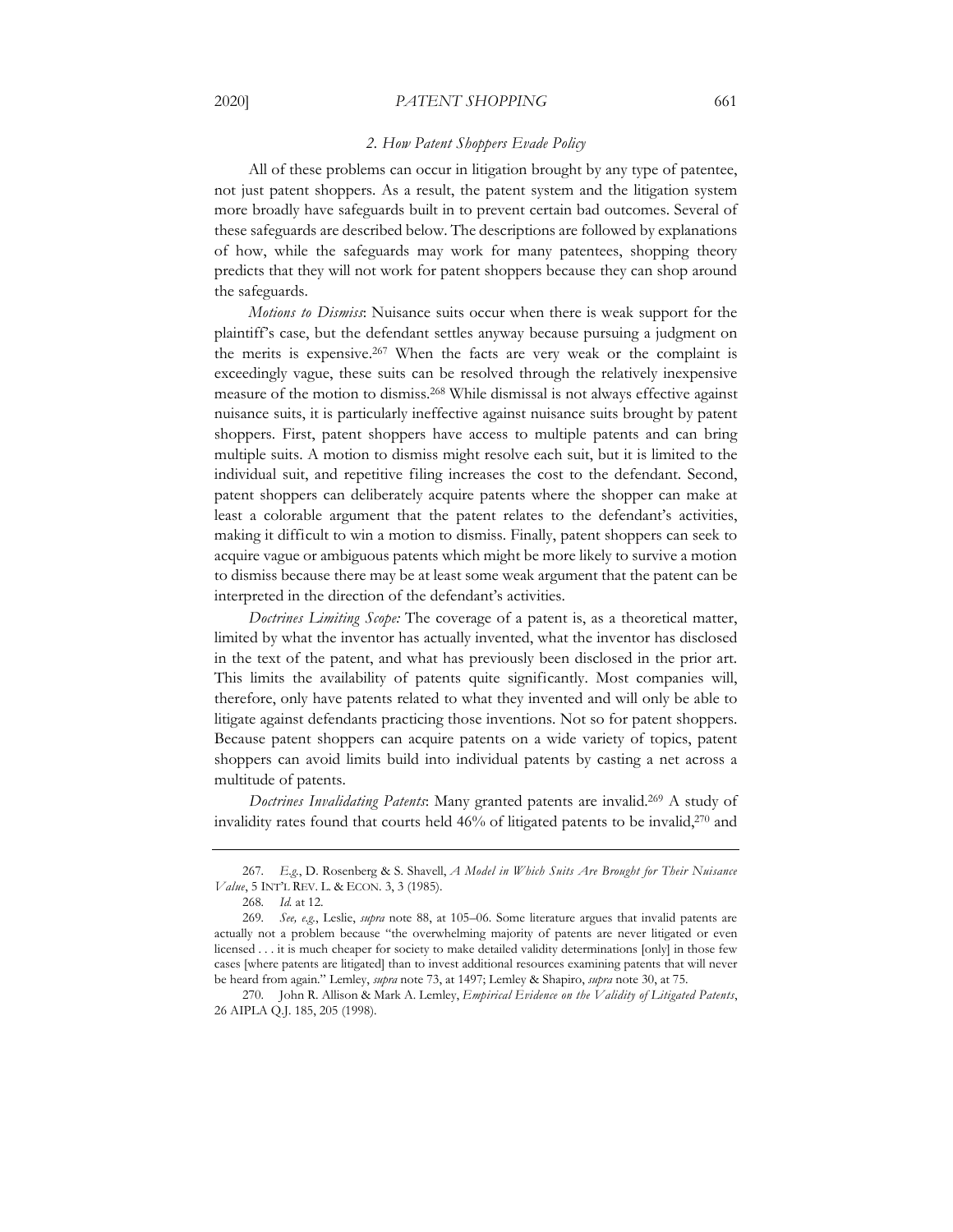older studies suggest this number is even higher.271 If a patent is thought to be improperly granted and in fact invalid, it can be challenged in court.272 A powerful defense for a company worried about holdup, for example, is to argue that the plaintiff's patent is invalid. Invalidity is less powerful against patent shoppers who can specifically search for patents that are likely to be valid, or who can assert multiple patents in the hopes that at least one is valid. For example, if the likelihood that any particular patent will be found to be invalid is 50%, a plaintiff with one patent to assert has a 50% chance of losing on the issue of validity. By contrast, a shopper who owns (for example) ten patents overlapping to cover a particular technology faces a much smaller chance that all ten patents are invalid.273 Although it is not always possible to predict whether or not a patent is valid before litigation, the shopper may be able to do some preliminary due diligence on the patents and bring only the most likely to be valid to litigation. Non-shoppers have no such recourse and only two choices: bring litigation using the one patent that they own, even if this patent is likely to be invalid, or avoid litigation entirely.

*Policy Changes Altering Substantive Law*: If substantive patent law is changed in ways that weaken patents, as is sometimes suggested as a way to combat PAEs, it will have an attenuated effect on patent shoppers (the target of the law) and a far stronger effect on non-shoppers such as small innovators. Consider the following example relating to a hypothetical change in patent law that narrowed patents.274 Narrowing patents will have less of an impact on shoppers than small innovators because, although narrowing patents will decrease the number of patents from which shoppers can select, they will still often be able to select good patents for litigation. By contrast, if the one patent owned by a small innovator is narrowed, in some instances the infringing behavior may fall entirely outside of the patent, and the shopper will not be able to enforce the patent at all. The diagram below illustrates this advantage. Circles represent patent scope, and the star represents the infringing behavior. In the top row, with patents of the initial breadth, both shopper and innovator have patents that cover the infringing behavior, though the shopper

<sup>271.</sup> Carter-Wallace, Inc. v. Davis-Edwards Pharmacal Corp., 443 F.2d. 867, 872 (2d Cir. 1971) ("The bald fact is that more than 80% of patent infringement actions on appeal result in a determination that the patent sued upon is invalid.").

<sup>272.</sup> Although only if there is litigation or "a substantial controversy, between parties having adverse legal interests, of sufficient immediacy and reality to warrant the issuance of a declaratory judgment." MedImmune, Inc. v. Genentech, Inc., 549 U.S. 118, 127 (2007).

<sup>273.</sup> This assumes that the probability of invalidity is independent for each patent, which will not necessarily be a correct assumption when the patents cover similar technologies.

<sup>274.</sup> This is hypothetical, but frequently suggested. *See, e.g.*, Alison E. Cantor, *Using the Written Description and Enablement Requirements to Limit Biotechnology Patents*, 14 HARV. J.L. & TECH. 267, 290 (2000); Janice M. Mueller, *The Evolving Application of the Written Description Requirement to Biotechnological Inventions*, 13 BERKELEY TECH. L.J. 615 (1998); Sean B. Seymore, *Heightened Enablement in the Unpredictable Arts*, 56 UCLA L. REV. 127, 154 (2008); Emanuel Vacchiano, *It's a Wonderful Genome: The Written-Description Requirement Protects the Human Genome from Overly-Broad Patents*, 32 J. MARSHALL L. REV. 805, 808 (1999).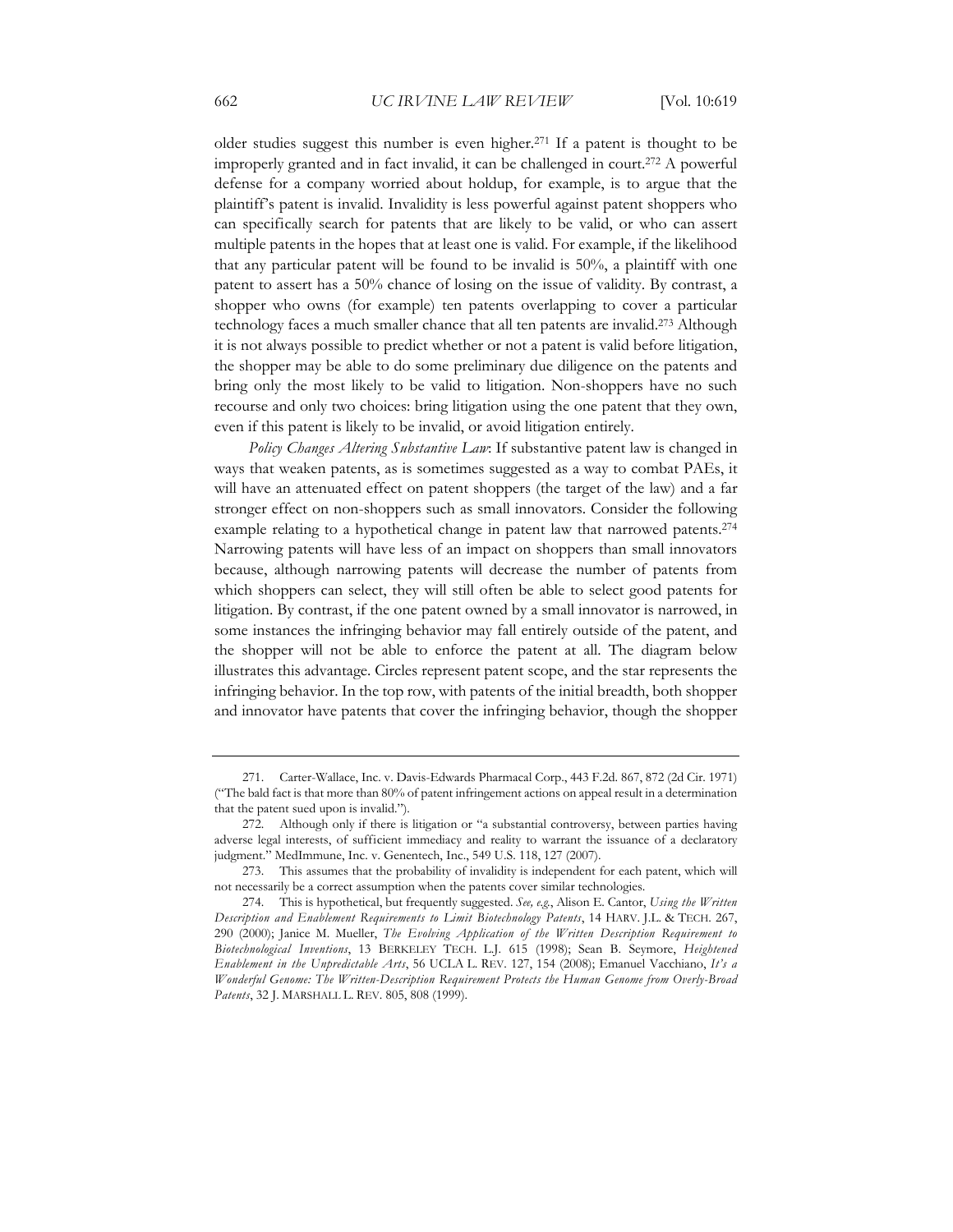#### 2020] *PATENT SHOPPING* 663

has more patents that cover the behavior and the behavior sits squarely inside the patent's scope, rather than towards its edge. In the second row, the breadth of all patents is narrowed. The patent shopper still has a patent covering the infringing behavior, though the behavior is now towards the edge of the patent's scope. By contrast, the infringement now falls outside of the innovator's patent.

This is a hypothetical, and reality does not work so neatly. Policies to weaken patents, such as narrowing patents, will have *some* effect on patent shoppers. Weaker patents will result in increased prices and competition to acquire the remaining good patents, higher information costs to seek these patents out, and a reduced number of patents that are useful in enforcement actions. These issues all impact patent shoppers.



Effect of Narrowing Patents on Patent Shopping Behavior

*3. Crafting Policy for Patent Shoppers* 

Existing safeguards will be less effective against patent shoppers who can "shop around" the rule. Thus, to effectively alter the behavior of shoppers, policy must target either the shopping behavior itself or its predicates. An outright ban on shopping might be possible, perhaps by limiting alienability of claims or preventing the buyer of a patent from seeking a remedy for infringement that occurred or began prior to the patent owner's acquisition. However, an outright ban is probably not desirable because not all shoppers are bad actors, and many may have positive effects. Moreover, limiting alienability of claims or ability to sell patents would be hugely problematic for inventors who want to license the patent to others with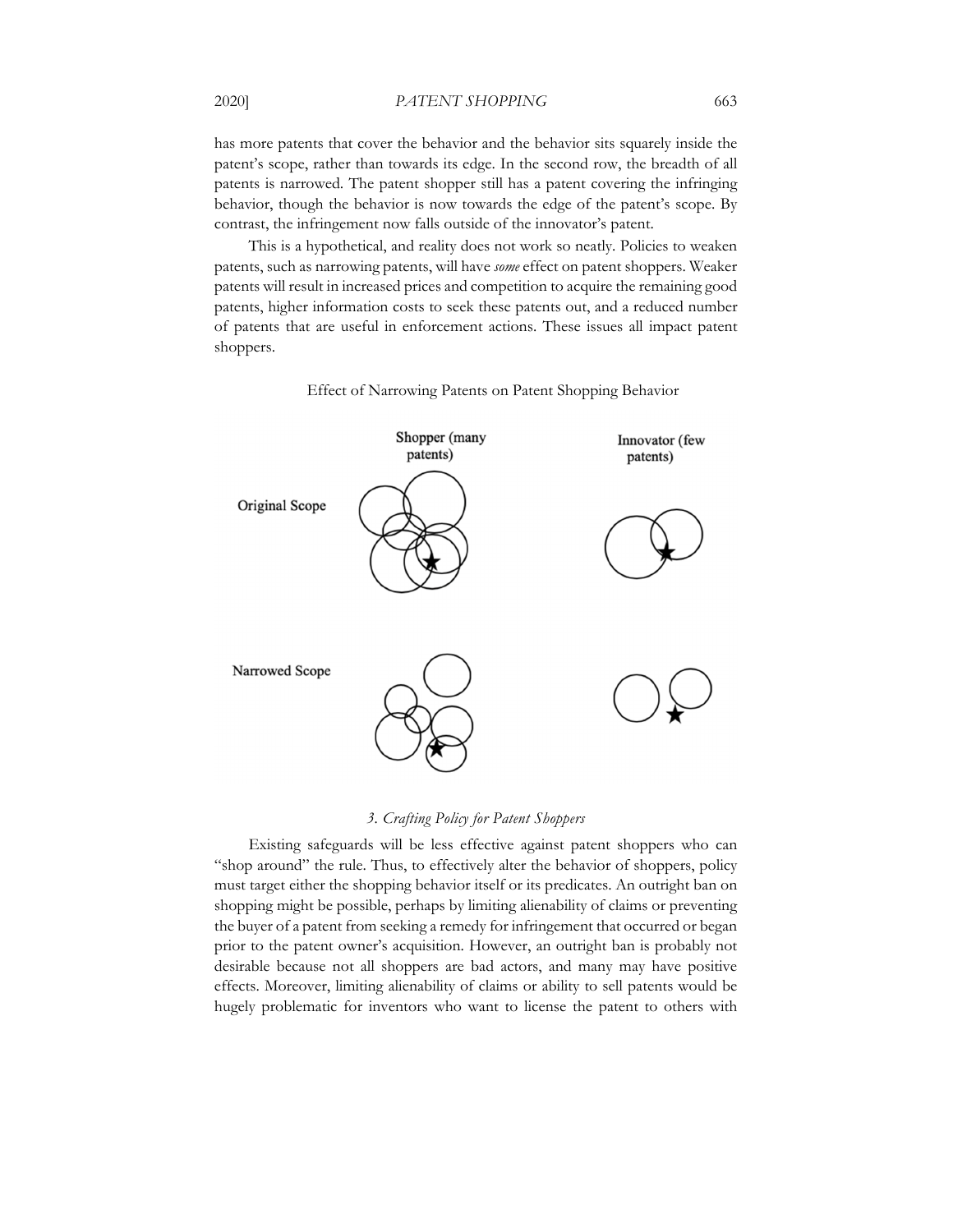expertise in commercializing the invention or small companies who cannot easily finance litigation and must obtain financing from another source.

However, because patent shoppers do often behave in problematic ways and have certain advantages in litigation that may facilitate such behavior, a party's ability to shop should be a red flag that triggers a variety of procedural measures to minimize the shopper's ability to use their patent abusively. These measures are explored below. Each targets a particular problem common to patent shoppers (holdup, nuisance suits, or net loss of money for innovation) and proposes measures that will reduce the likelihood that a patent shopper will be able to cause those problems.

#### *a. Reducing the Ability of Shoppers to Holdup Innovators*

Patent shoppers have a particular ability to holdup innovators because they have an informational advantage. The shopper knows about an infringing behavior and specifically purchases the infringing behavior in order to create a holdup situation; meanwhile, the innovator is ignorant of these actions until the patent shopper chooses to ask for money. The most appropriate and effective policy response to this problem is to decrease the information asymmetry—for instance by requiring additional disclosure and creating a waiting period to allow the innovator to respond to the disclosure without immediate threat of suit. The waiting period gives the innovator an opportunity to redesign any infringing products so that, should the innovator in fact infringe, the innovator will face damages for past infringement but not the threat of future holdup. The waiting period additionally places any pre-litigation negotiation on a more even footing and allows potential defendants to challenge the patent's validity in an *inter partes* review proceeding if applicable. The mechanism to obtain additional disclosure and a waiting period are described below.

If a patent shopper with known aggressive enforcement tactics buys a patent, companies pay attention. Companies are in the practice of reviewing patents held by entities who may sue so that the companies may take various actions to avoid suit if possible and redesign products if not. However, companies are generally unable to figure out if a patent shopper has acquired a patent that may be relevant to them. This occurs for two reasons. First, patent shoppers are notoriously opaque about patent ownership, and there are no rules requiring disclosure of patent acquisition. Second, even if companies do find out about a relevant patent acquisition, there may not be time to respond if the patent shopper chooses to enforce immediately. Both of these issues can be resolved through policy changes.

There have recently been several efforts to require disclosure of patent assignees and, in some versions, disclosure of patent acquisition. The USPTO proposed a rule titled "Changes to Require Identification of Attributable Owner"275

<sup>275.</sup> Changes to Require Identification of Attributable Owner, 79 Fed. Reg. 4105 ( Jan. 24, 2014) (to be codified at 37 C.F.R. pt. 1).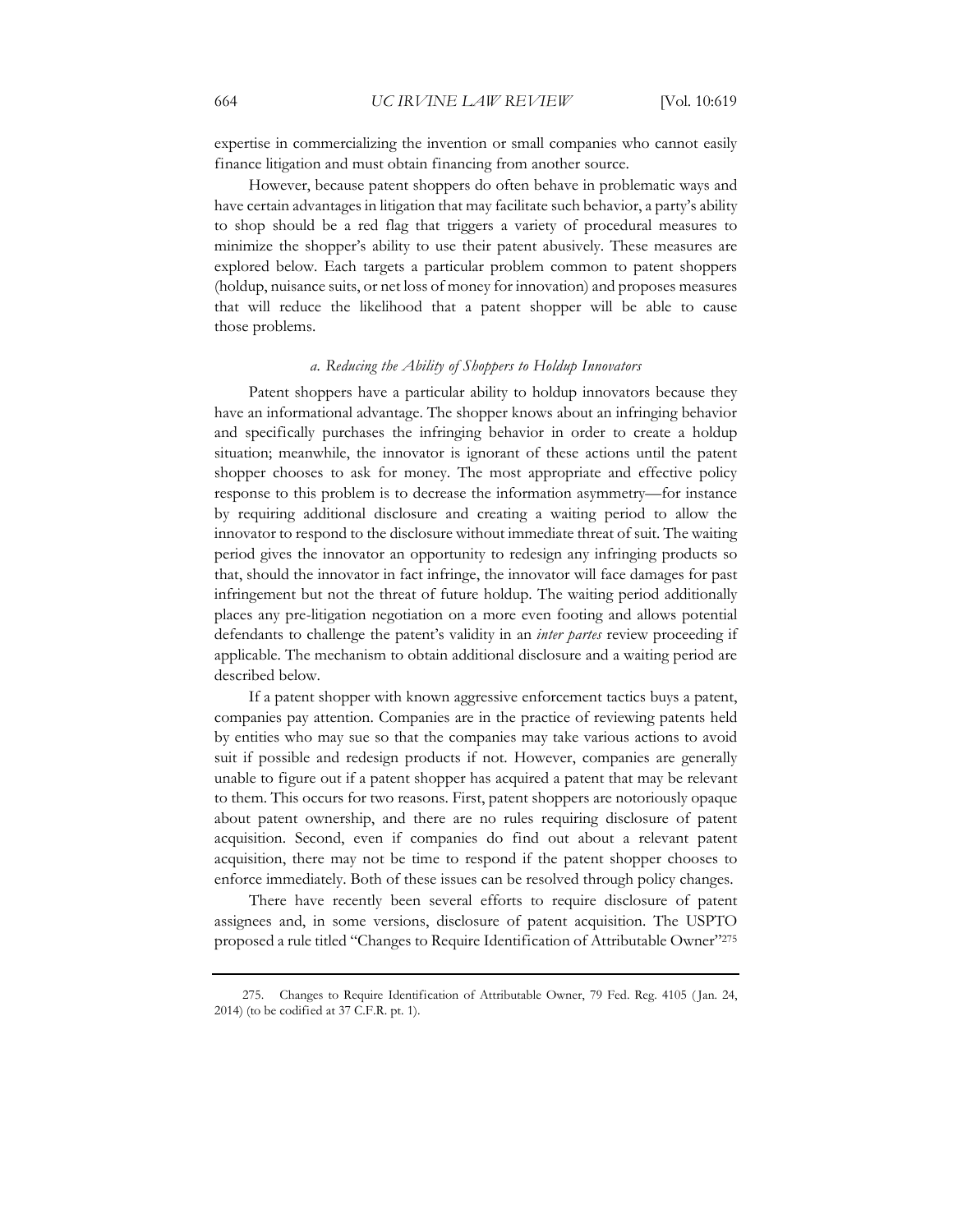which would have required disclosure of "titleholders," "enforcement entities," "ultimate parent entities," and "hidden beneficial owners."276 Attributable owners would have to be identified at several periods, including filing, issue, and payment of maintenance fees.277 The PTO ultimately withdrew the rule in the face of concerns that the changes required overly broad and expensive disclosure at numerous time periods, but as the disclosure was not linked to enforcement, the identity of parties enforcing a patent would still not be clear.278 Other policy efforts have been made to encourage disclosure including the Innovation Act, which required parties filing suit to disclose certain ownership details,279 and the somewhat similar End Anonymous Patents Act,<sup>280</sup> Patent Abuse Reduction Act,<sup>281</sup> Patent Transparency and Improvement Act,282 and Patent Litigation and Innovation Act.283 None of these Acts passed, but they, along with the PTO proposed rule, reflect a broad consensus that disclosure is important and needed, but the devil is in the details.

This Article proposes a narrower form of disclosure tied specifically to enforcement. Specifically, attributable owners of patents should be disclosed at least one year prior to litigation, with exceptions for changes of ownership occurring within a year<sup>284</sup> of enforcement made the normal course of business that are not related to acquisition of the patent (for example, if a company owning a patent merged with another company). The advantage of tying disclosure to enforcement is that it reduces the cost of disclosure because it will not be necessary for the vast majority of patents that are not enforced. It also focuses disclosure on time periods where it will be most useful.

Additionally, it creates a built-in waiting period between acquisition and enforcement. If a patent shopper purchases a patent, even if it discloses ownership immediately, it will have to wait a year before enforcing the patent. This gives potential defendants the opportunity to search for sales of patents that might be relevant to their products or processes and provides these companies the opportunity to obtain the information at least a year before any enforcement action can be brought. Companies, therefore, have a period of time to find and implement work-arounds if possible, negotiate without the threat of immediate holdup, or to ask the PTO to review the validity of the patent in an *inter partes* review action.

<sup>276</sup>*. Id.* at 4110.

<sup>277</sup>*. Id.* at 4106.

<sup>278.</sup> Nathan P. Anderson, *Striking a Balance: The Pursuit of Transparent Patent Ownership*, 30 BERKELEY TECH. L.J. 395, 420 (2015); *see also* Robin Feldman, *Transparency*, 19 VA. J.L. & TECH. 271, 276 (2014).

<sup>279.</sup> Innovation Act, H.R. 3309, 113th Cong. § 4 (2013).

<sup>280.</sup> End Anonymous Patents Act, H.R. 2024, 113th Cong. § 2(e)(5) (2013).

<sup>281.</sup> Patent Abuse Reduction Act of 2013, S. 1013, 113th Cong. (2013).

<sup>282.</sup> Patent Transparency and Improvements Act, S. 1720, 113th Cong. § 3(b)(1) (2013).

<sup>283.</sup> Patent Litigation and Innovation Act of 2013, H.R. 2639, 113th Cong. (2013).

<sup>284.</sup> The ideal waiting period is an empirical question.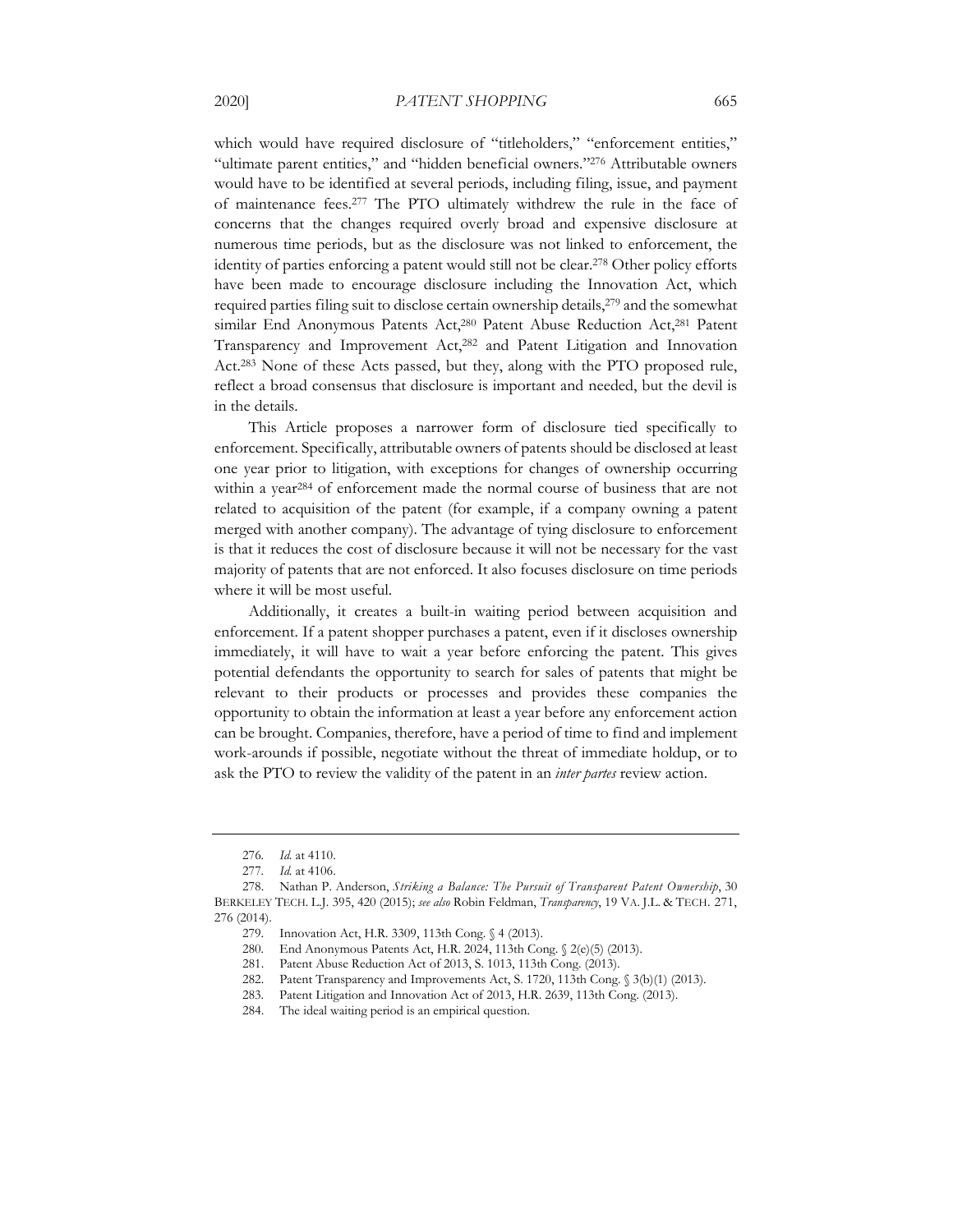This policy would disadvantage patent shoppers, in that it would take away the potential threat of holdup and any advantage of secrecy. However, even if the infringer is able to redesign products to avoid infringement going forward, the patent shopper will be able to obtain damages for past infringement. Therefore, the patent is still valuable. It is most equitable to give patent shoppers damages for past infringement but not allow them to extract rent for holdup if that holdup is avoidable through designing-around. Patentees should get the benefit of their invention and of the scope they have obtained in the patent but not the benefit of informational asymmetry that capitalizes on an infringer's sunk investment; that is outside of the reward intended to be provided by the patent system.

A variant on the disclosure policy would be to require public auctions of all patents. This system might ask patent owners to list their patents on a public exchange if they were willing to sell and would disclose the name of the eventual buyer and the price at which the patent is bought. Though this is significant deviation from the current world of patent sales, public disclosure of patent sale prices have been discussed in other contexts as a way to increase to "rationalize patent transactions" and it would make clear to "the world at large what the normal price is for patent rights," as patent prices are currently very arbitrary.285 Public patent sales are also thought to increase the efficiency and transparency of the patent market.286

In the context of patent shoppers, public patent sales would essentially make everyone a patent shopper. It would significantly reduce the ability of traditional patent shoppers to capitalize on information asymmetries because there would be little remaining informational advantage available. It would additionally give companies that might be defendants in infringement suits the ability to buy the patent directly from the inventor instead of the less efficient system of having a patent shopper threatening suit as a middleman. Finally, it would allow small innovators to signal that they are serious about enforcement. Small innovators might not have sufficient financing to litigate an infringement action, and thus, their patents are sometimes ignored by infringers, causing the small innovator to turn to a patent shopper for help enforcing the patent. If small innovators could signal they were preparing to sell the patent to a shopper by placing the patent on the public exchange, infringing companies might be willing to settle directly with the small innovator without the need for the patent shopper middleman.

#### *b. Preventing Nuisance Suits*

Nuisance suits or demand letters—the practice of asking for settlement or payment for infringement that is not actually happening or of a patent that is almost certainly not actually valid—has little redeeming value. Patent shoppers may be

<sup>285.</sup> Mark A. Lemley & Nathan Myhrvold, *How to Make a Patent Market*, 36 HOFSTRA L. REV. 257, 258 (2007).

<sup>286.</sup> Michael Risch, *Patent Portfolios As Securities*, 63 DUKE L.J. 89, 93 (2013).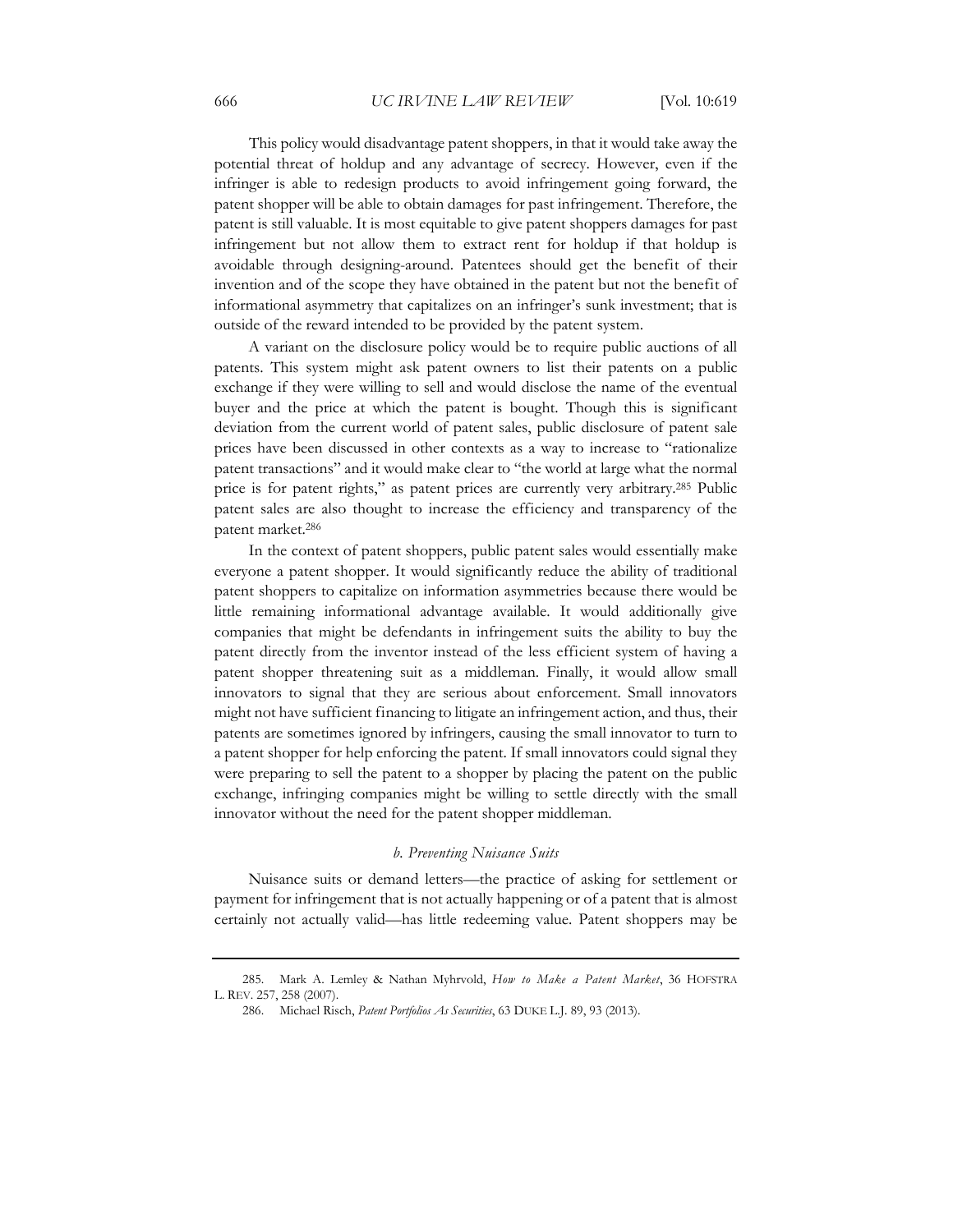more prone to nuisance actions because they can acquire patents that are particularly suited to these actions because, for example, they are vague or they facially cover technology used by a wide range of entities (even if the patent is invalid). Further, patent shoppers can acquire many patents so they can file suit after suit, requiring continuous defense.

The measures proposed above increased disclosure and a waiting period, will help reduce nuisance suits. They will prevent situations such as one where a patent shopper created dozens of subsidiary companies and used the subsidiaries to send out demand letters. "Some of the small businesses received letter from more than one subsidiary across time . . . this type of approach can result in multiple payments to what is essentially the same entity."287

Further policy measures can also help, particularly those tailored to preventing nuisance suits caused by patent shoppers' access to large numbers of patents. Specifically, this Article proposes a system to manage multiple suits with different patents by the same attributable owners. If one attributable owner filed many suits against the same target, the filing burden should be heightened. These changes would kick in at a particular suit threshold, for example, the fifth suit by the same attributable entity against the same defendant within some period of time. After this threshold, there could be heightened filing requirements for the complaint, for example, requiring the plaintiff to file full infringement contentions at the same time as the complaint.288 This would accomplish two things. First, it would increase the expense of filing suit, a possible deterrent. Second, it would give the defendant more information earlier in the suit, helping the defendant make an informed decision about whether or not to settle. Lack of information early in a suit is a key component of nuisance-filer's strategy. As described by Robin Feldman:

[A] patent holder can file suit alleging infringement of a particular patent without specifying much more. This can impose a series of costs on the target company, which must try to analyze all of the claims in the patent, and all of its own products and activities, to look for any plausible reason for the allegation. Moreover, the cost to challenge a single patent in court can range from \$600,000 to \$6 million . . . . As a result, a patent holder can launch an attack on a target for a minimal expenditure, offering to settle below what it would cost the target to challenge the demand, or in some cases below what it would cost to fully analyze the demand.289

Heightened pleading requirements would not entirely eliminate this problem, but by providing additional information on the particular claims allegedly infringed and the product allegedly infringing, it would reduce the cost for the defendant to analyze the complaint. Additionally, if the patent shopper has already filed multiple

<sup>287.</sup> Feldman, *supra* note 279, at 293.

<sup>288.</sup> In 2015, the Federal Rules of Civil Procedure were amended to heighten pleading standards in patent cases, however, the precise contours of this standard are still being determined by the courts. *See, e.g.*, Disc Disease Solutions, Inc., v. VGH Sols., Inc., 888 F.3d 1256, 1258–59 (2018).

<sup>289.</sup> Feldman, *supra* note 279, at 287–88.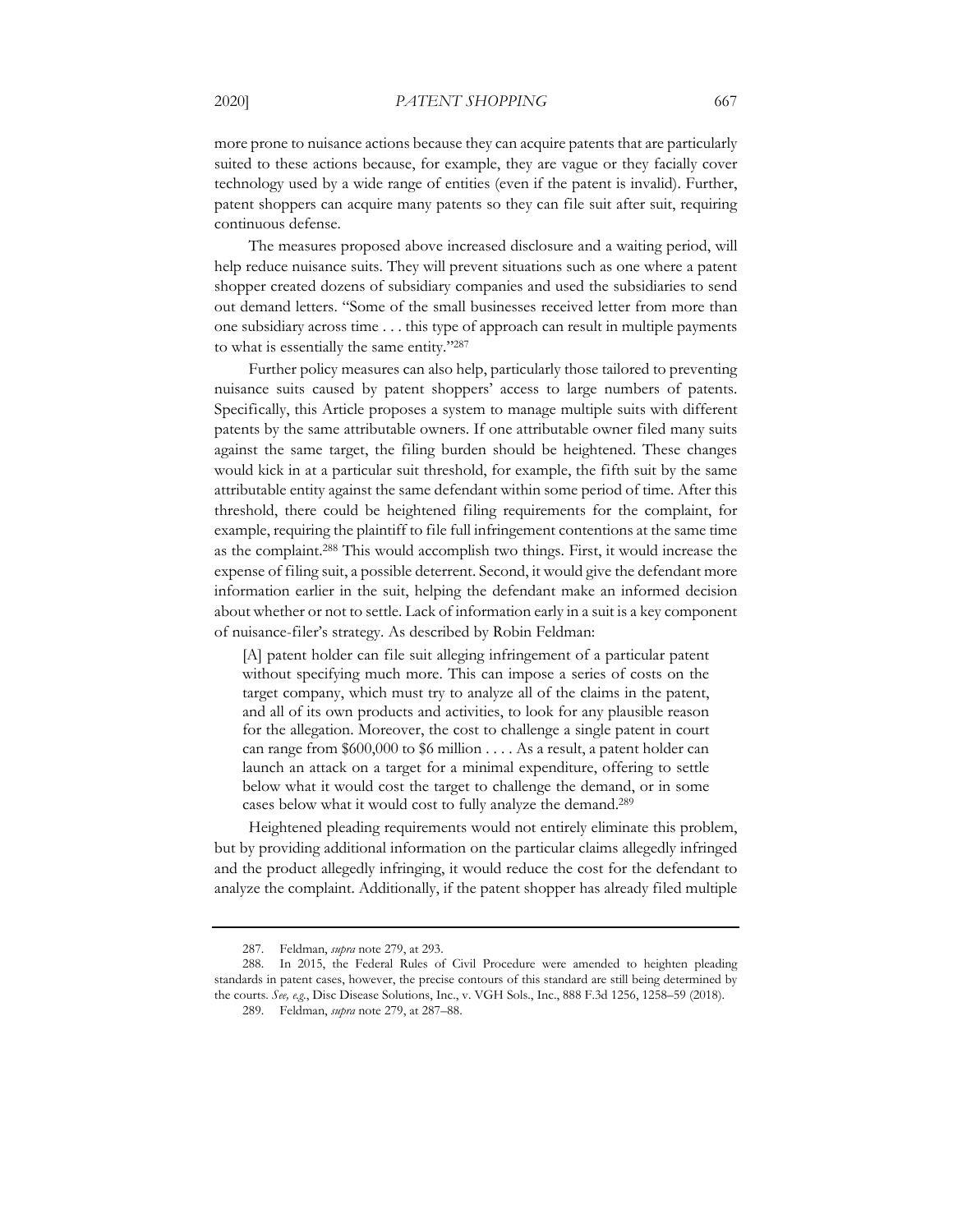suits, the potential that the current suit is a nuisance suit or otherwise abusive is higher. Therefore, it is more acceptable to place additional burdens on the patentee.

#### *c. Improve Return to Innovators*

If patent shoppers buy a patent for a small amount of money and then sue an innovative company and obtain a significant damage award, the shopper takes money from an innovator with no commensurate returns to another innovator. There is, therefore, a net loss of money to the innovation system. This section proposes policy measures to improve returns to the initial innovator (patentee) so that more money stays in the innovation system and less is siphoned out to the middleman.

As discussed above, disclosure will help. As the practice of patent acquisition has become more prominent, an increasing number of inventors are familiar with the strategy. Therefore, if a patent holder is approached by a well-known patent shopper, she is more likely to ask for a higher price since she may assume the shopper is seeking the patent in anticipation of litigation. Thus, it would be helpful to require patent shoppers to disclose their attributable owners to the patent seller prior to purchase.

Further, policy could require that patent acquirers (seeking to purchase patents in anticipation of litigation) disclose any potential litigation targets to patent sellers in order to avoid information asymmetry in subsequent bargaining and to potentially obtain a more equitable reward for the seller. However, reducing the bargaining power of shoppers in this manner might prove to be an excessive discouragement to patent acquisition, hampering the market for buying and selling patents, which might, in turn, reduce incentives for innovation.

Another method to improve returns to innovators in a world of patent shoppers is to treat patent acquisition like contingent fee litigation. Tort law has grappled with the problem of personal injury lawyers seeking cases and then taking a problematically high percentage of any damage award.290 Resultantly, many states have responded by placing caps on the percent of any damages that may go to the lawyer.291 Translated to the patent context, this sort of policy might dictate that some set percentage of enforcement revenue goes to the original inventor and that the inventor has some control over the enforcement strategy. This would ensure that an equitable amount of revenue returns to the original inventor and might also, by allowing the inventor some say in enforcement decisions, mitigate some of the most egregious types of enforcement.292

292. Balganesh, *supra* note 231, at 725.

<sup>290.</sup> This has been discussed extensively in the context of contingency fee tort litigation. Some of this discussion is summarized in Lester Brickman, *Contingency Fee Abuses, Ethical Mandates, and the Disciplinary System: The Case Against Case-by-Case Enforcement*, 53 WASH. & LEE L. REV. 1339, 1340 (1996).

<sup>291.</sup> Albert Yoon, *Damage Caps and Civil Litigation: An Empirical Study of Malpractice Litigation in the South*, 3 AM. L. & ECON. REV. 199, 200 (2001).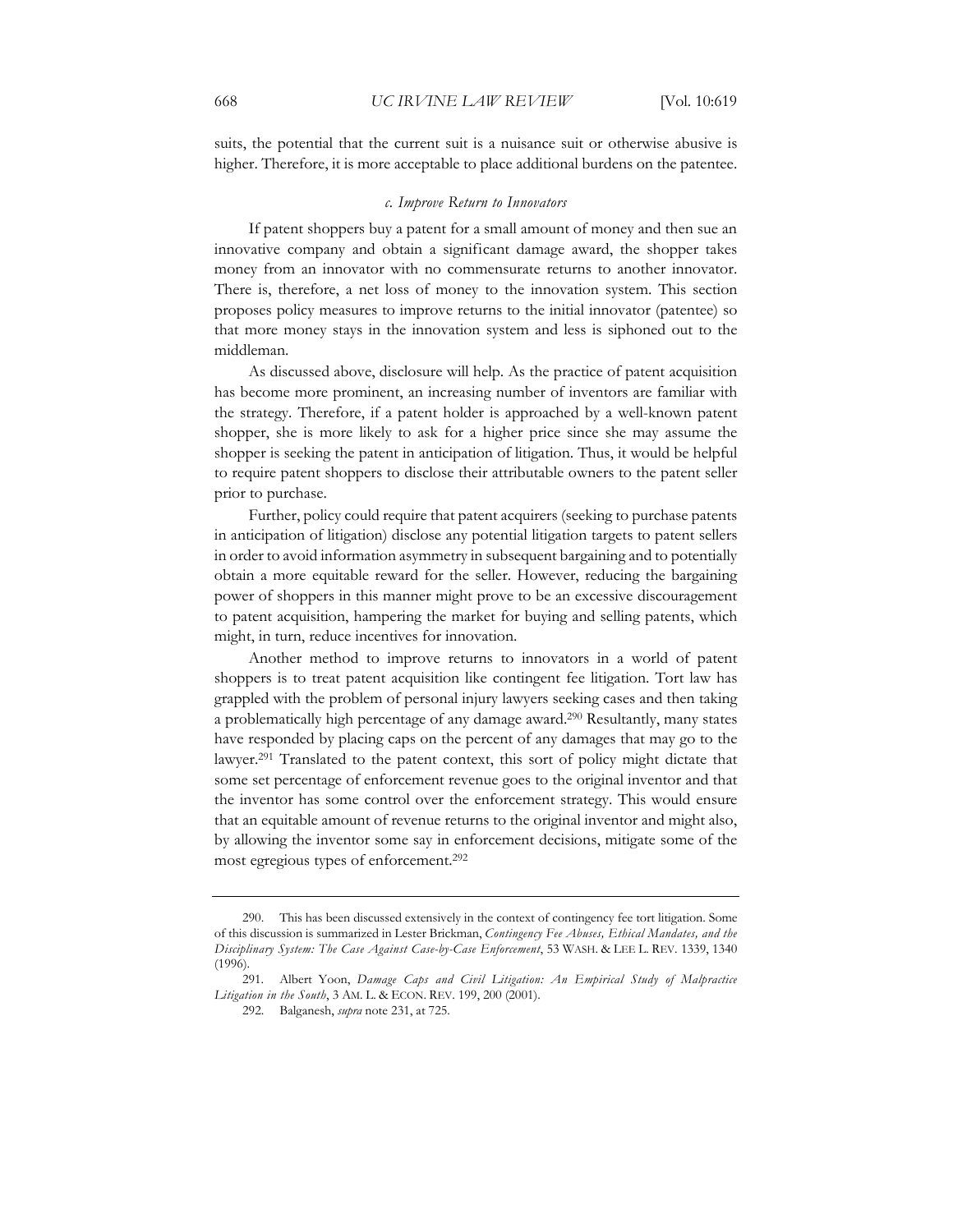#### 2020] *PATENT SHOPPING* 669

However, this strategy also has disadvantages. Inventors might prefer the outright sale of a patent to avoid risk and obtain money up front. It would be challenging to determine the optimal fee cap, as reasonable minds will no doubt differ on the notion of what is equitable. Further, the optimal fee cap might be different in different industries and under different conditions, posing additional challenges to its implementation. In addition, fee caps on enforcement of acquired patents would have odd effects on corporate mergers and acquisitions. When Company *A* acquires Company *B*, it is common for *A* to acquire *B*'s patents as well. If *A* later enforced a patent from *B*, would *A* have to give proceeds back to the original inventors, likely employees of *B* (and perhaps now employees of *A*)?

Finally, if incentives, disclosure, and caps are not sufficient to improve returns to innovators, a direct approach would be to tax damage awards if the plaintiff is a company that does not innovate. The money derived from the tax could then be reinvested in various measures to promote innovation, such as grants to small companies or NIH funding. The logistics, of course, would be difficult. For example, it would be difficult to differentiate between damage awards to plaintiffs who do not innovate and damage awards to companies that do innovate but that funnel profit, such as damage awards to shareholders instead of R&D. Further, taxes are rarely a politically palatable option. However, with proper design, a tax scheme would effectively return money to innovators.

#### **CONCLUSION**

Patent law and policy are heavily influenced by archetypes of the players in the system. The literature has built up rhetoric and mythos around characters, such as the inventor, $293$  the audience, $294$  and the infringer. $295$  The narrative of the traditional

<sup>293.</sup> Mark A. Lemley, *The Myth of the Sole Inventor*, 110 MICH. L. REV. 709, 709 (2012) (explaining that the "theory of patent law is based on the idea that a lone genius can solve problems that stump the experts" but ultimately rejecting this narrative.); *see also* Cotropia, *supra* note 29, at 54–55 ("We enjoy stories of independent inventors, working against all odds to provide society with amazing technological breakthroughs . . . . The patent system has traditionally taken the individual inventor motif to heart and seen patents as a vehicle to both fuel individual inventors and protect them from large corporations.").

<sup>294.</sup> Jeanne C. Fromer & Mark A. Lemley, *The Audience in Intellectual Property Infringement*, 112 MICH. L. REV. 1251, 1264 (2014) ("the PHOSITA—the expert—is still the audience through whose eyes the intrinsic evidence is examined. But just who is the PHOSITA?"); Mark D. Janis & Timothy R. Holbrook, *Patent Law's Audience*, 97 MINN. L. REV. 72, 74 (2012) ("[I]t was not unusual for popular newspapers or magazines to report at length on patent decisions, ostensibly for an idealized readership of ingenious Yankee mechanics or yeoman farmers . . . . The fact is that patent law is probably much more remote from its putative end users than patent law rhetoric conventionally admits.").

<sup>295.</sup> For example, the narrative of the patent infringer, particularly whether the infringement was innocent, and whether the resultant product or service was socially beneficial, has been discussed at length, as these distinctions are important components of the moral case for various patent defenses and remedies. *See, e.g.*, Peter Lee, *The Accession Insight and Patent Infringement Remedies*, 110 MICH. L. REV. 175, 202–07 (2011); William F. Lee & Lawrence P. Cogswell, III, *Understanding and Addressing the Unfair Dilemma Created by the Doctrine of Willful Patent Infringement*, 41 HOUS. L. REV. 393, 395–96 (2004); Janice M. Mueller, *No "Dilettante Affair": Rethinking the*